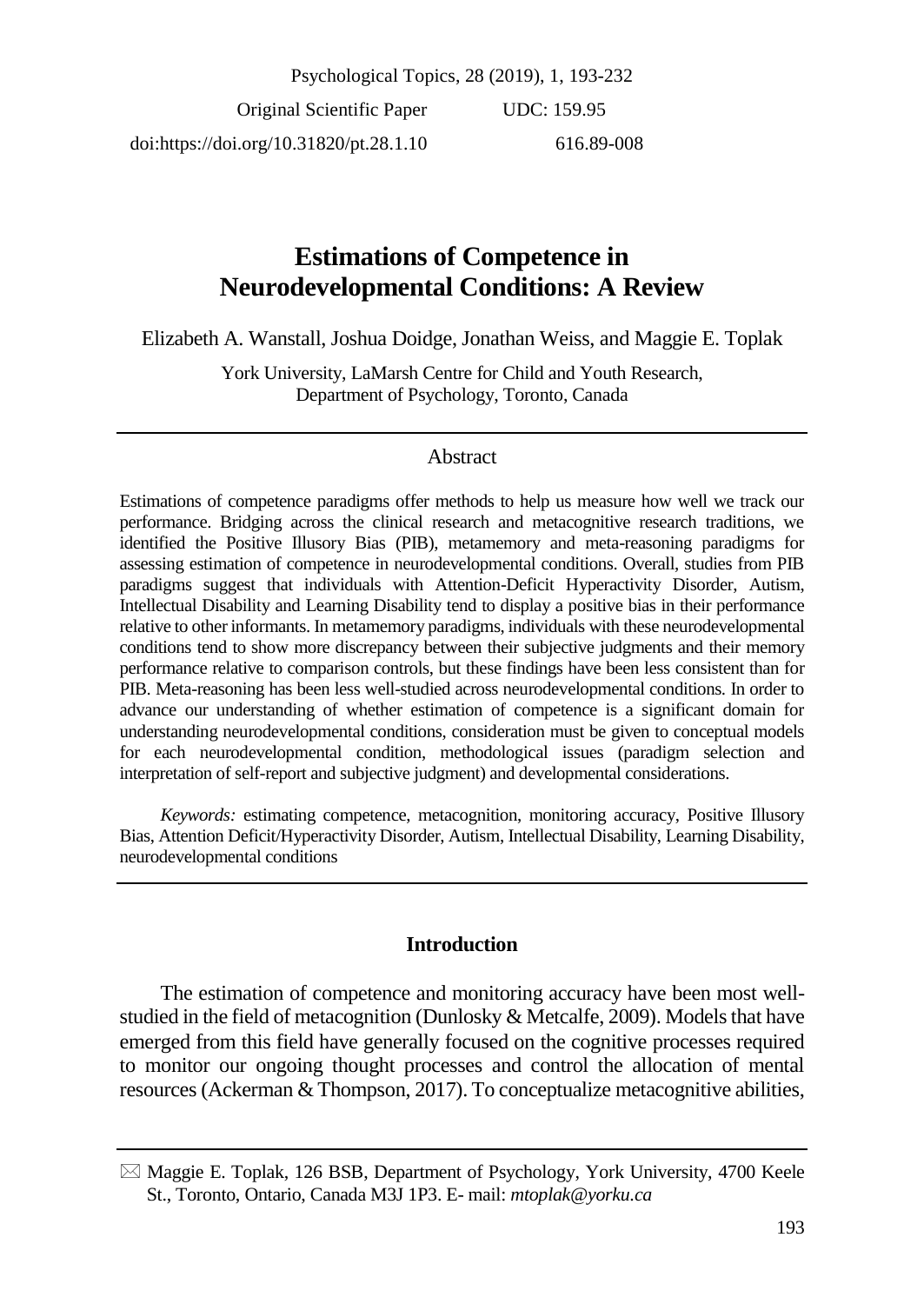it is helpful to think of two levels of cognitive processes. First, there are object-level processes that are needed to complete basic cognitive tasks, such as perceiving, remembering, and decision-making. Second, there are meta-level processes that help monitor the object-level processes to assess how they are functioning and determine the necessary allocation of mental resources to successfully complete these objectlevel processes (Nelson & Narens, 1990). The study of metacognition aims to better understand these meta-level processes, with metacognitive paradigms in the developmental literature suggesting that even typically developing (TD) children often overestimate their competence on tasks (Desoete & Roeyers, 2006; Schneider, Visé, Lockl, & Nelson, 2000). The estimation of competence and metacognitive paradigms have also been examined in clinical samples, including in neurodevelopmental conditions, such as Attention-Deficit/Hyperactivity Disorder (ADHD), autism, Intellectual Disability (ID), and Learning Disabilities (LD). It is of interest to determine whether estimates of competence in neurodevelopmental conditions differ from peers without neurodevelopmental challenges. The purpose of this review was to provide a summary of the paradigms and findings that assess estimations of competence in neurodevelopmental conditions, linking the clinical and cognitive literatures.

#### **Neurodevelopmental Conditions and Estimating Competence**

The idea of examining the estimation of competence and metacognition in clinical conditions has been an emerging field of interest, especially in adult samples (Dimaggio & Lysaker, 2010). The impetus for consideration of metacognitive related difficulties in clinical samples is based on the idea that metacognitive paradigms may help explain some of the more persistent problems that are typically associated with clinical conditions. For example, if metacognitive awareness is related to difficulties in differentiating mental states, as has been suggested in autism and in schizophrenia, then paradigms that elucidate such awareness can help us to better understand these difficulties further. In the present paper, we chose to focus on neurodevelopmental disorders, which refer to a set of conditions that emerge early in the developmental period and have negative implications for cognitive, emotional, academic and social functioning [American Psychiatric Association (APA), 2013]. This broad umbrella term includes a number of diagnoses in the DSM-V, including ID, communication disorders, autism, ADHD, specific LD, and motor disorders (APA, 2013). Approximately 5% of the population is affected by neurodevelopmental conditions (Mitchell, 2015), but some estimates based on prevalence studies in the US have been reported to be as high as one in six children (Boyle et al., 2011). While at a broad level, there are compelling reasons to think that tracking or estimating performance may be problematic in clinical samples, our focus was based on a narrower view, that is, reviewing the studies that have provided measurable constructs for assessing these difficulties in neurodevelopmental conditions. While the terms metacognition and monitoring accuracy are well used in the cognitive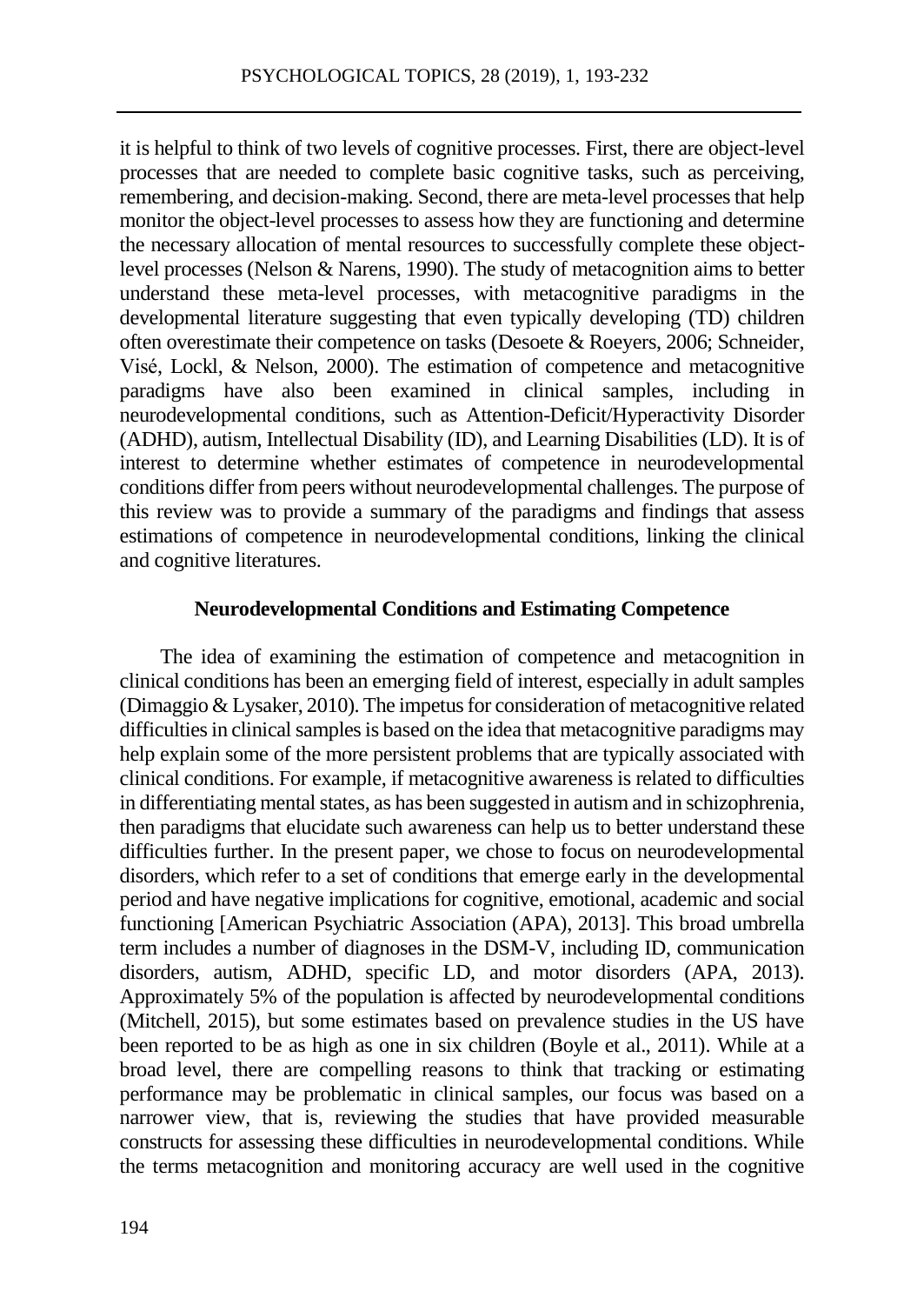literature, we chose to use the more generic term of "competence estimation" to reflect the breadth of paradigms that have been examined in the clinical literature to examine these types of constructs.

According to self-perception theory, it is proposed that children who tend to succeed in various domains are able to develop and maintain healthy and appropriate beliefs about their own competence. Conversely, children who tend to experience repeated failures in various domains are more likely to develop low beliefs regarding their own competence (Harter, 1981). As such, this model would suggest that individuals with neurodevelopmental conditions may develop low beliefs about their own competence in areas in which they may experience particular challenges (Owens & Hoza, 2003). However, this has not always been found to be the case in these populations. For example, studies have suggested that individuals with ADHD may actually overestimate their competence in various areas of functioning, including those in which they may experience particular challenges (Owens, Goldfine, Evangelista, Hoza, & Kaiser, 2007). It is in fact possible that there may be some unique and distinct characteristics related to competence estimation that specifically emerge in individuals with neurodevelopmental conditions. As such, garnering a more fulsome understanding of competence estimation across the cognitive and clinical literatures in these populations may shed light on some of their challenges, which could in turn provide important empirical and clinical information.

Attention-deficit/hyperactivity disorder (ADHD) is characterized by persistent symptoms of inattention and/or hyperactivity-impulsivity that impair functioning. Individuals with ADHD are described as experiencing deficits in self-regulation, which includes monitoring and adjusting one's behavior accordingly (Shiels & Hawk) Jr., 2010). In terms of developmental functioning, self-perceptions have been identified as a critical domain of impairment in ADHD (Weyandt & Gudmundsdottir, 2015). The paradigm that has been most commonly used in the clinical research literature is the Positive Illusory Bias (PIB) to demonstrate that children with ADHD tend to display inflated self-esteem with respect to their own competence, which suggests key deficits related monitoring accuracy of behaviour and performance. However, in addition to the PIB paradigm, there has also been some research to examine metamemory and meta-reasoning paradigms in ADHD.

Autism is characterized by a persistent impairment in social communication and social interaction as well as restricted, repetitive patterns of behavior, interests and activities. Many individuals with autism have additional intellectual and/or language impairments. Individuals with autism have been reported to display deficits in theory of mind (i.e. the knowledge and understanding of others' mental states) and language development (Baron-Cohen, 2000; Boucher, 2003), which have been suggested to be correlated with metacognitive abilities from a young age (Fritz, Howie, & Kleitman, 2010). Difficulties in monitoring accuracy are not central to conceptualizations of autism deficits, however, there has been research to examine PIB and metamemory.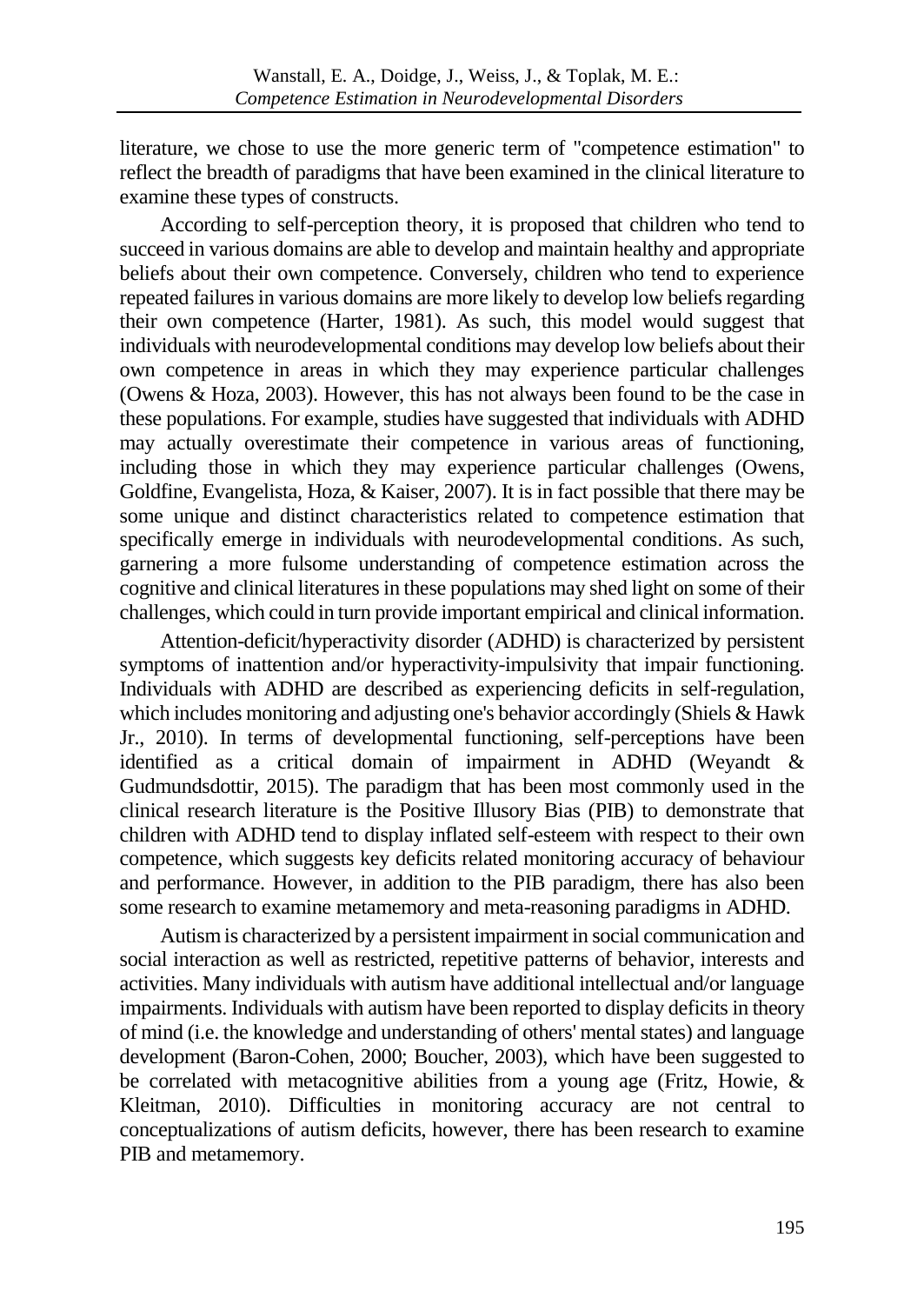Intellectual Disability (ID) is characterized by significant deficits in general intellectual functioning resulting in impairment in adaptive behaviour compared to their peers. Generally, IQ scores below 70-75 qualify as significantly below age expectations, though test interpretation and other factors must be considered (APA, 2013). While monitoring accuracy difficulties do not seem to be central to conceptualizations of ID, there has been research to examine PIB and metamemory paradigms.

Learning disabilities (LD) are characterized by persistent difficulties in learning key academic skills, in domains such as reading accuracy/fluency, reading comprehension, writing, spelling, arithmetic, and mathematical reasoning. Specifically, the impairment in academic skills cannot be simply due to lack of opportunity, but a clear deficit in learning those academic skills (APA, 2013). Some studies have identified deficits in self-efficacy (i.e. one's belief in one's ability to succeed) in youth with specific LDs (Baird, Scott, Dearing, & Hamill, 2009), which may mediate the relationship between metacognition and performance (Coutinho, 2008). Monitoring accuracy, however, has not been central to defining the impairments observed in LD, but there have been studies examining PIB and metamemory in this special population.

Overall, difficulties in estimating competence have been implicated in ADHD, autism, ID and LDs. In order to survey the literature on studies that have assessed paradigms related to the estimation of competence, we purposely chose the use the term "estimation of competence" to reflect the diverse types of paradigms that have been used across these literatures in an effort to begin to compile these studies in one place, but also to begin to consider conceptual underpinnings that may underlie all of these paradigms, and to provide a reference point for further studies examining such paradigms. Based on our review of the literature, we identified PIB and metamemory paradigms as the most commonly studied paradigms to assess estimation of competence, with PIB most commonly studied in the clinical literature and metamemory paradigms rooted in cognitive and experimental literatures. To our knowledge, estimations in competence have not been examined in motor and communication neurodevelopmental disorders based on our review of the literature. To undertake this review, we broadly surveyed the literature across various search engines (e.g. PsycInfo, PubMed, Google Scholar). Our search terms included the neurodevelopmental conditions identified (i.e. ADHD, autism, ID, and LD) as well as relevant terms related to estimation of competence (i.e. competence estimation, performance calibration, positive illusory bias, metamemory, metareasoning, metacognition). Based on these searches, we selected articles that concretely tested paradigms related to estimation of competence, specifically in terms of positive illusory bias, metamemory and metareasoning. Throughout this process, we screened 435 articles and included 65 articles in our final literature review.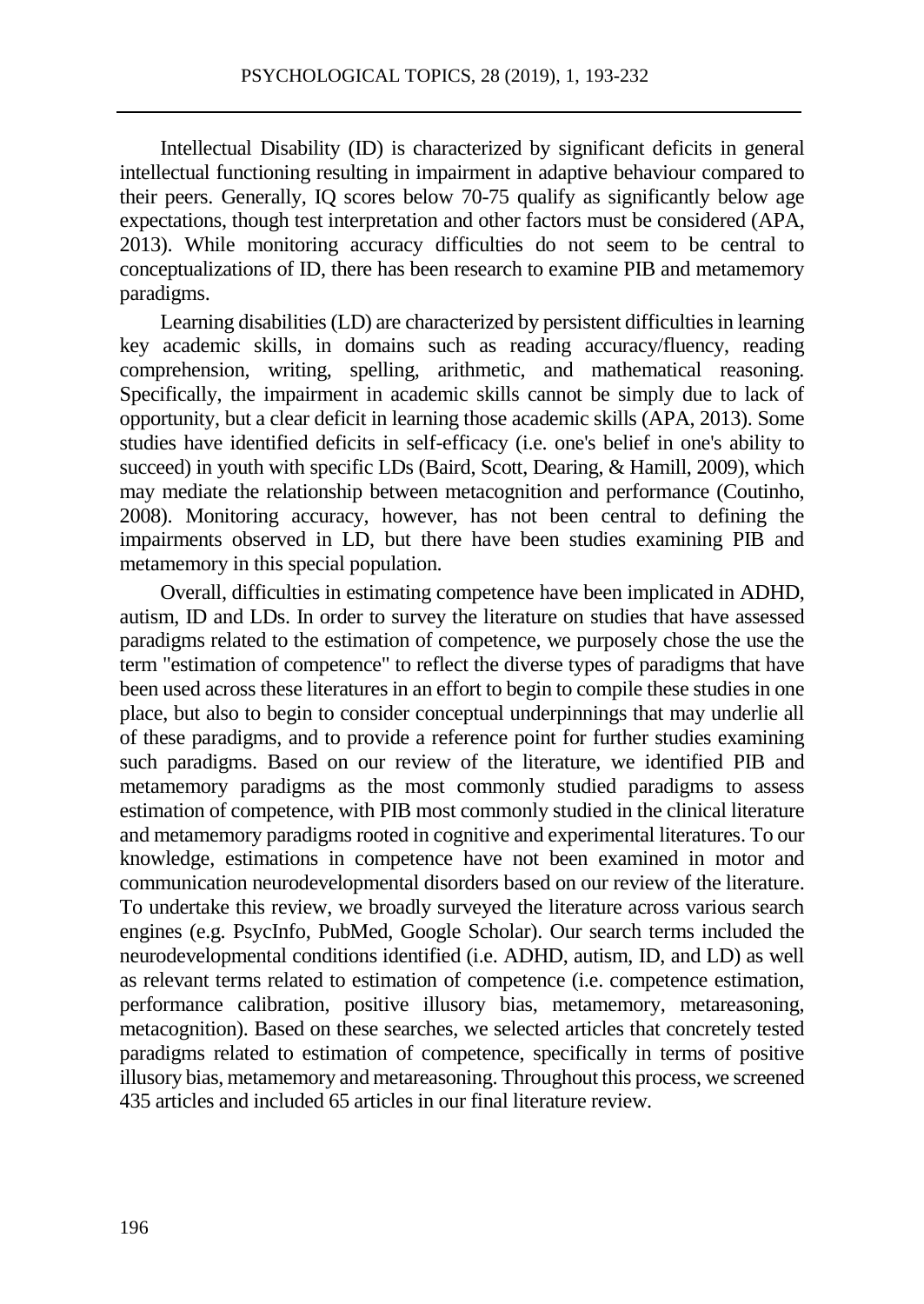#### **Paradigms for Estimating Competence in Neurodevelopmental Disorders**

From a broad perspective, the estimation of competence has been implicated as an important domain across neurodevelopmental conditions. Table 1 provides a summary of the empirical studies that provide measurable paradigms to assess the estimation of competence and that were included in this review. The PIB paradigm has been well-studied in the clinical literature, addressing competence estimation across all domains of functioning, including cognitive performance, academic performance and social functioning. In contrast, studies of metacognition are by definition more specifically focused on cognitive performance, referring specifically to individuals' knowledge, monitoring and control of cognitive activities (Dunlosky & Metcalfe, 2009). Within the field of metacognition, an emphasis has been placed on the study of metamemory (i.e. meta-level processes for learning and remembering), and in recent years a growing interest in meta-reasoning (i.e. metalevel processes for reasoning and problem-solving; Ackerman & Thompson, 2017).

## **Positive Illusory Bias Paradigms**

Many estimation of competence paradigms assess the extent to which individuals' estimates of their capabilities (i.e. metacognitive judgment) align with their actual performance (i.e. criterion task; Pieschl, 2009). However, estimations of competence can also be measured by comparing an individual's estimate of their capabilities with that of other raters. In children, this external rater is often a parent or a teacher (Bourchtein, Langberg, Owens, Evans, & Perera, 2017). When comparing self-evaluations to an external rater's evaluations on a given task or skill, individuals in the general population tend to overestimate their skills. This is often referred to as the "better-than-average" effect (Alicke & Govorum, 2005) or the optimism bias (Weinstein, 1980, 1982). In fact, having some positive bias about one's abilities is considered to be adaptive, as it is linked to sociability, happiness, and contentment among other positive outcomes (Taylor & Brown, 1988). The lack of positive self-perceptions has been associated with low self-esteem and depression (Hoza et al., 2004).

Many studies have examined the PIB in these special populations. PIB is defined as a phenomenon where individuals rate themselves as significantly more competent in a certain area compared to external raters (e.g. a parent or teacher rating) or more objective measures (e.g. test performance). Though some PIB studies do compare one's self-perceptions to an objective measure of their performance in a given domain, it is much more common in these studies to rely on an external rater. Generally, PIB is calculated using the discrepancy method, where the external rating (often a parent or teacher) or the objective measure selected is subtracted from the individual's self-rating of their own competency (Owens et al., 2007).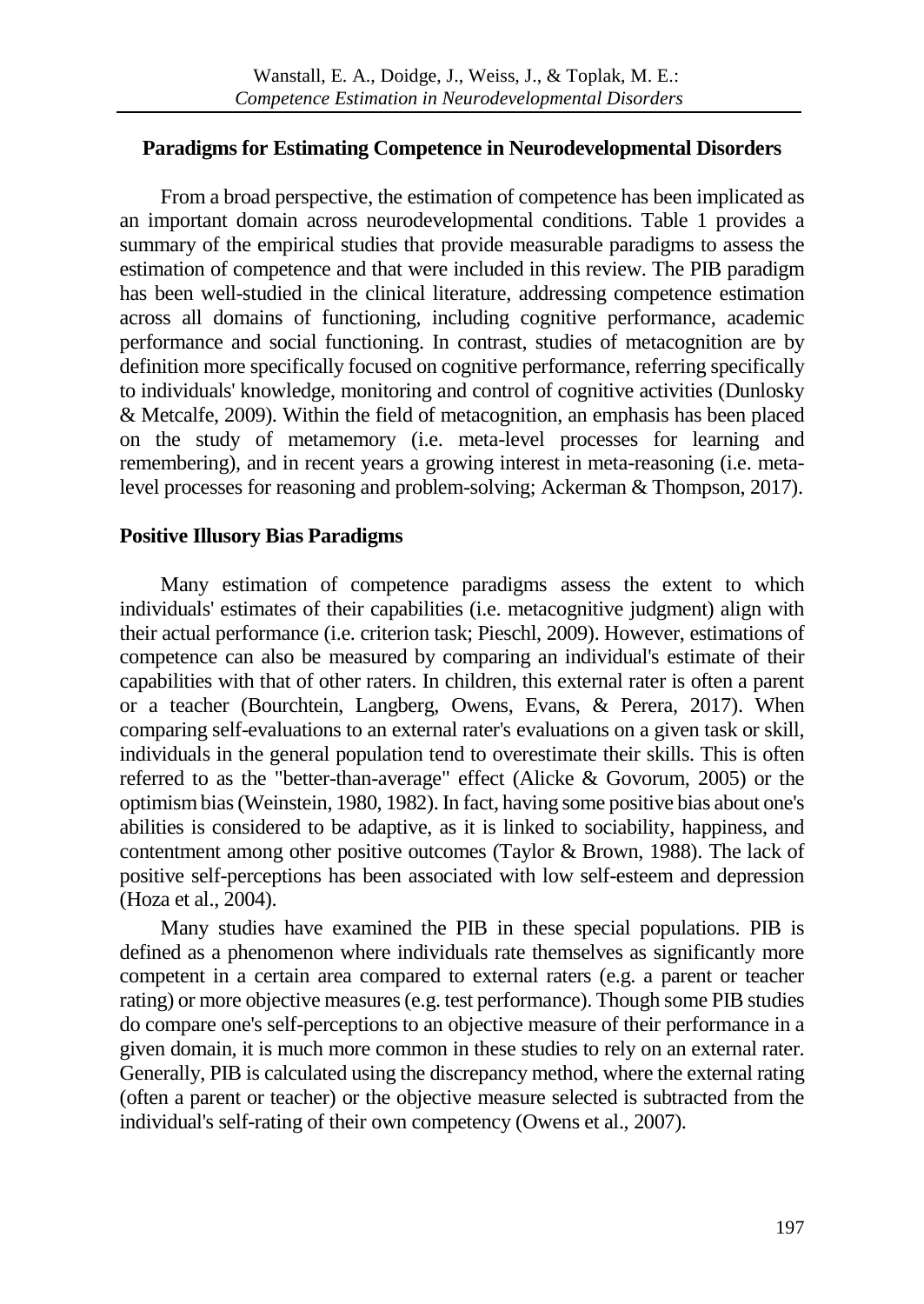| Study                       | Participants                            | Measures                                               | Findings                                           |
|-----------------------------|-----------------------------------------|--------------------------------------------------------|----------------------------------------------------|
| Positive Illusory Bias $-A$ |                                         | <b>DHD Child and Adolescent Samples</b>                |                                                    |
| Bourchtein,                 | $N = 326$ adolescents                   | Self-report rating scale: Self-Perception Profile      | 18.4% of the ADHD group revealed a global          |
| Langberg, Owens,            | with ADHD, age                          | for Children (SPPC)                                    | PIB, across the behavioral, scholastic, and social |
| Evans, & Perera             | range 10.47-14.40                       | Parent rating: Parent version of SPPC                  | domains relative to parents. An additional 29%     |
| (2017)                      | years                                   | Academic Task: Grade Point Average (GPA)               | of the ADHD group displayed a PIB in the           |
|                             |                                         |                                                        | scholastic domain only.                            |
| Bourchtein et al            | 233 children<br>$\geq$                  | Self-report rating scale: Self-Perception Profile      | The ADHD group did not display more of a PIB       |
| (2018)                      | n and without<br>with                   | for Children (SPPC)                                    | than the TD group.                                 |
|                             | HD, age range 8-<br>ADHD, a<br>10 years | Parent rating: Parent version of SPPC                  |                                                    |
|                             |                                         | Social Skills Ratings: Peer and staff rating of        |                                                    |
|                             |                                         | Social Skills on children's group activity             |                                                    |
| Chan & Martinussen          | $N = 109$ adolescents                   | Self-report rating scale: Conners Third Edition-       | ADHD group showed a larger PIB in their            |
| (2016)                      | h and without<br>$\ddot{x}$             | Adolescent (Conners 3)                                 | academic self-ratings than a TD group, but only    |
|                             | HD, age range<br>$\frac{14}{1}$         | Parent rating: Conners Third Edition-Parent            | when these ratings were compared with parent       |
|                             | 17 years                                | (Comers 3)                                             | ratings.                                           |
|                             |                                         | Academic Tasks: The Test of Memory and                 |                                                    |
|                             |                                         | Learning (2 <sup>nd</sup> ed) and The Woodcock-Johnson |                                                    |
|                             |                                         | III Tests of Achievement Calculations subtest          |                                                    |
| Eisenberg &                 | 9062 children<br>$N =$                  | Self-report rating scale: Math and reading skills      | ADHD girls had more negative parents' and          |
| Schneider (2007)            | with and without                        | (adapted from the Self-Description                     | teachers' perceptions compared to TD samples.      |
|                             | ADHD, age range 8-                      | Questionnaire I)                                       | ADHD boys also had negative perceptions, but       |
|                             | 9 years                                 | Parent rating: math and reading skills.                | less pronounced than the TD boys. Self-            |
|                             |                                         | Teacher rating: reading, language, and math            | perceptions are not significantly different by     |
|                             |                                         | skills                                                 | ADHD status, except boys had more negative         |
|                             |                                         | Academic Task:                                         | self-perceptions related to math.                  |
|                             |                                         | Woodcock-McGrew-Werder                                 |                                                    |
|                             |                                         | Mini-Battery of Achievement                            |                                                    |

Estimation of Competence Paradigms and Findings in Neurodevelopmental Disorders *Estimation of Competence Paradigms and Findings in Neurodevelopmental Disorders* 

Table 1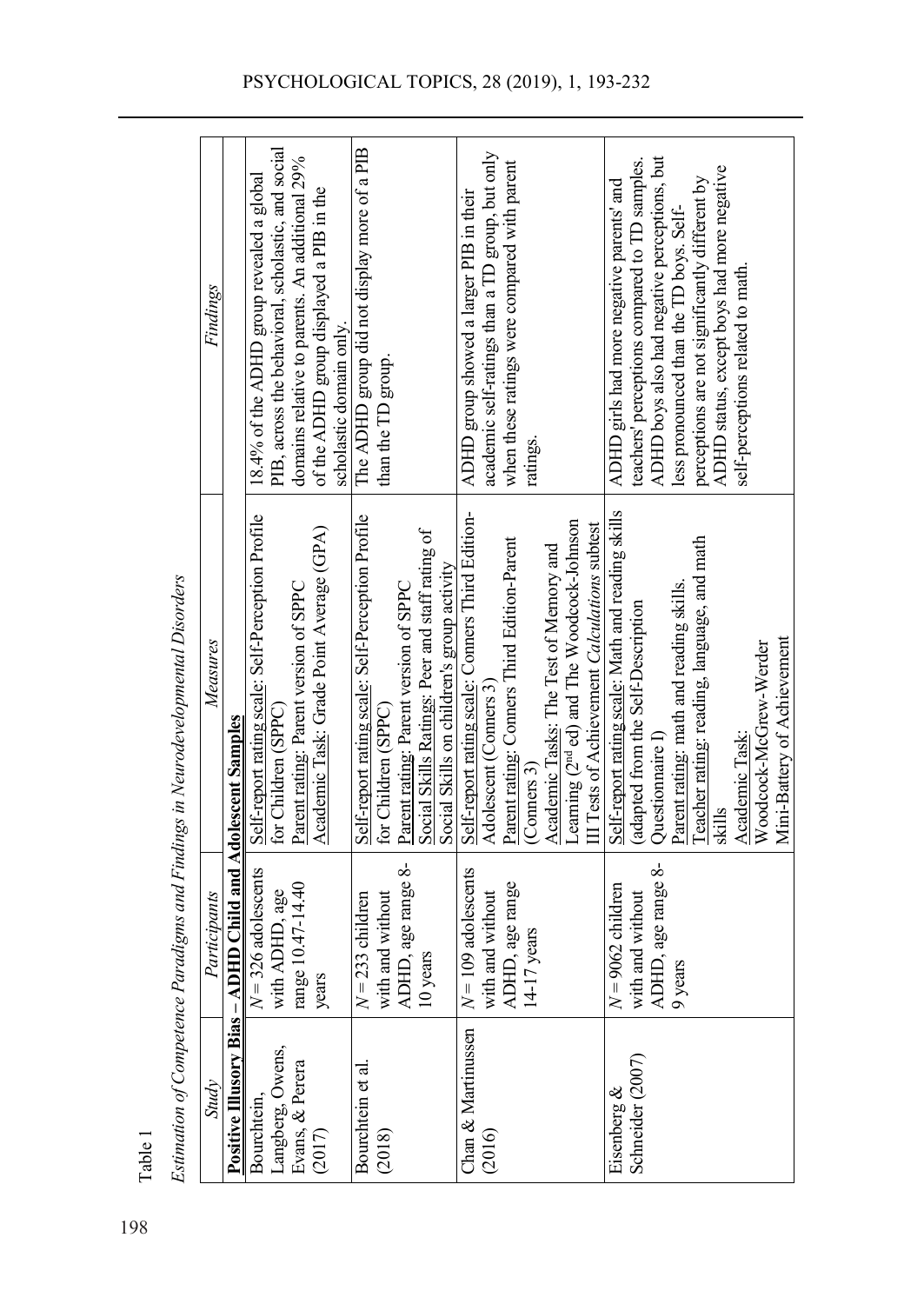| <b>Study</b>                             | Participants                                                 | Measures                                                                              | Findings                                                                                        |
|------------------------------------------|--------------------------------------------------------------|---------------------------------------------------------------------------------------|-------------------------------------------------------------------------------------------------|
| Emeh, Mikami, &<br>Teachman (2015)       | $N = 78$ children with<br>and without ADHD,                  | Self-report rating scale: Self-Perception Profile<br>for Children (SPPC               | ADHD group had inflated PIB relative to parent<br>and teacher ratings of their competence. This |
|                                          | age range 6.8-9.8<br>years)                                  | Teacher rating: Teacher version of SPPC<br>Parent: Parent version of SPPC             | was not the case for the TD group.                                                              |
| Evangelista, Owens,<br>Golden, & Pelhman | th and without<br>$N = 107$ children<br>wit                  | Self-report rating scale: Self-Perception Profile<br>for Children (SPPC               | Compared to the TD group, the ADHD group<br>significantly overestimated their own               |
| (2008)                                   | ADHD in grades 3,                                            | Teacher Rating: Teacher version of SPPC<br>Academic Task: Wechsler Individual         | competence relative to teachers' estimates in all<br>domains                                    |
|                                          |                                                              | Achievement Test (Second Edition)<br>Abbreviated (WIAT-II-A                           |                                                                                                 |
| Fefer et al. (2018)                      | $N = 24$ children with                                       | Self-report rating scale: Self-Perception Profile                                     | ADHD group had more limited self-awareness,                                                     |
|                                          | JHD, age range<br>9.75-13.75 years)<br>K                     | Parent Rating: Parent version of SPPC<br>for Children (SPPC)                          | with mothers reporting overestimation of<br>competence.                                         |
| Fliers et al. (2010)                     | with and without<br>$N = 103$ children                       | Self-report rating scale: Self-Perception Profile<br>for Children (SPPC               | poorer in children with ADHD compared to<br>Motor performance was significantly                 |
|                                          | Ш<br>ADHD, Mean age<br>10 years $(SD = 1.9$                  | Experimental Tasks: Movement Assessment                                               | their unaffected sibling group and TD group, but                                                |
|                                          |                                                              | Battery for Children (MABC                                                            | self-perceived motor performance did not differ                                                 |
|                                          | years)                                                       | Competentiebelevingsschaal' for Children<br>CBSK                                      | between groups                                                                                  |
| Gerdes, Hoza, &                          | $N = 197$ children                                           | Self-report rating scale: Parent-Child                                                | ADHD boys did not differ from TD boys in                                                        |
| Pelham (2003)                            | with and without<br>ADHD (all boys),                         | Questionnaire (PCRQ)<br>Relationship                                                  | their perceptions of their relationships with their<br>parents. When the boys with ADHD were    |
|                                          | age range 7.33-12.75<br>years                                | Parent Rating: Parent-Child Relationship                                              | compared directly to those of their parents,                                                    |
|                                          |                                                              | Questionnaire (PCRQ)                                                                  | ADHD boys' reported PIB relative to TD<br>parent-child dyads.                                   |
| Helseth, Bruce, &                        | $N = 39$ children with                                       | Experimental Tasks:                                                                   | The ADHD group were significantly more                                                          |
| Waschbunsch (2016)                       | and without ADHD                                             | Boys completed four experimental tasks that                                           | likely than TD group to overestimate their                                                      |
|                                          | boys), age range<br>$10-12$ years<br>$\overline{\mathbb{E}}$ | measure physical abilities and then asked how<br>successfully they performed the task | physical ability at difficult levels of the task.                                               |
|                                          |                                                              |                                                                                       |                                                                                                 |

Wanstall, E. A., Doidge, J., Weiss, J., & Toplak, M. E.: *Competence Estimation in Neurodevelopmental Disorders*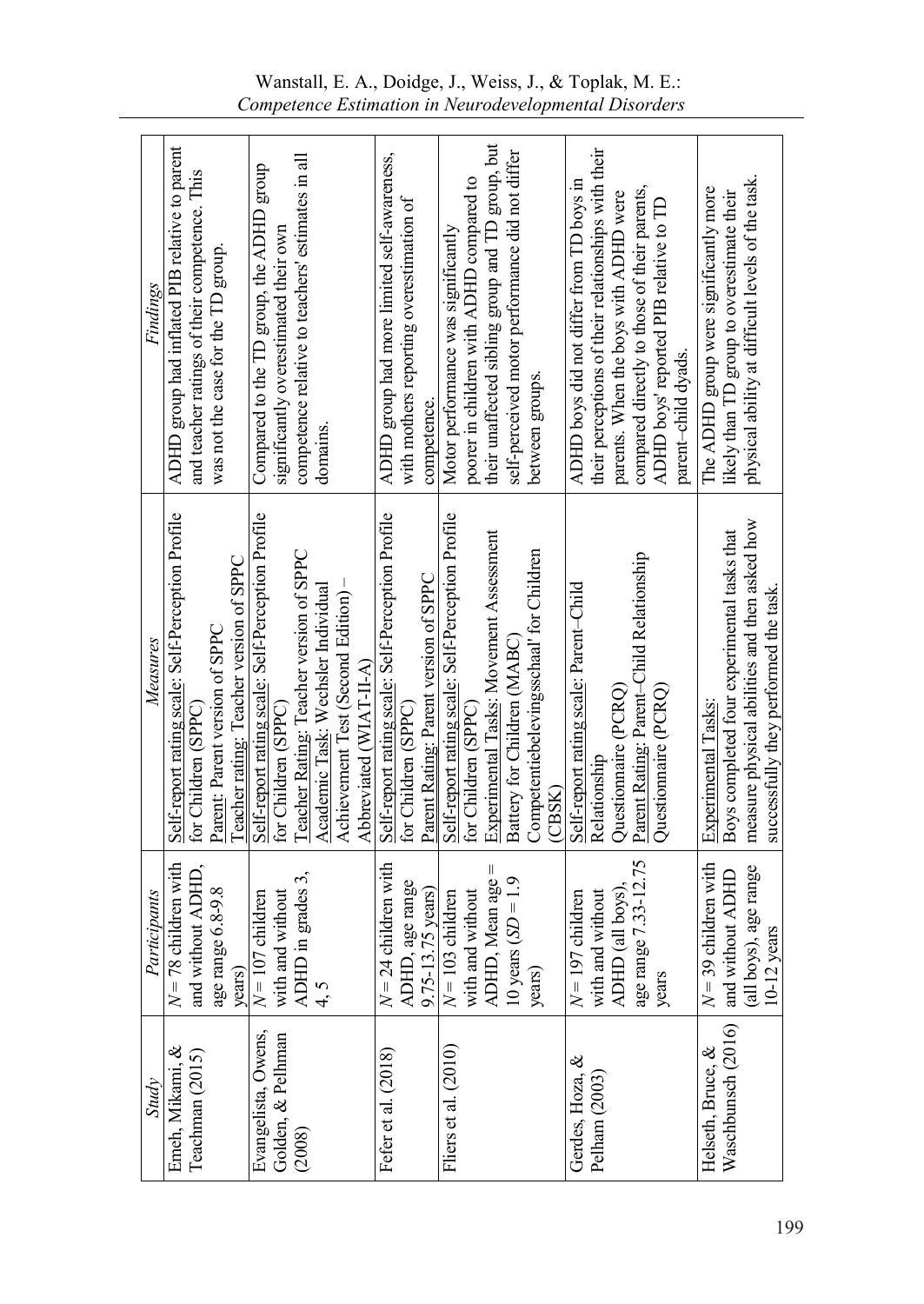| Study                | Participants                                                                                  | Measures                                          | Findings                                        |
|----------------------|-----------------------------------------------------------------------------------------------|---------------------------------------------------|-------------------------------------------------|
|                      |                                                                                               |                                                   |                                                 |
| Hoza et al. (2010)   | $N = 797$ children                                                                            | Self-report rating scale: Self-Perception Profile | Over 6-year time span, TD group exhibited less  |
|                      |                                                                                               | for Children (SPPC) (for timepoint 1 and 2)       | PIB than the ADHD group.                        |
|                      |                                                                                               | Self-Perception Profile for Adolescents (SPPA)    |                                                 |
|                      |                                                                                               | (for timepoint 3 and 4), and for some             |                                                 |
|                      |                                                                                               | participants                                      |                                                 |
|                      | with and without<br>ADHD, age range 8-<br>13 years at timepoint<br>1.<br>Four timepoints over | Teacher Rating                                    |                                                 |
|                      | a 6-year span in this                                                                         | Teacher version of SPPC (for timepoint 1 and 2)   |                                                 |
|                      |                                                                                               | Teacher version of SPPA (for timepoint 3 and 4)   |                                                 |
| Hoza, Vaughn,        | study.<br>$N = 264$ children                                                                  | Self-report rating scale: Self-Perception Profile | Across conditions of the task, PIB by children  |
| Waschbusch,          | with and without ADHD age range $7-$                                                          | (SPPC) (completed at 3 time points)               | with ADHD was never normalized in relation to   |
| Murray-Close, &      |                                                                                               | Teacher ratings: Teacher version of SPPC          | TD children's self-perception rating.           |
| McCabe (2012)        | years<br>$\overline{12}$                                                                      | Experimental Task: Matching game of teachers'     |                                                 |
|                      |                                                                                               | ratings of competence of the child with and       |                                                 |
|                      |                                                                                               | without a monetary incentive                      |                                                 |
| Hoza, Waschbusch,    | $N = 185$ children                                                                            | Self-report rating scale:                         | ADHD males rated their own performance more     |
| Pelham, Molina, &    |                                                                                               | Questions on expectancy results about task        | favorably than TD boys.                         |
| Milich (2000)        | with and without<br>ADHD (all boys)                                                           | based on different conditions, with confederate   |                                                 |
|                      | age range 7.4-12.7                                                                            | children                                          |                                                 |
|                      | years                                                                                         | Self-evaluation and attribution rating of         |                                                 |
|                      |                                                                                               | performance.                                      |                                                 |
|                      |                                                                                               | Experimental Tasks: Social interaction task       |                                                 |
|                      |                                                                                               | <b>Social Skills Ratings</b>                      |                                                 |
|                      |                                                                                               | Observer coding of boy's social interactions.     |                                                 |
|                      |                                                                                               | Talk time in social interaction.                  |                                                 |
| Jia, Jiang, & Mikami | $N = 146$ children                                                                            | Self-report rating scale: Self-Perception Profile | For the ADHD group, self-perceptions of         |
| (2016)               |                                                                                               | (SPPC) for those who completed grade 2,           | competence in both social and behavioral        |
|                      | with and without<br>ADHD, age range<br>6.8-9.8 years                                          | Perceived Competence and Social Acceptance        | domains were significantly more positive than   |
|                      |                                                                                               | for Young Children (PCS) for those in who have    | that reported by their parents and teachers. In |
|                      |                                                                                               | yet to complete grade 2                           | contrast, for the TD group, self-perceptions of |
|                      |                                                                                               | Teacher Ratings: Teacher version of SPPC          | competence in both domains were significantly   |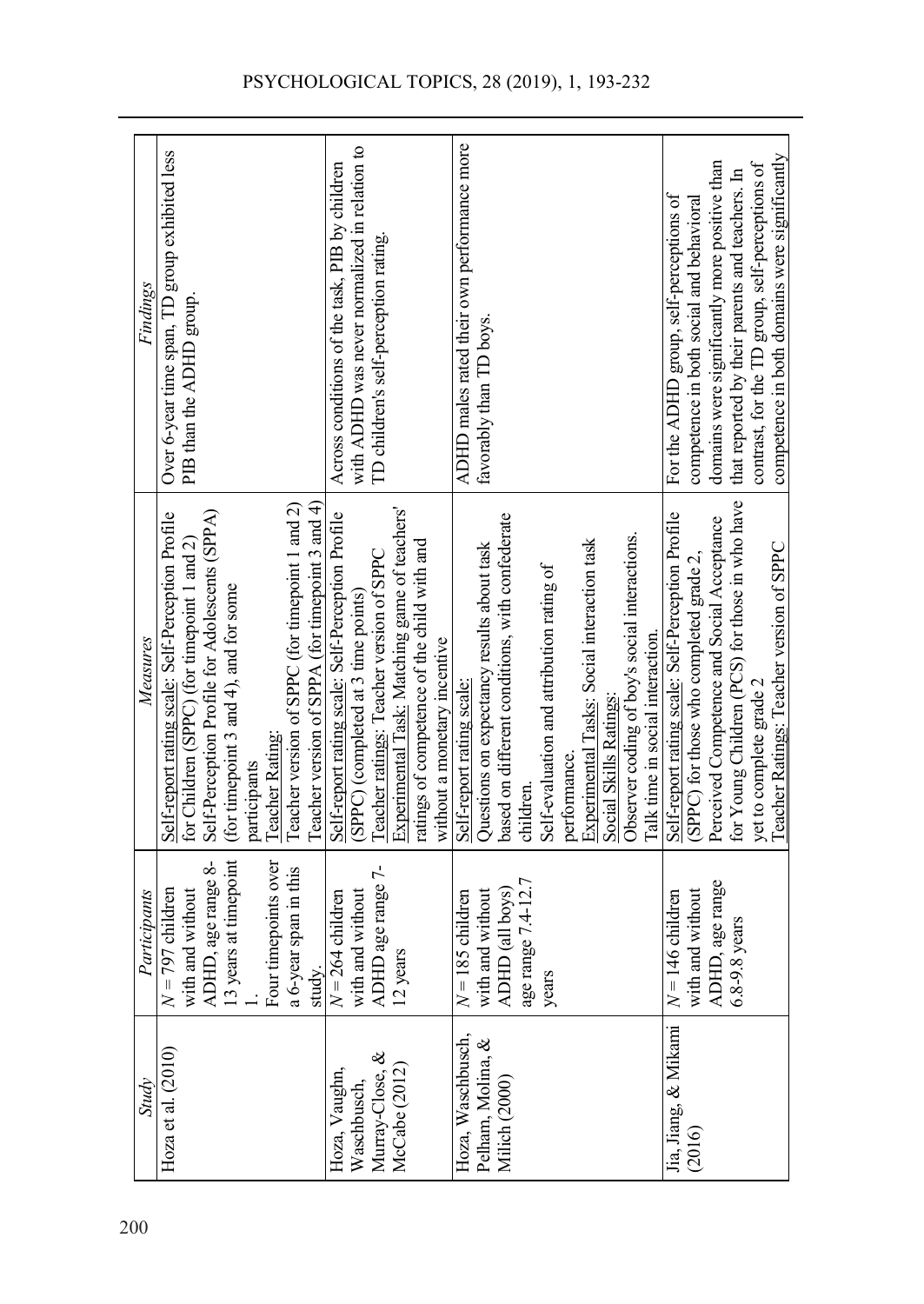| <b>Study</b>               | Participants                                                                | Measures                                                         | Findings                                                                                       |
|----------------------------|-----------------------------------------------------------------------------|------------------------------------------------------------------|------------------------------------------------------------------------------------------------|
|                            |                                                                             | Social Skills: Peer Sociometric interviews with<br>children      | more negative than that reported by their parents<br>and teachers.                             |
| Jiang & Johnston (2017)    | $N = 81$ children with                                                      | Self-report rating scale: Self-Perception Profile<br><b>CadS</b> | Compared to the TD boys, the ADHD boys did<br>not show PIB in their ratings of actual          |
|                            | boys), age range<br>and without ADHD<br>(all boys), age range<br>8-12 years | Post-Task Self-Evaluations of Performance<br>(PSP)               | difference scores were used that compared child<br>performance on the social tasks. But when   |
|                            |                                                                             | Parent rating: Parent version of SPPC                            | and parent ratings, the ADHD boys showed a                                                     |
|                            |                                                                             | Experimental Task: Computerized social<br>interaction tasks      | significant PIB compared to TD boys.                                                           |
| Langberg et al.<br>(2011)  | $N = 57$ children and                                                       | Parent rating: Homework Problems Checklist                       | Parents and teachers rated ADHD children and                                                   |
|                            | adolescents, age                                                            | し<br>田                                                           | adolescents as demonstrating clinically                                                        |
|                            | range 10-14 years                                                           | Teacher rating: Children's Organization Skills<br>Scales (COSS)  | ADHD students rated themselves in the normal<br>significant problems in all areas, whereas the |
|                            |                                                                             | Academic Measure: School grades                                  | range.                                                                                         |
| Linnea, Hoza, Tomb,        | $N = 125$ children                                                          | Self-report rating scale: Self-Perception Profile                | Only the ADHD children with PIB displayed                                                      |
| & Kaiser (2012)            |                                                                             | SPPC                                                             | less prosocial behavior and less effortful                                                     |
|                            | with and without ADHD, age range $7-$                                       | Teacher rating: teacher version of SPPC                          | behavior.                                                                                      |
|                            | 11 years                                                                    | Experimental Task: Social interactions between                   |                                                                                                |
|                            |                                                                             | the participant and a child confederate                          |                                                                                                |
|                            |                                                                             | Social Skills Ratings: Observer coding of social<br>interactions |                                                                                                |
| McQuade, Mendoza           | $N = 120$ children                                                          |                                                                  |                                                                                                |
|                            |                                                                             | Self-report rating scale: Self-Perception Profile<br>(SPPC)      | Differences among children with and without<br>PIB did not depend on ADHD symptoms.            |
| Larsen, & Breaux<br>(2017) | with and without<br>ADHD, age range 8-                                      | The self-esteem Implicit Association Test (IAT)                  |                                                                                                |
|                            | 12 years<br>$N = 43$ children with                                          | Teacher rating: Teacher version of SPPC                          |                                                                                                |
| Mikami, Calhoun, &         |                                                                             | Self-report rating scale: Self-Perception Profile                | PIB at the beginning of the summer predicted                                                   |
| Abikoff (2010)             | ADHD, age range<br>6.9-11.9 years                                           | $C^{\text{SPPC}}$                                                | poorer response to intervention. Despite                                                       |
|                            |                                                                             | Camp Counselor ratings: Adult version of SPPC                    | participating in an intensive intervention, there                                              |
|                            |                                                                             | Observed conduct problems at Summer                              | was high stability of ADHD children's biased                                                   |
|                            |                                                                             | treatment program behavioral intervention                        | self-perceptions regarding their performance.                                                  |
|                            |                                                                             | (STP)                                                            |                                                                                                |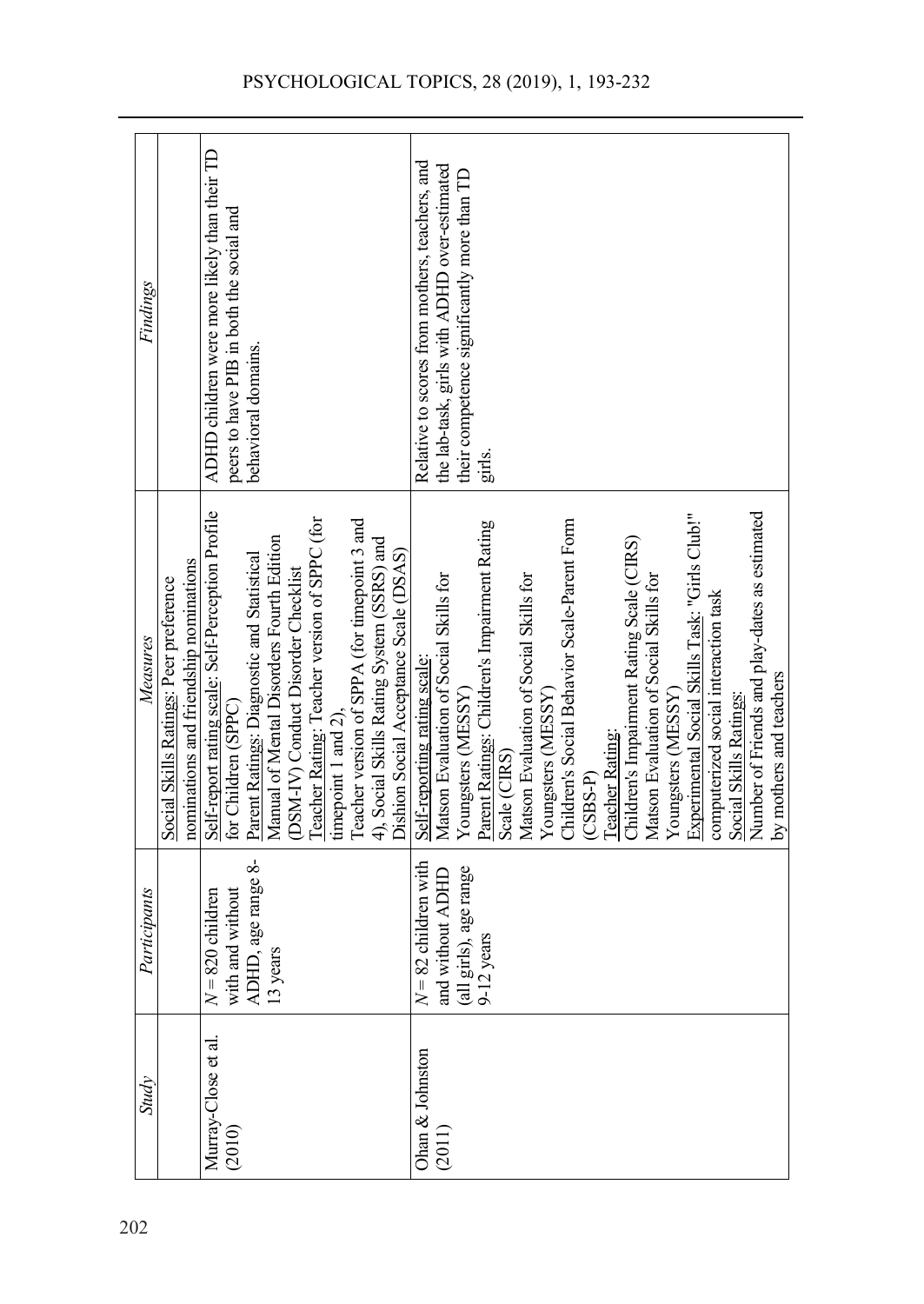| Findings     | Hyperactive/Impulsive subtypes had higher PIB<br>teacher ratings children's competence were used<br>as criteria. ADHD children with predominantly<br>ADHD Combined and Hyperactive/Impulsive<br>subtype when reading and math achievement<br>inattentive symptoms generally did not differ<br>than TD group when math achievement and<br>competence more than ADHD Inattentive<br>scores were used. ADHD Combined and<br>subtypes had a PIB regarding scholastic<br>from TD children with regard to PIB. | Moderate tendency of ADHD children toward a<br>PIB relative to TD group.                                                                                                                                                                                         | Memory, and Plan/Organization domains of the<br>The ADHD group had significantly higher PIB<br>Shift, Monitor, Emotional Control, Working<br>compared to TD children within the Inhibit,<br>BRIEF. | competence, social acceptance, and behavioral<br>conduct, domains regardless of the external<br>PIB among girls with ADHD in scholastic<br>rater.                                                                                                         |
|--------------|----------------------------------------------------------------------------------------------------------------------------------------------------------------------------------------------------------------------------------------------------------------------------------------------------------------------------------------------------------------------------------------------------------------------------------------------------------------------------------------------------------|------------------------------------------------------------------------------------------------------------------------------------------------------------------------------------------------------------------------------------------------------------------|----------------------------------------------------------------------------------------------------------------------------------------------------------------------------------------------------|-----------------------------------------------------------------------------------------------------------------------------------------------------------------------------------------------------------------------------------------------------------|
| Measures     | Self-report rating scale: Self-Perception Profile<br>Academic Task: The Woodcock-Johnson III<br>Teacher ratings: Teacher version of SPPC<br>Tests of Achievement reading, and math<br>subtests<br>(SPPC)                                                                                                                                                                                                                                                                                                 | Teacher ratings: Conners Teacher Rating Scale<br>Self-report rating scale: SelfReg questionnaire<br>Parent ratings: Behavior Rating Inventory of<br>Behavior Rating Inventory of Executive<br>Executive Function (BRIEF)<br>Revised (CTRS-R)<br>Function (BRIEF) | Parent rating scale: Behavior Rating Inventory<br>Inventory of Executive Functioning (BRIEF)<br>Self-report rating scale: Behavior Rating<br>of Executive Functioning (BRIEF)                      | Self-report ratings: Self-Perception Profile for<br>Teacher Ratings of Peer Relations and Social<br>Academic Measure: Wechsler Individual<br>Teacher Report Form (TRF)<br>Achievement Test (WIAT)<br>Children (SPPC)<br>Teacher ratings:<br>Skill (TRPSK) |
| Participants | ADHD, age range 9- $12$ years<br>$N = 180$ , children<br>with and without                                                                                                                                                                                                                                                                                                                                                                                                                                | age range 8-10 years<br>$N = 54$ children with<br>and without ADHD,                                                                                                                                                                                              | adolescents with and<br>girls), age range 11-<br>16 years<br>$N = 57$ children and<br>without ADHD (all                                                                                            | age range 6-12 years<br>ADHD (all girls),<br>with and without<br>$N = 228$ children                                                                                                                                                                       |
| <b>Study</b> | Owens & Hoza<br>(2003)                                                                                                                                                                                                                                                                                                                                                                                                                                                                                   | Rizzo, Steinhausen,<br>& Drechsler (2010)                                                                                                                                                                                                                        | Delgaty, Gonzales,<br>& Bunner $(2017)$<br>Steward, Tan,                                                                                                                                           | Swanson, Owens, &<br>Hinshaw (2012)                                                                                                                                                                                                                       |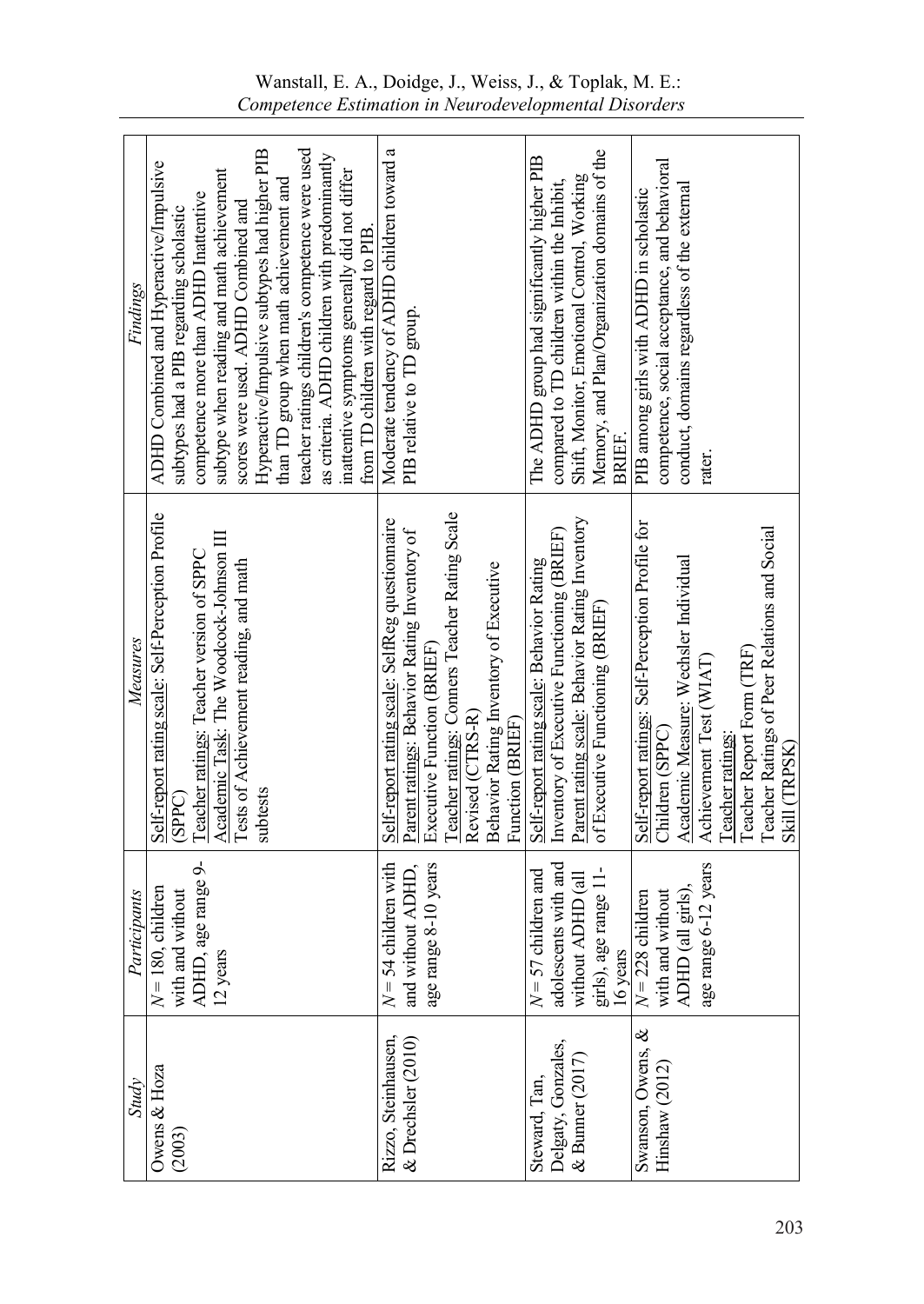| <b>Study</b>                                   | Participants                                | Measures                                                                         | Findings                                          |
|------------------------------------------------|---------------------------------------------|----------------------------------------------------------------------------------|---------------------------------------------------|
|                                                |                                             | Social Skills Ratings: peer preference<br>nominations.                           |                                                   |
|                                                |                                             | Parent rating: Columbia Impairment Scale (CIS)<br>Maternal Ratings of Popularity |                                                   |
| Volz-Sidiropoulou,                             | $N = 183$ children and                      | Self-report rating scale: Competence Scale for                                   | The ADHD group was significantly more likely      |
| Boecker, & Gauggel                             | adolescents, with                           | Children and Adolescents (CCA)                                                   | than the TD group to show a PIB in daily          |
| (2016)                                         | and without ADHD,                           | Parent rating: Child Behavioral Checklist                                        | activities relative to parent reports.            |
|                                                | age range 6-15 years<br>$N = 54$ , with and | (CBCL)                                                                           |                                                   |
| Whitley, Heath, &                              |                                             | Self-report rating scale: Self-Perception Profile                                | Teachers rated the students in the ADHD group     |
| Finn (2008)                                    | hout ADHD, age<br>with                      | for Children (SPPC)                                                              | as performing significantly lower than the TD in  |
|                                                | range 6-13 years                            | Children's Depression Inventory (CDI)                                            | scholastic, behavioral, and social areas          |
|                                                |                                             | Teacher ratings: Teacher version of SPPC                                         | Difference scores for PIB was greater for the     |
|                                                |                                             | Teacher Report Form (TRF)                                                        | ADHD group than for the TD group.                 |
|                                                |                                             | The Social Skills Rating Scale (SSRS)                                            |                                                   |
| Wiener et al. $(2012)$                         | 152, children<br>$N =$                      | Self-report rating scale: Self-Perception Profile                                | Children with ADHD demonstrated a higher          |
|                                                | h and without<br>with                       | for Children (SPPC)                                                              | PIB than TD children.                             |
|                                                | ADHD, age range 9-                          | Attributions for ADHD questionnaire (AAQ)                                        |                                                   |
|                                                | 14 years                                    | Parent rating: Conners' Parent Rating Scale-                                     |                                                   |
|                                                |                                             | Revised: Long form (CPRS)                                                        |                                                   |
|                                                |                                             | Teacher rating: Conners' Teacher Rating Scale -                                  |                                                   |
|                                                |                                             | Revised: Long form (CTRS)                                                        |                                                   |
| <b>Positive Illusory Bias – A</b>              | <b>DHD</b> in Adult Samples                 |                                                                                  |                                                   |
| Knouse, Bagwell,                               | $N = 88$ adults with                        | Self-report rating: Driving History Survey,                                      | Despite poorer driving performance (e.g. more     |
| Barkley, & Murphy<br>(2005)                    | and without ADHD,                           | Driving Behavior Survey (DBS), Estimates of                                      | collisions, speeding tickets, etc.) adults with   |
|                                                | mean $age = 31.93$                          | Driving Ability                                                                  | ADHD rated themselves as comparable to TD         |
|                                                |                                             | Experimental task: Driving simulation                                            | adults, demonstrating a PIB in driving.           |
| Prevatt, Proctor,                              | $N = 197$ college                           | Self-report ratings: Work Performance Rating                                     | Students with ADHD were significantly more        |
|                                                | students with and<br>without ADHD,          | Scale (WPRS), Driving Behavior Survey                                            | likely to engage in PIB in their global rating of |
| Best, Baker, Van<br>Walker, & Taylor<br>(2012) |                                             | (DBS)                                                                            | work performance and driving citations than       |
|                                                | mean age $= 21.59$                          |                                                                                  | the TD group.                                     |
|                                                |                                             |                                                                                  |                                                   |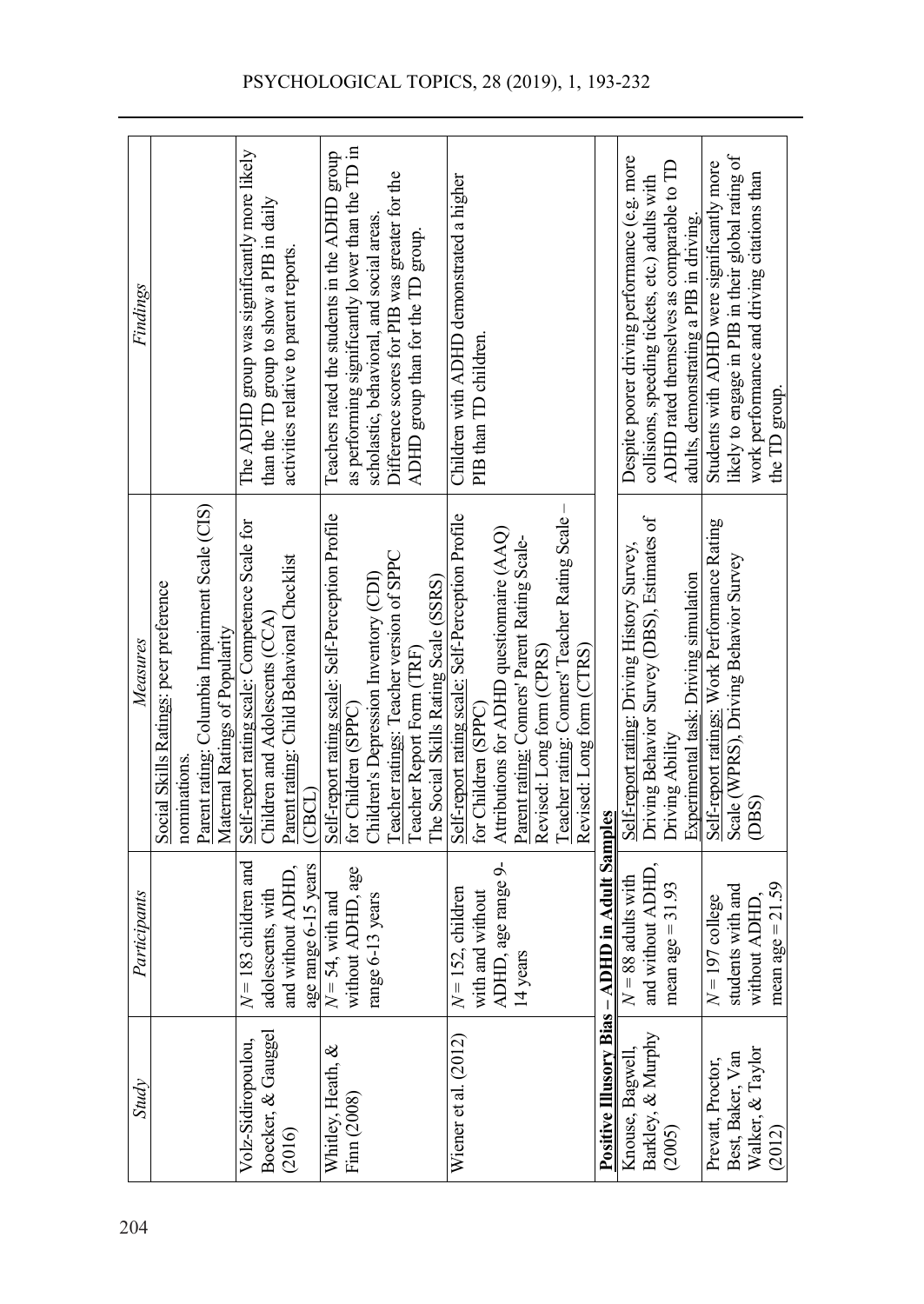| Findings     | ADHD overestimated their driving abilities and<br>underestimated their degree of intoxication,<br>Compared to the TD group, drivers with<br>indicating PIB.                                                                                                                                                       |                                                         | symptoms and higher empathy than parents. No<br>In youth with ASD, youth reported fewer ASD<br>differences were found between youth and<br>parents in controls. | skills and competence as significantly worse<br>Parents rated the children with ASD's social<br>than the children did. | social skills (as well as parent and teacher) as<br>worse than the TD group, indicating no PIB.<br>Adolescent boys with ASD rated their own                                                                                                                | functioning, with adolescents rating themselves<br>Discrepancy identified between parent and<br>adolescent with ASD's rating of social<br>as comparable to their peers.                                       |
|--------------|-------------------------------------------------------------------------------------------------------------------------------------------------------------------------------------------------------------------------------------------------------------------------------------------------------------------|---------------------------------------------------------|-----------------------------------------------------------------------------------------------------------------------------------------------------------------|------------------------------------------------------------------------------------------------------------------------|------------------------------------------------------------------------------------------------------------------------------------------------------------------------------------------------------------------------------------------------------------|---------------------------------------------------------------------------------------------------------------------------------------------------------------------------------------------------------------|
| Measures     | Self-Report Scale, Barratt Impulsiveness Scale<br>Rating Scale (CAARS), ADD/H Adolescent<br>questiomaire (DHEQ), Personal Drinking<br>Self-report ratings: Comers Adult ADHD<br>Experimental task: computerized driving<br>(BIS), Driving history and experience<br>Habits Questionnaire (PDHQ<br>simulation task | utism Spectrum Disorder in Child and Adolescent Samples | Spectrum Quotient (AQ), Empathy Quotient<br>Self- and parent-report ratings: Autism<br>(EQ) and Systemizing Quotient (SQ)                                       | Skills Questionnaire, Social Competence with<br>Self- and parent-report ratings: Spence Social<br>Peers Questionnaire  | Social Perception (CASP), Clinical Evaluation<br>Self-, parent- and teacher-ratings: Social Skills<br>Standardized measures: Child and Adolescent<br>of Language Fundamentals Revised (CELF-R)<br>Rating System (SSRS), Child Behavior<br>Checklist (CBCL) | Self-report ratings: Social Skills Rating System<br>Questionnaire (HAQ), Children's Depression<br>Student Form (SSRS-S), Hostile Attribution<br>Inventory (CDI), Social Anxiety Scale-<br>Adolescents (SAS-A) |
| Participants | and without ADHD,<br>$N = 38$ drivers with<br>age range 19-30<br>years                                                                                                                                                                                                                                            |                                                         | $N = 42$ children and<br>age range 9.3-18.2<br>and without ASD<br>adolescents with<br>years old                                                                 | range 6.5-15 years<br>$N = 19$ children<br>with ASD, age                                                               | old<br>$N = 42$ adolescent<br>boys with and<br>without ASD, age<br>ge 12-15 years<br>ran                                                                                                                                                                   | $N = 53$ adolescents<br>with ASD, mean<br>$= 13.22$<br>age                                                                                                                                                    |
| <b>Study</b> | Weafer, Carmarillo,<br>Fillmore, Milich, &<br>Marczinski (2008)                                                                                                                                                                                                                                                   | <b>Positive Illusory Bias – A</b>                       | Johnson, Filliter, &<br>Murphy (2009)                                                                                                                           | Knott, Dunlop, &<br>Mackay (2006).                                                                                     | Koning & Magill-<br>Evans (2001)                                                                                                                                                                                                                           | Mikami, & De Los<br>Lerner, Calhoun,<br>Reyes (2012)                                                                                                                                                          |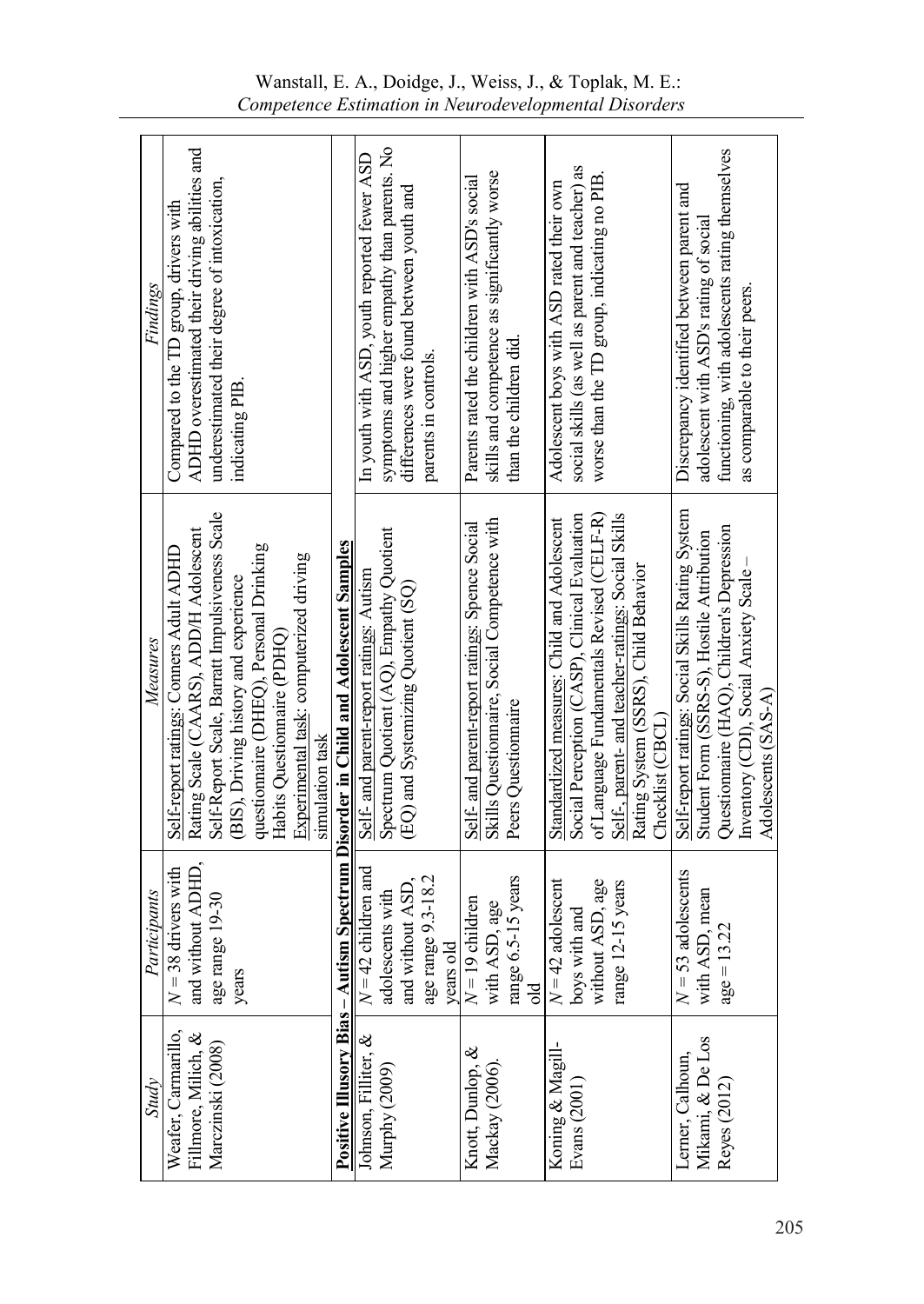| Study                            | Participants                                                              | Measures                                                                                  |                                                   |
|----------------------------------|---------------------------------------------------------------------------|-------------------------------------------------------------------------------------------|---------------------------------------------------|
|                                  |                                                                           |                                                                                           | Findings                                          |
|                                  |                                                                           | System Parent Form (SSRS-P), Parental Self<br>Parent-report ratings: Social Skills Rating |                                                   |
|                                  |                                                                           | Efficacy Scale (PSES)                                                                     |                                                   |
| <b>Positive Illusory Bias-In</b> |                                                                           | ntellectual Disability in Child and Adolescent Samples                                    |                                                   |
| Salaun, Reynes, &                | $N = 23$ adolescents                                                      | Intervention: Adapted Physical Activity                                                   | The main predictor of adolescent's self-          |
| Berthouze-Aranda                 | with $ID$ (6-18 years                                                     | Programme                                                                                 | perceptions was their tendency to demonstrate a   |
| (2013)                           | Plo                                                                       | Self-report ratings: Physical Self-Inventory                                              | PIB before the intervention.                      |
|                                  |                                                                           | (PSI-VSF-ID), EUROFIT Test Battery, Body                                                  |                                                   |
|                                  |                                                                           | Image Perception, Obesity awareness                                                       |                                                   |
| Zic & Igric (2001)               | $N=40$ children                                                           | Standardized measures: Behavior Rating                                                    | Children with ID rated their confidence in their  |
|                                  | with and without ID                                                       | Profile: Student Rating Scale                                                             | own abilities and success in relationships as     |
|                                  | $(7-10.5$ years old)                                                      |                                                                                           | equal to their peers.                             |
|                                  | <u> Positive Illusory Bias – Intellectual Disability in Adult Samples</u> |                                                                                           |                                                   |
| Eden & Randle-                   | $N = 88$ young adults                                                     | Self-report ratings: Stunkard figure rating scale                                         | Females with ID underestimated their body         |
| Phillips (2017)                  | with ID, age range                                                        | (SFRS)                                                                                    | size, demonstrating a PIB. Individuals with ID    |
|                                  | 16-25 years old                                                           |                                                                                           | also had difficulty accurately associating a body |
|                                  |                                                                           |                                                                                           | weight category (e.g. overweight, healthy         |
|                                  |                                                                           |                                                                                           | weight) accurately to their own bodies.           |
| McVilly, Burton-                 | $N = 102$ adults with                                                     | Self- and proxy-ratings: Comprehensive                                                    | Using a standardized approach to assessing        |
| Smith, & Davidson<br>(2000)      | , age range 18-82<br>白                                                    | Quality of Life Scale For Adults (ComQol-A4),                                             | QoL, results indicated a high degree of           |
|                                  | years old                                                                 | Mehrabian and Epstein Empathy Questionnaire                                               | subject/proxy correspondence, suggesting no       |
|                                  |                                                                           | <b>MEEO</b>                                                                               | ЯB.                                               |
| <b>Positive Illusory Bias –</b>  |                                                                           | earning Disability in Child and Adolescent Samples                                        |                                                   |
| Alvarez & Adelman                | $N = 19$ students                                                         | Self-report ratings: Piers-Harris Self-Concept                                            | Across measures, participants with LD             |
| (1986)                           | with LD (9.6-15.2                                                         | Scale                                                                                     | demonstrated "overstatements" (i.e. an            |
|                                  | years old)                                                                | Experimental measures: self-efficacy measure                                              | overestimation) of their abilities, such as in    |
|                                  |                                                                           | (based on work by Bandura and Adams, 1977),                                               | their actual performance on the math task.        |
|                                  |                                                                           | measure of expectancy and aspiration of<br>success, math task (20 math problems)          |                                                   |
|                                  |                                                                           |                                                                                           |                                                   |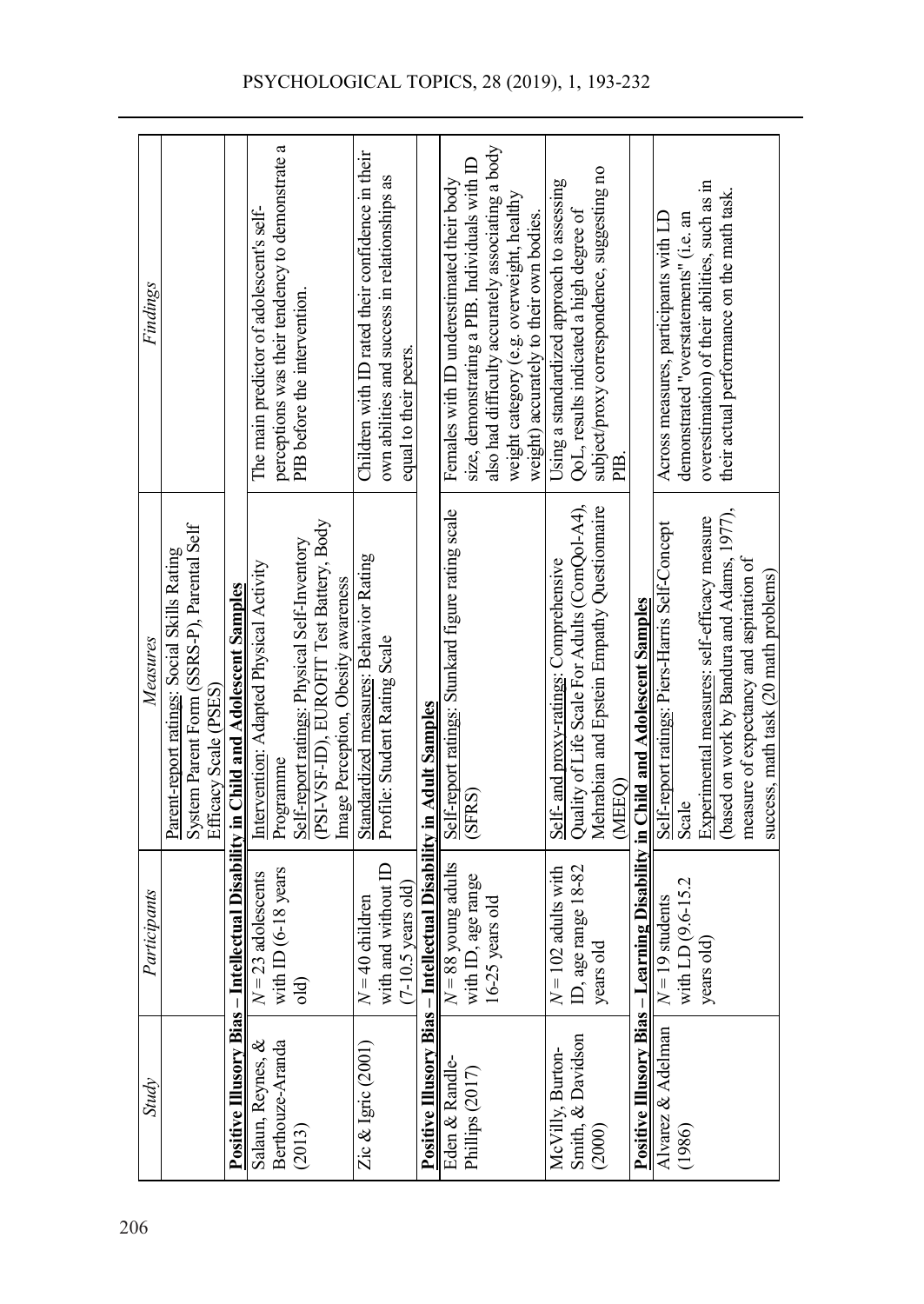| <b>Study</b>                     | Participants                                                              | Measures                                                                                                                                                                                                                                                                                                                      | Findings                                                                                                                                                                                                                                                              |
|----------------------------------|---------------------------------------------------------------------------|-------------------------------------------------------------------------------------------------------------------------------------------------------------------------------------------------------------------------------------------------------------------------------------------------------------------------------|-----------------------------------------------------------------------------------------------------------------------------------------------------------------------------------------------------------------------------------------------------------------------|
| Bear & Minke<br>(1996)           | $N = 84$ children<br>with and without<br>LD, Grade 3                      | Self-report rating: Self-Perception Profile for<br>Children (SPP-C), Self-evaluation interview                                                                                                                                                                                                                                | perceived themselves as doing as academically<br>Children with LD were able to identify their<br>specific deficits (e.g. forgetfulness, etc.), but<br>well as their peers, indicating a PIB.                                                                          |
| Heath, Roberts, &<br>Toste(2013) | $N = 58$ adolescents<br>with and without<br>LD, 13.33-17.50<br>years      | Standardized measures: Wechsler Abbreviated<br>Parent-report rating: Conners' Parent Rating<br>Scale of Intelligence (WASI), Wide Range<br>Achievement Test (WRAT-3)<br>Scales (CPRS-R:L)                                                                                                                                     | relative to their actual performance, but not in<br>overestimated their performance in math<br>Adolescents with LD significantly<br>spelling.                                                                                                                         |
| Heath & Glen<br>(2005)           | $\frac{W}{W} = 79$ children<br>with and without<br>whout modirlo $QL = N$ | Scale for Children (WISC-III Block Design and<br>(WRAT-3), Woodcock Reading Mastery-Word<br>Self-report rating: Prediction of performance on<br>Standardized measures: Wechsler Intelligence<br>Vocabulary), Wide Range Achievement Test<br>WRAT-3, Youth Self-Report (YSR)<br>Attack                                         | after positive feedback their predictions became<br>accurate. Children without LD had no original<br>positive bias and no significant changes based<br>predicted performance on a spelling task, but<br>Children with LD had a positive bias in their<br>on feedback. |
| Priel & Leshem<br>(1990)         | $N = 80$ children<br>with and without<br>without<br>LD, 6.5-7.5 years     | Experimental tasks: standardized tests assessing<br>Teacher-report rating: Teacher Rating Scale of<br>Self-report rating: Pictorial Scale of Perceived<br>Children's Competence and Acceptance<br>comprehension, and sociometric status<br>math, reading decoding, and reading<br>Competence and Social Acceptance            | Children with LD had a greater positive bias in<br>comparable to their peers, despite significantly<br>cognitive competence than their peers. Their<br>self-perceptions of peer acceptance were<br>lower sociometric and teacher ratings,<br>suggesting PIB.          |
| Stone & May<br>(2002)            | $N = 101$ adolescents<br>with and without<br>LD, Grades 9-12              | predictions), computation task with predictions<br>Self-parent- and teacher-report rating: Skills<br>Self-report rating: Multidimensional Self-<br>Experimental task: vocabulary task with<br>predictions (self, parent, and teacher<br>(self, parent and teacher predictions)<br>Concept Scale (MSCS)<br>Rating Survey (SRS) | Students with LD overestimated their academic<br>These overestimations were less pronounced<br>skills relative to their actual performance.<br>for students without LD                                                                                                |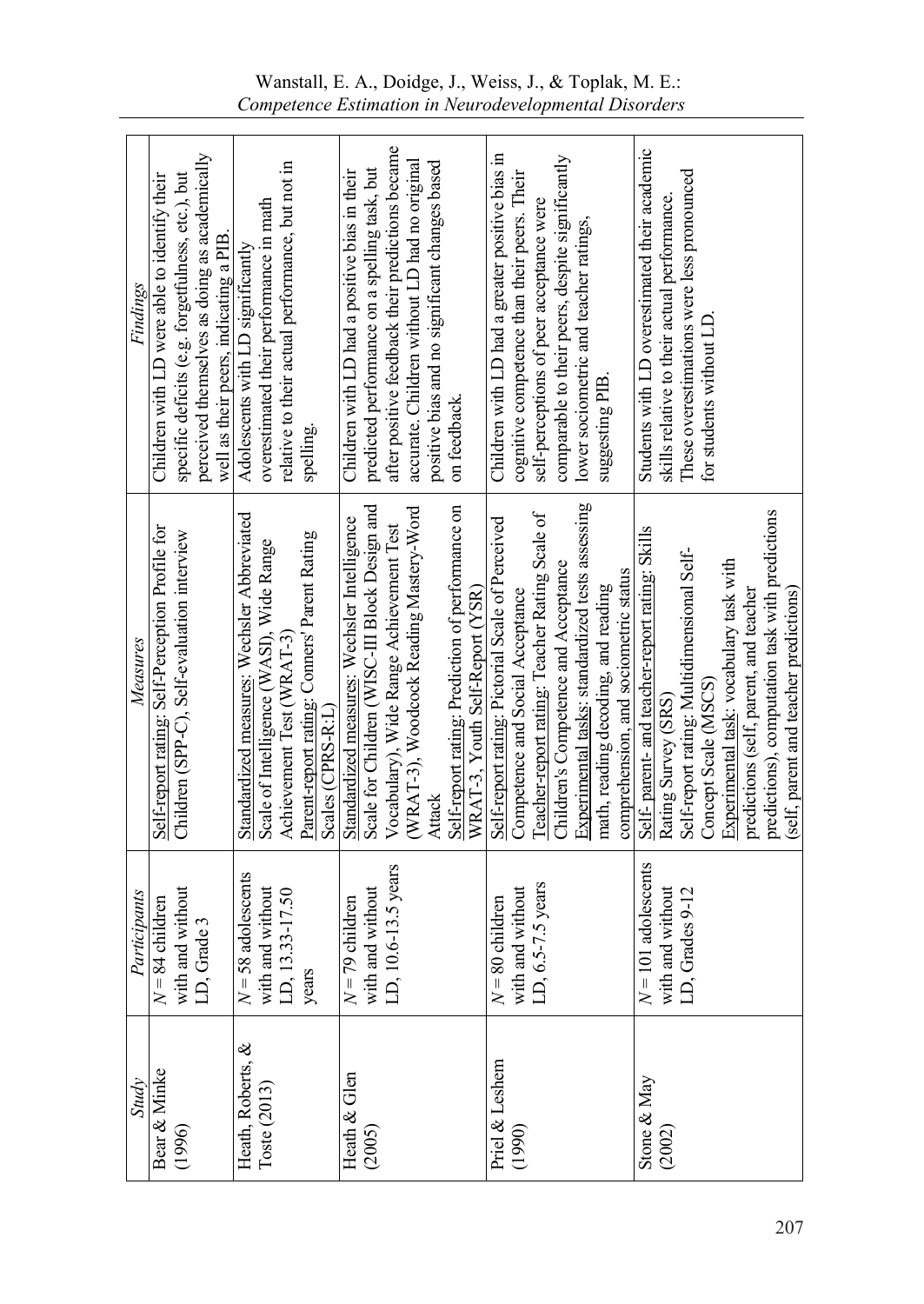| Findings     |                              | learning, but the ADHD was more optimistic in<br>metamemory while ADHD kids lagged behind.<br>similar metamemory abilities, but at T2 (a year<br>On the picture-learning task both two groups<br>order. This demonstrates inaccurate JOLs in<br>the number of pictures they could recall in<br>At T1 (age 4), TD & ADHD children had<br>performed comparably on actual picture<br>later) controls made strong gains in<br>this group.         | value of items recalled (i.e. control of memory).<br>were less selective than controls in terms of the<br>There were no significant differences between<br>controls and children with ADHD in terms of<br>memory capacity, but children with ADHD     | ADHD and non-ADHD boys on development<br>No significant group differences between<br>of metamemory knowledge. | without ADHD in terms of accuracy of JOL on<br>Adults with ADHD were as accurate as adults<br>a paired-associate recall task despite<br>remembering fewer words.                                                       |
|--------------|------------------------------|-----------------------------------------------------------------------------------------------------------------------------------------------------------------------------------------------------------------------------------------------------------------------------------------------------------------------------------------------------------------------------------------------------------------------------------------------|-------------------------------------------------------------------------------------------------------------------------------------------------------------------------------------------------------------------------------------------------------|---------------------------------------------------------------------------------------------------------------|------------------------------------------------------------------------------------------------------------------------------------------------------------------------------------------------------------------------|
| Measures     |                              | and Primary Scale of Intelligence (WPPSI-R),<br>Standardized measures: Wechsler Preschool<br>Schizophrenia for School-Age Children (K-<br>Kreutzer et al. (1975), picture-learning task<br>Metamemory task: question adapted from<br>Parent-report rating/interview: Behavior<br>Assessment Scale for Children (BASC),<br>Schedule for Affective Disorders and<br>Developmental Neuropsychological<br>Assessment (NEPSY)<br>SADS-PL)<br>(JOL) | Standardized measures: Wechsler Intelligence<br>Parent-report rating: Diagnostic Interview<br>Scale for Children (WISC-IV), Wechsler<br>Individual Achievement Test (WIAT-II)<br>Metamemory task: selectivity task<br>Schedule for Children (DISC-IV) | Metamemory questionnaire: self-reflection on<br>strategies used                                               | Interview Schedule for Children modified for<br>Self-report rating: Computerized Diagnostic<br>adults (C-DISC-IV), ADHD Rating Scale<br>Standardized measure: Wechsler Adult<br>Intelligence Scale (WAIS)<br>(ADHD-RS) |
| Participants | Child and Adolescent Samples | ADHD; mean age at<br>T1 = 4.9 years old;<br>mean age at $T2 =$<br>with and without<br>62 children<br>5.8 years old<br>$N = 6$                                                                                                                                                                                                                                                                                                                 | ADHD, 6-9 years<br>and without<br>116 children<br>with<br>$\geq$                                                                                                                                                                                      | ADHD, age range<br>6-12 years<br>with and without<br>24 children<br>$N=2$                                     | and without ADHD,<br>68 adults with<br>mean age $= 26.85$<br>$N=0$                                                                                                                                                     |
| Study        | Metamemory $-ADHD$ in        | Antshel & Nastasi<br>(2008)                                                                                                                                                                                                                                                                                                                                                                                                                   | Humphreys, &<br>Moore (2011)<br>Castel, Lee,                                                                                                                                                                                                          | Metamemory – ADHD in Adult Samples<br>Sprague, Gdowski,<br>& Lachar (1989)<br>Voelker, Carter,                | Anastopoulos, &<br>Dunlosky (2012)<br>Knouse,                                                                                                                                                                          |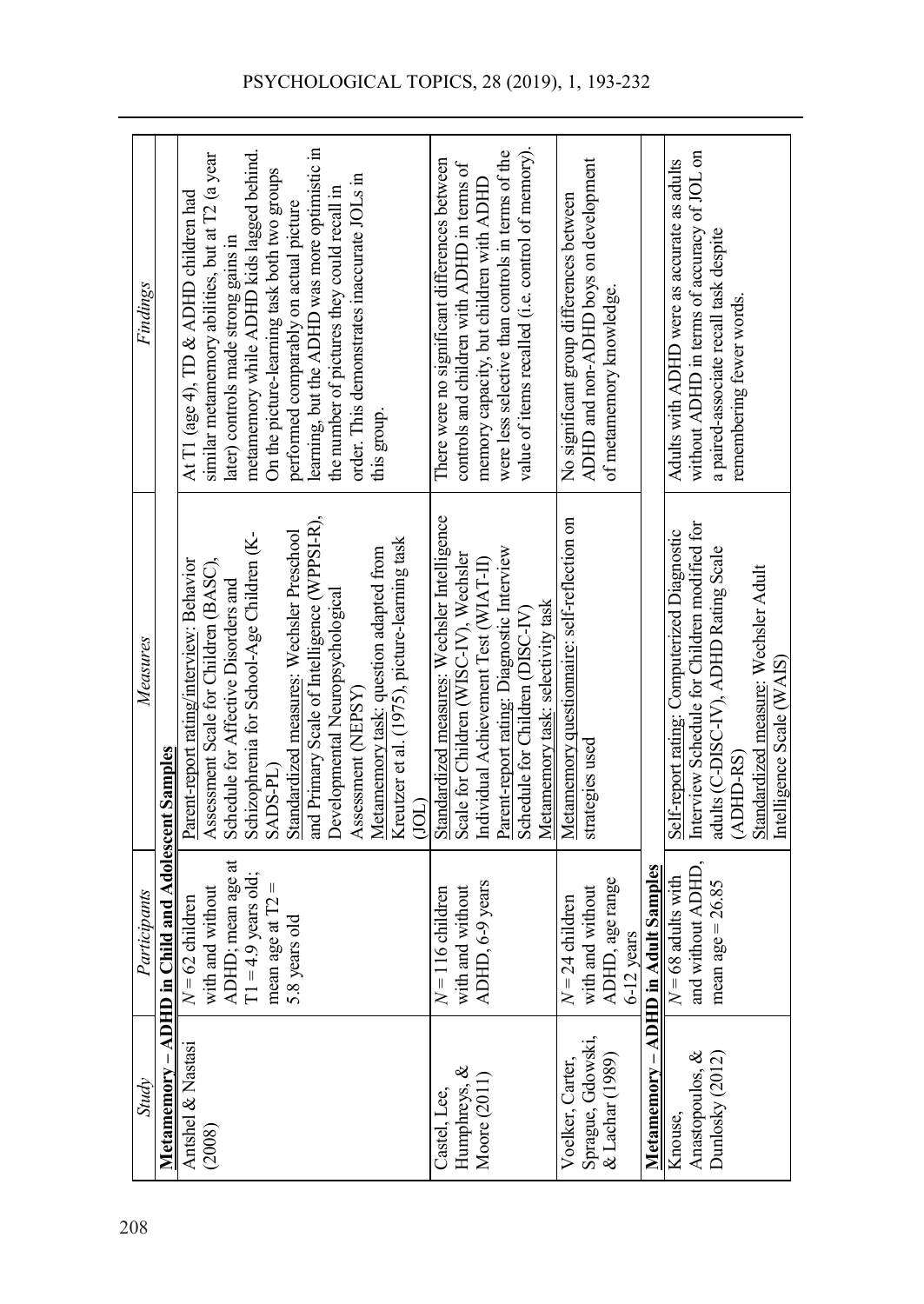| <b>Study</b>                           | Participants                                        | Measures                                                                         | Findings                                                                                   |
|----------------------------------------|-----------------------------------------------------|----------------------------------------------------------------------------------|--------------------------------------------------------------------------------------------|
|                                        |                                                     | Metamemory task: JOL paradigm using paired-<br>associate recall task             |                                                                                            |
| Knouse, Paradise, &<br>Dunlosky (2006) | and without ADHD,<br>$N = 56$ adults with           | Metamemory task: JOL paradigm using paired-<br>associate recall task             | and non-ADHD groups in terms of accuracy of<br>No significant differences between the ADHD |
|                                        | age range 18-60<br>years old                        | (ADHD-RS), Symptom Checklist-90-Revised<br>Self-report rating: ADHD Rating Scale | JOL.                                                                                       |
|                                        |                                                     | $(SCL-90-R)$                                                                     |                                                                                            |
|                                        |                                                     | Standardized measure: Shipley Institute of<br>Living Scale                       |                                                                                            |
|                                        |                                                     | Metamemory - Autism Spectrum Disorder in Child and Adolescent Samples            |                                                                                            |
| Elmose & Happé<br>(2014)               | with and without<br>$N = 45$ children               | Standardized tests: Wechsler Intelligence Scale<br>for Children (WISC-III)       | comparable across ASD and TD groups.<br>Overall, the metamemory results were               |
|                                        | ASD, age range 6.4-<br>  15.7 years                 | Metamemory tasks: performance judgements                                         | However, children with ASD were more                                                       |
|                                        |                                                     | and certainty judgements                                                         | accurate in judging their memory for non-social<br>than social stimuli.                    |
| Farrant, Boucher, &                    | $N = 144$ children                                  | Standardized tests: Wechsler Intelligence Scale                                  | Children with ASD and ID were not impaired                                                 |
| Blades (1999)                          | with ASD, ID, and<br>TD, mean $age = 8.5$           | for Children (WISC)                                                              | on any of the metamemory tasks assessed.                                                   |
|                                        |                                                     | Experimental tasks: false belief test, memory                                    |                                                                                            |
|                                        | years                                               | span test, memory strategy task, prospective                                     |                                                                                            |
|                                        |                                                     | Metamemory tasks: metamemory test 1<br>memory task                               |                                                                                            |
|                                        |                                                     | (knowledge of the effect of number of items on                                   |                                                                                            |
|                                        |                                                     | own memory), metamemory test 2 (knowledge<br>of effect of age on others' memory) |                                                                                            |
| Farrant, Blades, &<br>Boucher (1999)   | $N = 36$ children                                   | Experimental tasks: picture span assessment<br>test, recall readiness test       | Children with ASD and ID had impaired recall<br>readiness compared to TD group (i.e. would |
|                                        | with ASD, ID, and<br>TD, mean age =<br>$10.4$ years |                                                                                  | prematurely judge themselves as ready for<br>recall).                                      |
|                                        |                                                     |                                                                                  |                                                                                            |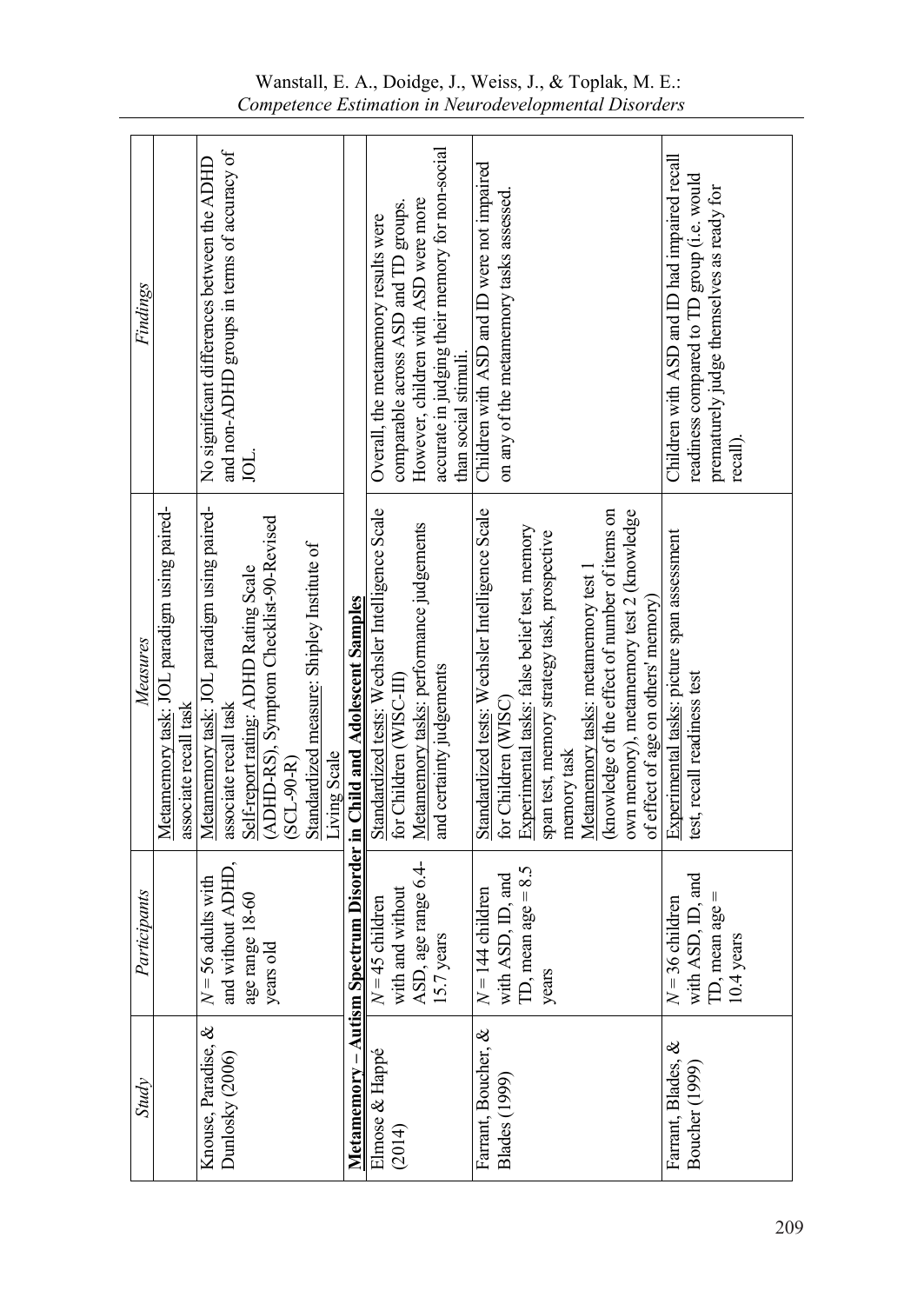| <b>Study</b>                          | Participants                                                     | Measures                                                                 | Findings                                                                          |
|---------------------------------------|------------------------------------------------------------------|--------------------------------------------------------------------------|-----------------------------------------------------------------------------------|
| Grainger, Williams,<br>& Lind (2016a) | th and without<br>$N = 63$ children<br>$\ddot{\bar{\mathbf{z}}}$ | Standardized tests: Wechsler Abbreviated Scale<br>of Intelligence (WASI) | accuracy in their judgments of confidence,<br>Children with ASD showed diminished |
|                                       | ASD, mean $age =$<br>$13.4$ years                                | Parent-report rating: Social Responsiveness<br>Scale (SRS)               | indicating metacognitive monitoring<br>impairments in ASD.                        |
|                                       |                                                                  | Metamemory task: JOC task (based on a video)                             |                                                                                   |
| Grainger, Williams,                   | $N=43$ adolescents                                               | Metamemory tasks: JOL tasks (paired-word                                 | Across types of JOL tasks, adolescents with                                       |
| & Lind (2016b)                        | th and without<br>$\ddot{\bar{z}}$                               | associates), and cue-alone JOL task (cued-                               | ASD demonstrated typical accuracy, suggesting                                     |
| Experiment 2                          | ASD, mean $age =$<br>5 years<br>13.                              | recall task                                                              | no metamemory impairment.                                                         |
| Wojcik, Allen,                        | $N = 32$ children                                                | Standardized tests: Wechsler Abbreviated Scale                           | The ASD group were significantly less accurate                                    |
| Brown, & Souchay                      | with and without                                                 | of Intelligence (WASI), Autism Spectrum                                  | on the action memory task than controls, but                                      |
| (2011)                                | ASD, age range                                                   | Quotient (AQ), Autism Diagnostic Observation                             | there were no significant differences in the                                      |
|                                       | 7.05-16.06 years                                                 | Schedule (ADOS)                                                          | judgments of confidence on memory                                                 |
|                                       |                                                                  | Metamemory task: action memory task with                                 | performance.                                                                      |
|                                       |                                                                  | ğ                                                                        |                                                                                   |
| Wojcik, Moulin, &                     | $N = 36$ children                                                | Metamemory tasks: episodic FOK task and                                  | Children with ASD made significantly higher                                       |
| Souchay (2013)                        | with and without                                                 | semantic FOK task                                                        | inaccurate FOK predictions compared to the                                        |
|                                       | ASD, age range                                                   |                                                                          | control group but only for episodic materials                                     |
|                                       | 9.04-17.03 years                                                 |                                                                          | and not the semantic task                                                         |
| Metamemory                            | Autism Spectrum Disorder in Adult Samples                        |                                                                          |                                                                                   |
| Cherkaoui &                           | $N = 52$ adults with                                             | Experimental tasks: intention offloading task,                           | Performance of the ASD group was                                                  |
| Gilbert (2017)                        | and without ASD,<br>18-40 years old                              | implicit confidence measure                                              | significantly poorer than the control group as                                    |
|                                       |                                                                  | Self-report rating scale: Metacognitions                                 | well as metacognitive evaluations of memory.                                      |
|                                       |                                                                  | Questionnaire (MQ), Prospective and                                      | The ASD group failed to compensate for                                            |
|                                       |                                                                  | Retrospective Memory Questionnaire (PRMQ)                                | impaired performance in subsequent trials and                                     |
|                                       |                                                                  |                                                                          | would engage in fewer reminders.                                                  |
| Cooper, Plaisted-                     | $N = 48$ adults with                                             | Standardized tests: Wechsler Abbreviated                                 | Compared to the TD group, the ASD group had                                       |
| Grant, Baron-                         | and without ASD.                                                 | Intelligence Scale (WASI), Autism Spectrum                               | significantly worse metamemory for perceived-                                     |
| Cohen, & Simons<br>(2016)             | mean $age = 30.92$                                               | Quotient (AQ) and Raven's matrices                                       | imagined info, but not for self-other                                             |
|                                       |                                                                  |                                                                          | mformation                                                                        |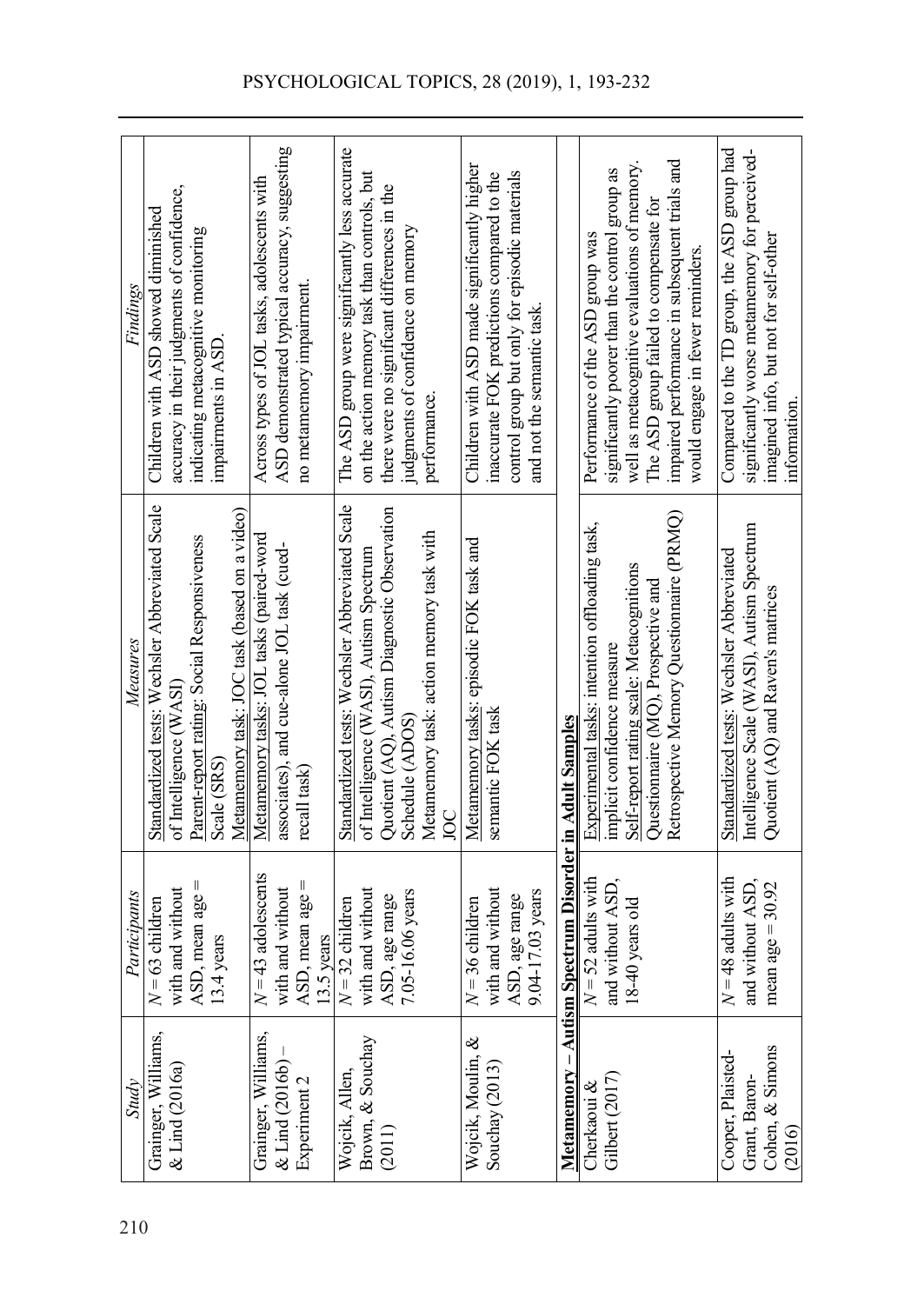| <b>Study</b>                         | Participants                                                  | Measures                                                                                                                                  | Findings                                                                                           |
|--------------------------------------|---------------------------------------------------------------|-------------------------------------------------------------------------------------------------------------------------------------------|----------------------------------------------------------------------------------------------------|
|                                      |                                                               | monitoring task, involving word pairs with JOC<br>Metmemory task: computer based reality                                                  |                                                                                                    |
| Grainger, Williams,<br>& Lind (2014) | $N = 36$ adults with<br>and without ASD,<br>mean age $= 29.7$ | (AQ), Autism Diagnostic Observation Schedule<br>Standardized tests: Autism Spectrum Quotient<br>(ADOS), Wechsler Abbreviated Intelligence | accurate FOK judgements compared to the<br>The ASD group made significantly less<br>control group. |
|                                      | years                                                         | Metamemory task: FOK task (word pairs)<br>Scale (WASI)                                                                                    |                                                                                                    |
|                                      |                                                               | Self-report rating: Metacognitions<br>Questionnaire (MQ)                                                                                  |                                                                                                    |
|                                      |                                                               | Experimental task: animations task                                                                                                        |                                                                                                    |
| Grainger, Williams,                  | $N = 36$ adults with                                          | Standardized tests: Autism Spectrum Quotient                                                                                              | Adults with ASD demonstrated typical                                                               |
| & Lind (2016b)                       | and without ASD,                                              | (AQ), Autism Diagnostic Observation Schedule                                                                                              | accuracy on a standard cue-alone JOL task                                                          |
| Experiment 1                         | mean age $= 29.7$                                             | (ADOS)                                                                                                                                    | compared to the TD group, suggesting no                                                            |
|                                      | years                                                         | Metamemory task: 'cue-alone' JOL task                                                                                                     | metamemory impairment.                                                                             |
|                                      |                                                               | Metamemory - Intellectual Disability in Child and Adolescent Samples                                                                      |                                                                                                    |
| Farrant, Blades, &<br>Boucher (1999) | $N = 144$ children                                            | Standardized tests: Wechsler Intelligence Scale                                                                                           | Children with ASD and ID were not impaired                                                         |
|                                      | with ASD, ID, and                                             | for Children (WISC)                                                                                                                       | on any of the metamemory tasks assessed.                                                           |
|                                      | thout (mean age<br>ÿ                                          | Experimental tasks: false belief test, memory                                                                                             |                                                                                                    |
|                                      | $= 8.5 \text{ years}$                                         | span test, memory strategy task, propspective                                                                                             |                                                                                                    |
|                                      |                                                               | memory task                                                                                                                               |                                                                                                    |
|                                      |                                                               | Metamemory tasks: metamemory test 1                                                                                                       |                                                                                                    |
|                                      |                                                               | (knowledge of the effect of number of items on                                                                                            |                                                                                                    |
|                                      |                                                               | own memory), metamemory test 2 (knowledge                                                                                                 |                                                                                                    |
|                                      |                                                               | of effect of age on others' memory)                                                                                                       |                                                                                                    |
| Lukose (1987)                        | $N = 60$ children                                             | Metamemory tasks: memory ability, story vs.                                                                                               | When metamemory tasks contained                                                                    |
|                                      | with and without ID                                           | list, study time, study plan                                                                                                              | organizational features, the ID group performed                                                    |
|                                      |                                                               |                                                                                                                                           | comparably to their same age TD peers                                                              |
|                                      | $(mean age = 13.1)$<br>years)                                 |                                                                                                                                           | However, when metamemory tasks had less                                                            |
|                                      |                                                               |                                                                                                                                           | structure, they performed worse than their same                                                    |
|                                      |                                                               |                                                                                                                                           | age TD peers, and performed comparably to                                                          |
|                                      |                                                               |                                                                                                                                           | TD children of the same mental age.                                                                |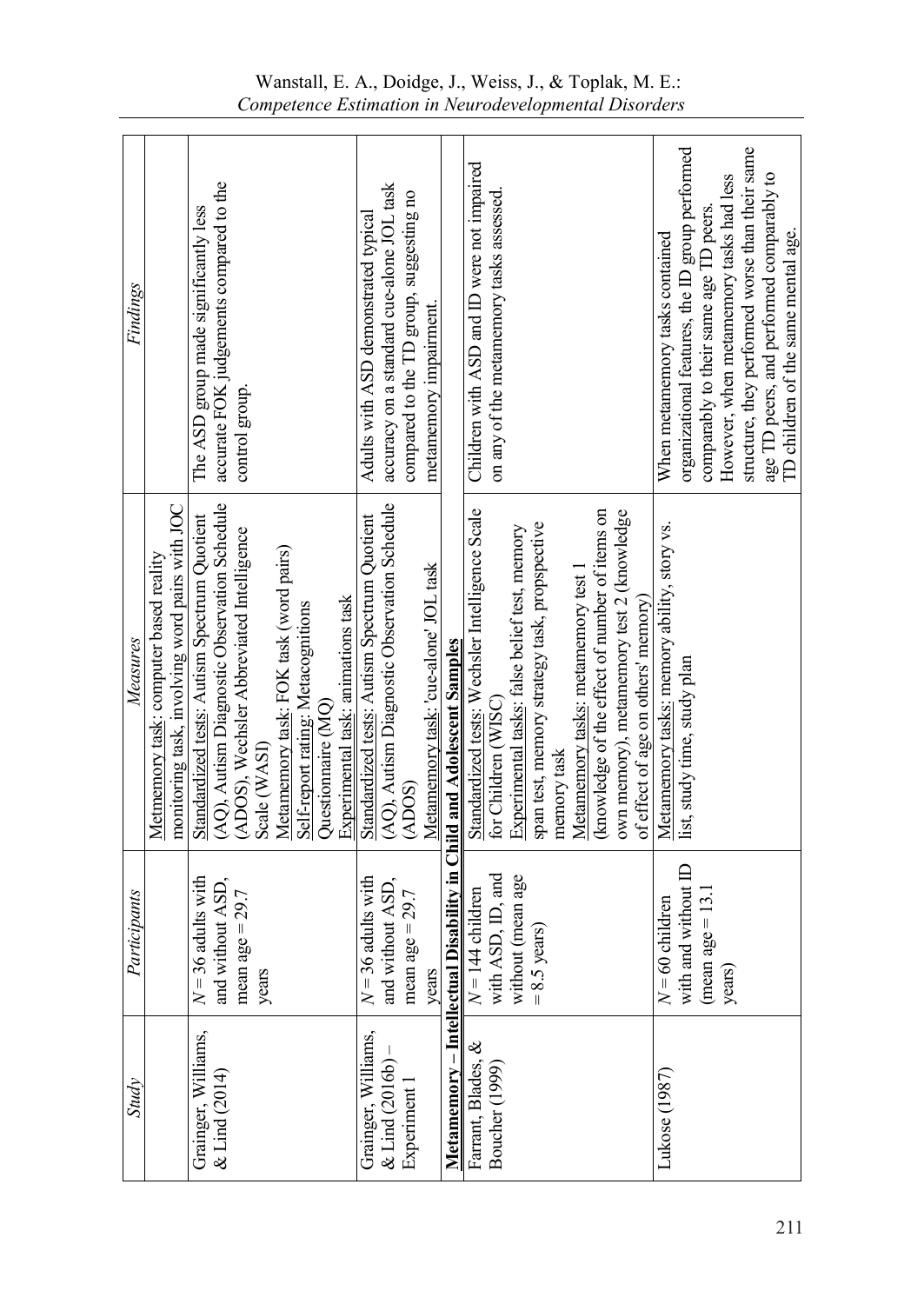|                                    | Participants       | Measures                                                                                           | Findings                                       |
|------------------------------------|--------------------|----------------------------------------------------------------------------------------------------|------------------------------------------------|
| <u> Metamemory – Learnin</u>       |                    | ng Disorders in Child and Adolescent Samples                                                       |                                                |
| Jeary, Klosterman,                 | $72$ children      | Metamemory tasks: Memory estimation,                                                               | In Grade 4, children with LD performed         |
| & Adrales (1990)                   | rith and without   | organized list, preparation object, study time for significantly worse overall than TD children on |                                                |
|                                    | D, Grade 2 and     | paired associates, study time for circular recall                                                  | the metamemory battery, and specifically had a |
|                                    | Grade 4            | Academic achievement: Stanford Research                                                            | worse performance on the Organized List and    |
|                                    |                    | Associates (SRA) survey of basic skills                                                            | Study Time for Paired Associates tasks.        |
| <b>Letareasoning – ADHL</b>        | In Adult Samples   |                                                                                                    |                                                |
| Mäntylä, Still,<br>Gullberg, & Del | $= 63$ adults with | Meta-reasoning task: Under/overconfidence                                                          | No significant differences were found between  |
|                                    | $DHD$ and          | task from the Adult Decision-Making                                                                | groups in knowledge calibration.               |
| dissier (2012)                     | ontrols, age range | Competence Battery (A-DMC)                                                                         |                                                |
|                                    | 8-65 years         |                                                                                                    |                                                |
|                                    |                    |                                                                                                    |                                                |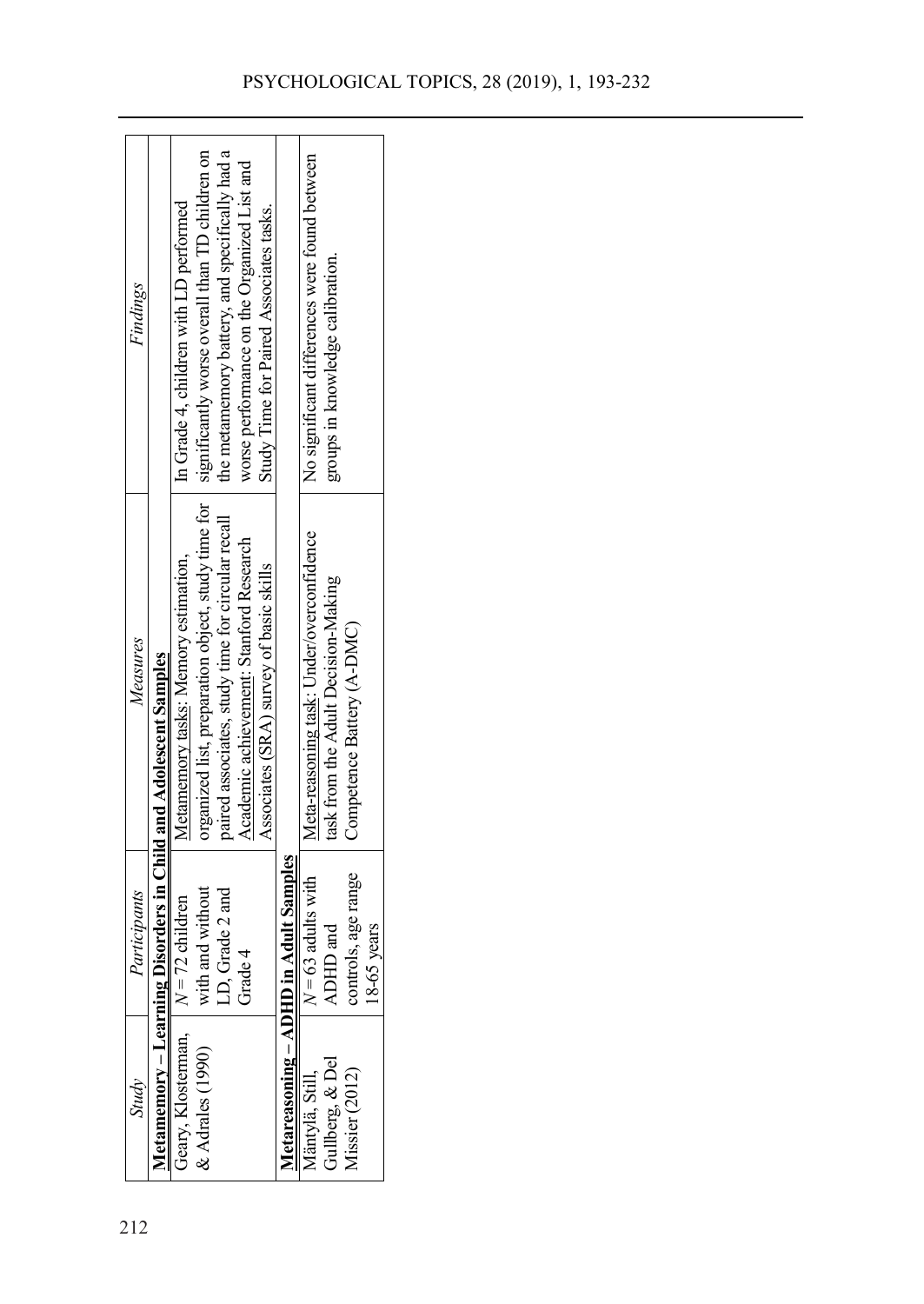**ADHD.** PIB has been studied extensively in ADHD (Weyandt & Gudmundsdottir, 2015). We identified several studies that examined PIB in ADHD samples, including 31 empirical studies that are summarized in Table 1, with 28 studies in childhood/adolescence and three studies in adults.

Many studies suggest that individuals with ADHD are more likely to overestimate their competence in various areas relative to parent or teacher ratings, when compared to peers without ADHD. PIB has emerged in a wide range of areas such as academic abilities, social abilities, behavioural symptoms, activities of daily living (e.g. daily cognitive requirements, graphomotor skills, executive tasks), and difficult physical activities for children with ADHD (Helseth, Bruce, & Waschbusch, 2016; Hoza et al., 2004; Volz-Sidiropoulou, Boecker, & Gauggel, 2016). Children with ADHD generally overestimate their abilities across multiple domains of functioning, such as behavioral, scholastic and social domains (Bourchtein et al., 2017). Although some positive self-perceptions seem to have an adaptive quality in the general population, PIB in individuals with ADHD has been associated with several negative outcomes. This includes poorer response to treatment, high rates of aggression, and less prosocial behaviour (Hoza et al., 2010; Hoza, Pelham Jr., Dobbs, Owens, & Pillow, 2002; Linnea, Hoza, Tomb, & Kaiser, 2012). Additionally, in children with ADHD, PIB has been shown to be a unique predictor of maladjustment in a new environment (Jia, Jiang, & Mikami, 2016). Of the 28 studies conducted in child and adolescent samples, 24 of these studies suggest that children and adolescents with ADHD tend to overestimate their performance relative to typically developing controls. Parallel findings were reported in the three studies conducted with adult ADHD samples.

Four principal theoretical explanations have been proposed to account for PIB in individuals with ADHD. First, the cognitive immaturity hypothesis suggests that children with ADHD are behaviorally and cognitively immature, and this extends to their overestimation of self-competence, which is analogous to the estimation that occurs in younger children. Second, the neuropsychological deficits hypothesis attributes anosognosia (i.e. a neurologically based lack of awareness of personal errors and self-perceptions which is linked to frontal lobe and executive dysfunction) as the cause for difficulties in monitoring at the core of PIB in children with ADHD. Third, the ignorance of incompetence hypothesis stipulates that children with ADHD may have overly inflated self-perceptions due to their inability to recognize their deficits because they lack skills in these areas. Fourth, the self-protective hypothesis suggests that children with ADHD overestimate their competence in many areas as a coping mechanism, so that they can present as confident to others and preserve their self-esteem (Owens et al., 2007). In fact, the self-protective hypothesis has been commonly used to explain PIB in ADHD samples (Emeh & Mikami, 2014), though the theoretical underpinnings of PIB in ADHD continue to warrant deeper investigation.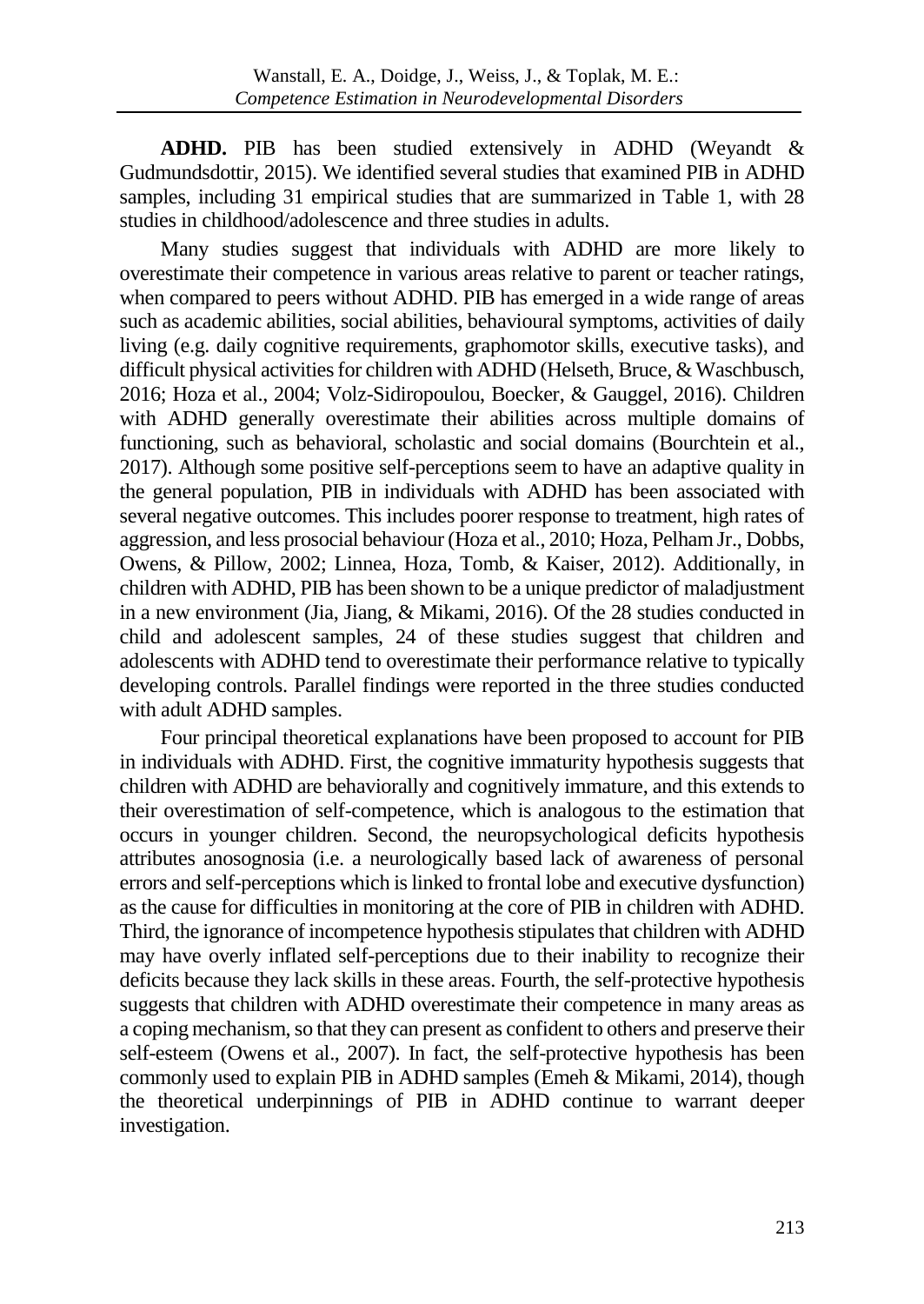However, the literature on PIB in ADHD remains controversial. Some studies have failed to identify a PIB in individuals with ADHD (Hoza et al., 2002; Jiang & Johnston, 2017). Some have suggested that differences in responses are attributable to methodological concerns, such as the use of arbitrary cut-off points when using discrepancy scores (Bourchtein et al., 2017). It has also been argued that comorbidities in areas such as depression, aggression, and academic difficulties, which are common in ADHD, have not always been adequately controlled for when examining PIB (Owens et al., 2007). Despite some varied findings and difficulties within this literature, compelling evidence remains to suggest that individuals with ADHD have difficulty adequately calibrating their self-perceptions in various domains when compared to an external rater's perception.

**Autism**. Four studies were identified studying PIB in children or adolescents with autism. The PIB in autism has almost exclusively been focused in the domain of social function. Several studies identified a discrepancy between self-reports and others' reports of social functioning, at least when considering individuals with autism who do not have intellectual disability. Children with Autism tend to rate their social skills as better than do their teachers and parents, and this discrepancy is larger than what is found when examining children without Autism (Koning & Magill-Evans, 2001; Knott, Dunlop, & Mackay, 2006; Vickerstaff, Heriot, Wong, Lopes, & Dossetor, 2007). Johnson, Filliter, & Murphy (2009) found discrepancies between self and parent judgements of autistic traits and empathy, such that youth with autism reported fewer autistic traits and more empathetic qualities. In a study by Lerner, Calhoun, Mikami, & De Los Reyes (2012), discrepancies between the judgments of social skills between adolescents with autism and their parents were found to predict lower parental self-efficacy, fewer youth-reported hostile attributions to peers, and lower depression. Kanne, Abbacchi, and Constantino (2009) also detected informant discrepancies regarding psychiatric symptoms in children with autism, when compared to their parents' judgments, which were attributable to contextual factors rather than characteristics of the individual with autism. Overall, PIB of competence in youth with autism may provide important insights into youth social/emotional functioning and contextual factors.

**ID**. We only identified four studies that examined PIB in ID, with two in childhood/adolescence, and two in adulthood. Salaun, Reynes, and Berthouze-Aranda (2013) examined the contribution of PIB in the physical self-perceptions of adolescents with intellectual disabilities, and they found that the adolescents' inclination towards PIB was the main predictor of their physical self-perception and global self-esteem. Eden and Randle-Philips (2017) identified a similar trend in young adults with ID, such that they were more likely to underestimate their body size and hold positive beliefs about their bodies compared to their peers. Children with ID may also demonstrate a PIB in terms of their relationships with peers. While Zic and Igric (2001) found that children with ID did not rate their relationships to peers any lower than did their counterparts without ID, sociometric results from peers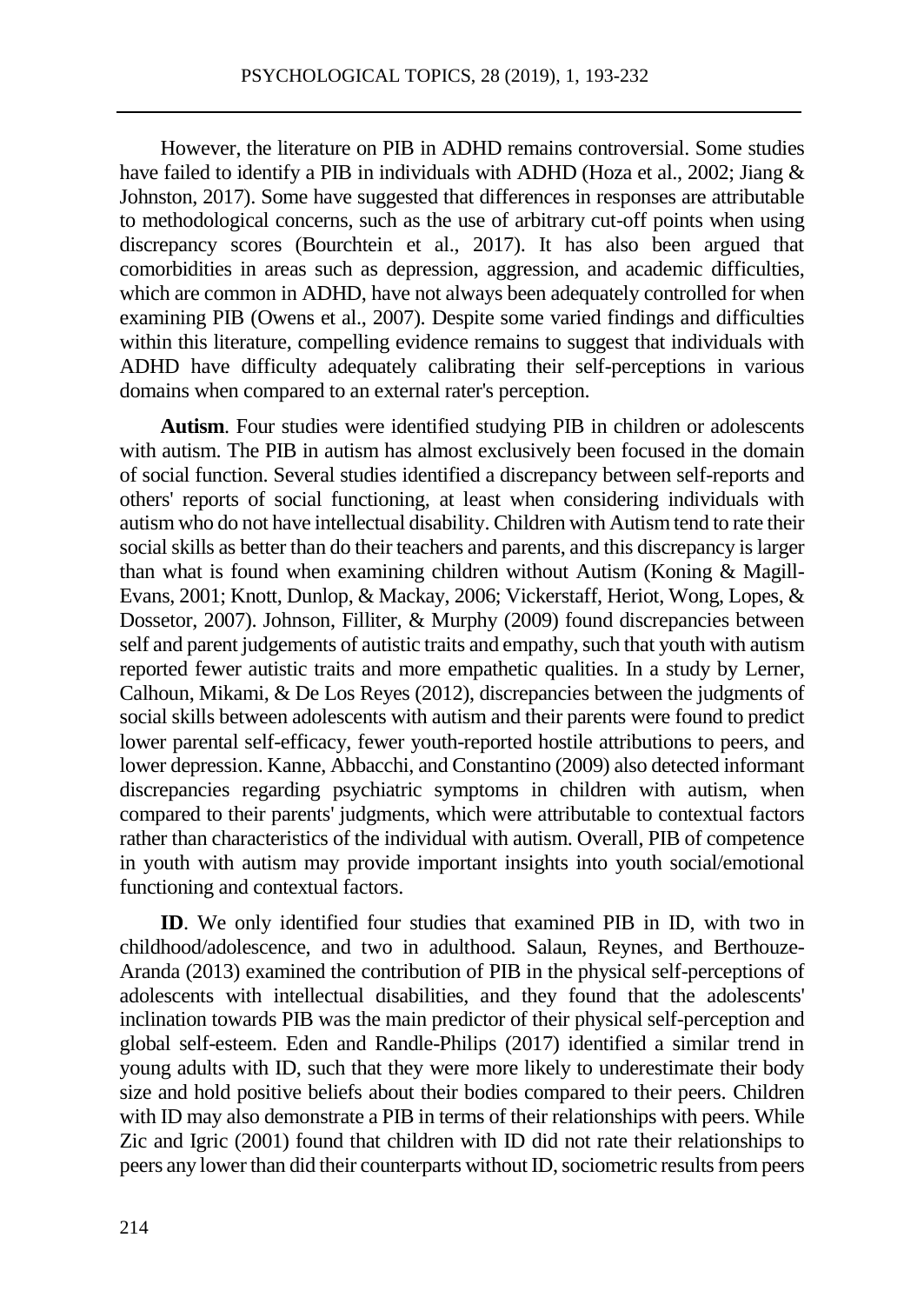demonstrated that children with ID were actually not accepted as much by their classmates as were children without ID. When looking more broadly at quality of life, a study by McVilly, Burton-Smith, and Davidson (2000) revealed that adults with mild ID rated their quality of life comparably to the rating of their proxy (i.e. parent or sibling).

**LD**. Children's self-perception in their own academic abilities can act as a predictor of future academic outcomes (Stringer & Heath, 2008). We identified six studies investigating PIB in LD, all of which included children and adolescents. It has been reported that children with LD tend to overestimate their academic competencies, demonstrating a positive bias, which may be linked to the maintenance of positive academic self-concept (Alvarez & Adelman, 1986; Bear & Minke, 1996; Heath & Glen, 2005; Stone & May, 2002). This positive bias in academic competencies may protect against feelings of depression, such that depressed students with LD were more accurate in their self-perceptions, whereas non-depressed students with LD demonstrated a pervasive positive bias (Heath, 1995). Priel and Leshem (1990) also found that young children with LD had a positive bias in peer acceptance, with their self-perceptions of peer acceptance equaling those of their TD peers despite significantly lower ratings from teachers in the domain of social skills. Interestingly, when children with LD who had demonstrated a positive bias were given positive feedback on their performance of a spelling task, their subsequent predictions became more accurate, suggesting a selfprotective hypothesis of PIB (Heath & Glen, 2005).

# **Metamemory Paradigms**

Metamemory is an aspect of metacognition that specifically addresses one's awareness of their own memory capabilities, which includes reflecting on one's memory skills and using this knowledge to subsequently regulate one's learning (Bebko, McMorris, Metcalfe, Ricciuti, & Goldstein, 2014; Flavell, 1979). From the time when an item to be remembered is first introduced and continues throughout the encoding and retrieval phases of memory (Nelson & Narens, 1990), various paradigms can be deconstructed and studied with regards to metamemory. Before or during learning of a given item, ease of learning (EOL, i.e. a judgment of how difficult something will be to learn) and judgment of learning (JOL, i.e. the likelihood of remembering an item at later recall) can be assessed. Before recall, judgment of comprehension (JOC, i.e. the perceived comprehensibility of the information) and prediction of performance (i.e. how well they will preform on a later recall task) can be assessed. During testing, feeling of knowing (FOK, i.e. judgment about probability of recognizing the answer to a question) and feeling of familiarity (FOF, i.e. how familiar a certain item appears) can be assessed. After testing, confidence (i.e. a retrospective judgment of the probability that a question was answered correctly) can also be assessed (Ackerman & Thompson, 2015).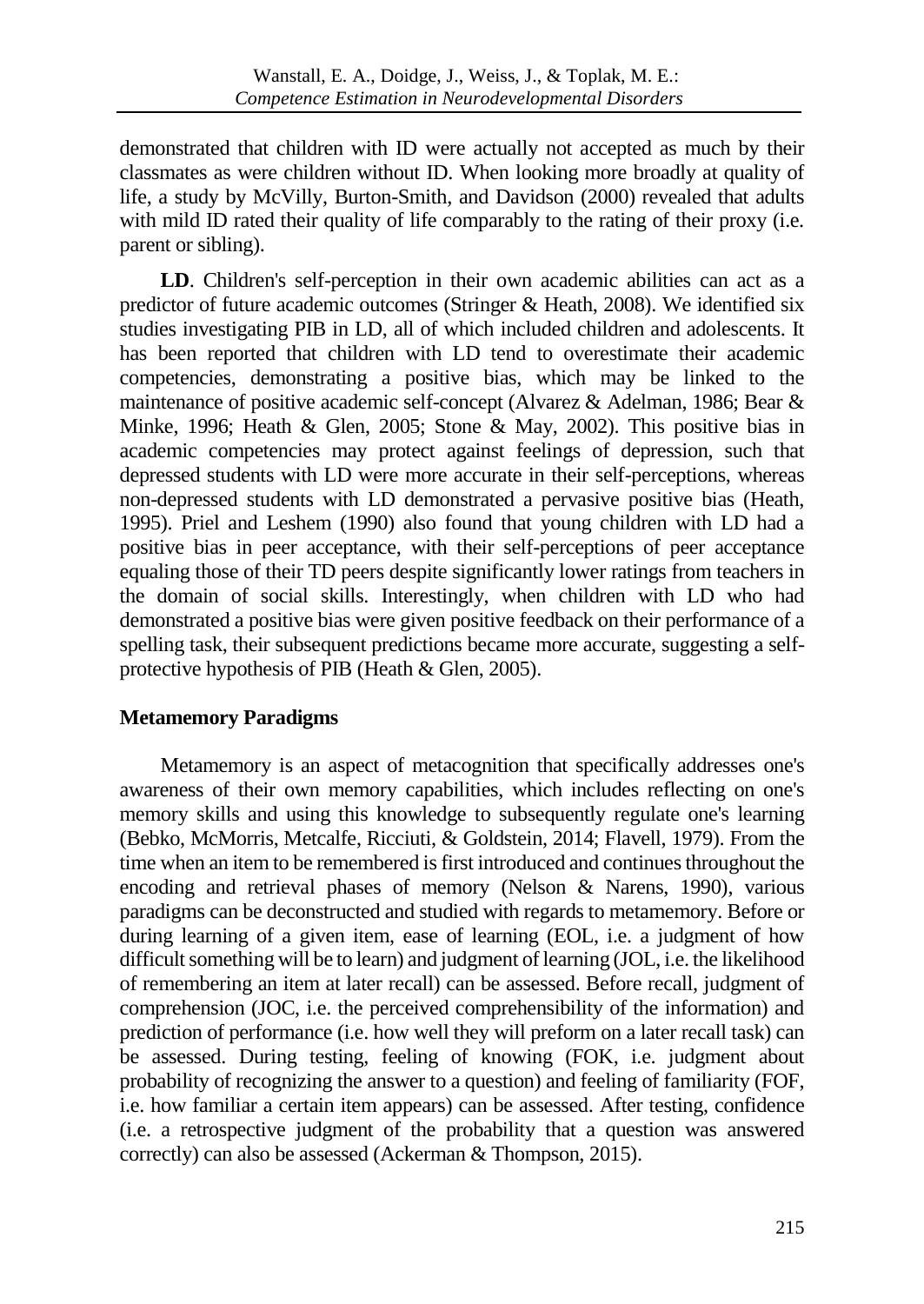In children without neurodevelopmental conditions, estimating one's memory abilities and subsequently monitoring one's memory capacities can be quite difficult at a young age. However, this ability develops substantially throughout childhood, and older children become quite proficient at these skills (Holland Joyner & Kurtz-Costes, 1998). In a developmental sample, Cavanaugh and Borkowski (1980) demonstrated that memory performance and metamemory are related abilities in children.

**ADHD**. Only five studies (three in childhood/adolescence, and two in adulthood) have examined metamemory in ADHD samples. Antshel and Nastasi (2008) followed the development of metamemory in preschoolers with ADHD. At age four, children with ADHD had metamemory skills that were comparable to those of children without ADHD. However, a year later, the comparison group children made considerable gains in this domain, whereas children with ADHD did not, suggesting a developmental lag. Given the pronounced executive function impairments in ADHD, it is also understandable that executive control processes that play an important role in metamemory function may be impaired (Cornoldi, Barbieri, Gaiani, & Zocchi, 1999). For example, Castel, Lee, Humphreys, and Moore (2011) identified that children with ADHD did not maximize their memory performance due to their lack of control of selective memory tools. Voelker, Carter, Sprague, Gdowski, and Lachar (1989) also found in a small sample of boys with ADHD that they did not lack metamemory knowledge (i.e. effective memory strategies), but had difficulty selecting appropriate strategies and applying this practically. Despite these preliminary studies examining metamemory strategies in children with ADHD, no studies have investigated metamemory paradigms (e.g. JOL, FOK, confidence, etc.) in this population. In adults with ADHD, some research has shown comparable performance to peers without ADHD in making metamemory judgments of learning and predictions of performance (Knouse, Anastopoulos, & Dunlosky, 2012; Knouse, Paradise, & Dunlosky, 2006).

**Autism**. Metamemory has been examined more extensively in children with autism, with mixed findings that suggest areas of both competency and difficulty. We identified a total of 11 studies examining metamemory in autism, with seven including children/adolescents and four including adults.

Farrant, Boucher, and Blades (1999) found that children with autism were not impaired on any metamemory tasks relative to matched peers without autism, but many qualitative differences emerged, particularly in terms of strategy selection. In particular, individuals with autism used compensatory memory strategies (e.g. rehearsing, setting reminders) less frequently than their peers (Bebko, Rhee, McMorris, & Ncube, 2015; Cherkaoui & Gilbert, 2017). Farrant, Blades, and Boucher (1999) also examined individual's recall readiness (i.e. judgment of when they had accurately encoded information and would be able to retrieve it successfully) and found that children with autism were more discrepant in their judgment of recall readiness than controls. Additionally, Grainger, Williams, and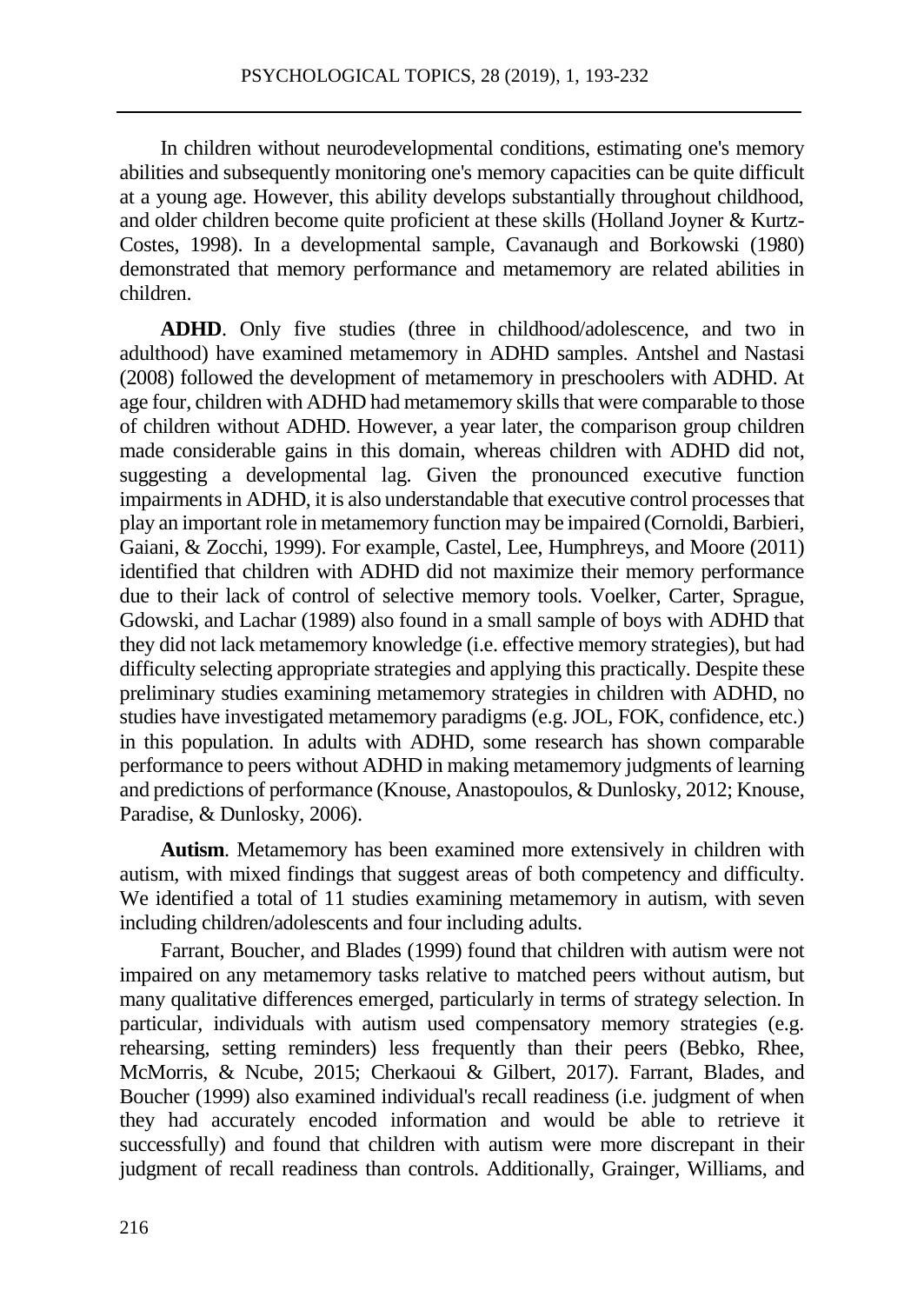Lind (2016a) found that children with autism were less accurate in their confidence judgments after a task (i.e. their own ratings of how likely they answered the question correctly was not as predictive of their actual performance, relative to controls), which may suggest impairments in metacognitive monitoring. When looking specifically at metamemory for face perception, Wilkinson, Best, Minshew, and Strauss (2010) found that children with autism had less accurate facial memory and confidence ratings (i.e. less reliable differentiation between their confidence ratings compared to children without autism), and a similar, though subtler, difficulty was found in adults with autism. In adults with autism, some studies have isolated areas of difficulty (e.g. reality monitoring and feeling-of-knowing), whereas others have found this population to be comparable to children without autism (e.g. judgment of learning; Cooper, Plaisted-Grant, Baron-Cohen, & Simons, 2016; Grainger, Williams, & Lind, 2014; Grainger, Williams, & Lind, 2016b).

However, there have also been several studies in children and adolescents with autism that indicated mixed findings regarding metamemory performance. For example, Wojcik, Waterman, Lestié, Moulin. and Souchay (2014) found that adolescents with autism made comparable judgments-of-learning to peers and could even regulate their study time according to these JOLs. In an action memory task, children with autism were as accurate as controls in judging the accuracy of their memory, which seems to suggest a lack of metamemory difficulties in this task (Wojcik, Allen, Brown, & Souchay, 2011). Some studies have also attempted to break down memory into different constructs to better understand this phenomenon. For example, Wojcik, Moulin, and Souchay (2013) investigated the feeling-ofknowing paradigm separately in episodic and semantic memory. Children with autism made inaccurate FOK predictions for episodic material, and not for semantic material. Additionally, Elmose and Happé (2014) examined how children with autism judge their own memory performance by looking at social and non-social stimuli. Although children with autism were accurate in predicting their memory performance overall, they were more accurate in their judgments for nonsocial than social material.

There is growing concern in the literature that language skills in autism may interfere with the study of metamemory in this population. In fact, Lockl and Schneider (2007) found that language abilities in young children were able to predict their future metamemory abilities. Additionally, Bebko et al. (2014) examined children's ability to spontaneously use rehearsal strategies and found that metamemory and language proficiency were both independent predictors of rehearsal strategy use. This is of particular significance in autism, as language difficulties are an important area of concern. As such, it appears as though examining metamemory while reducing linguistic requirements could prove useful to better understand these mechanisms in individuals with autism.

**ID**. Only two studies on metamemory in children/adolescents with ID were identified. Nonetheless, this is a worthwhile line of pursuit due to the fact that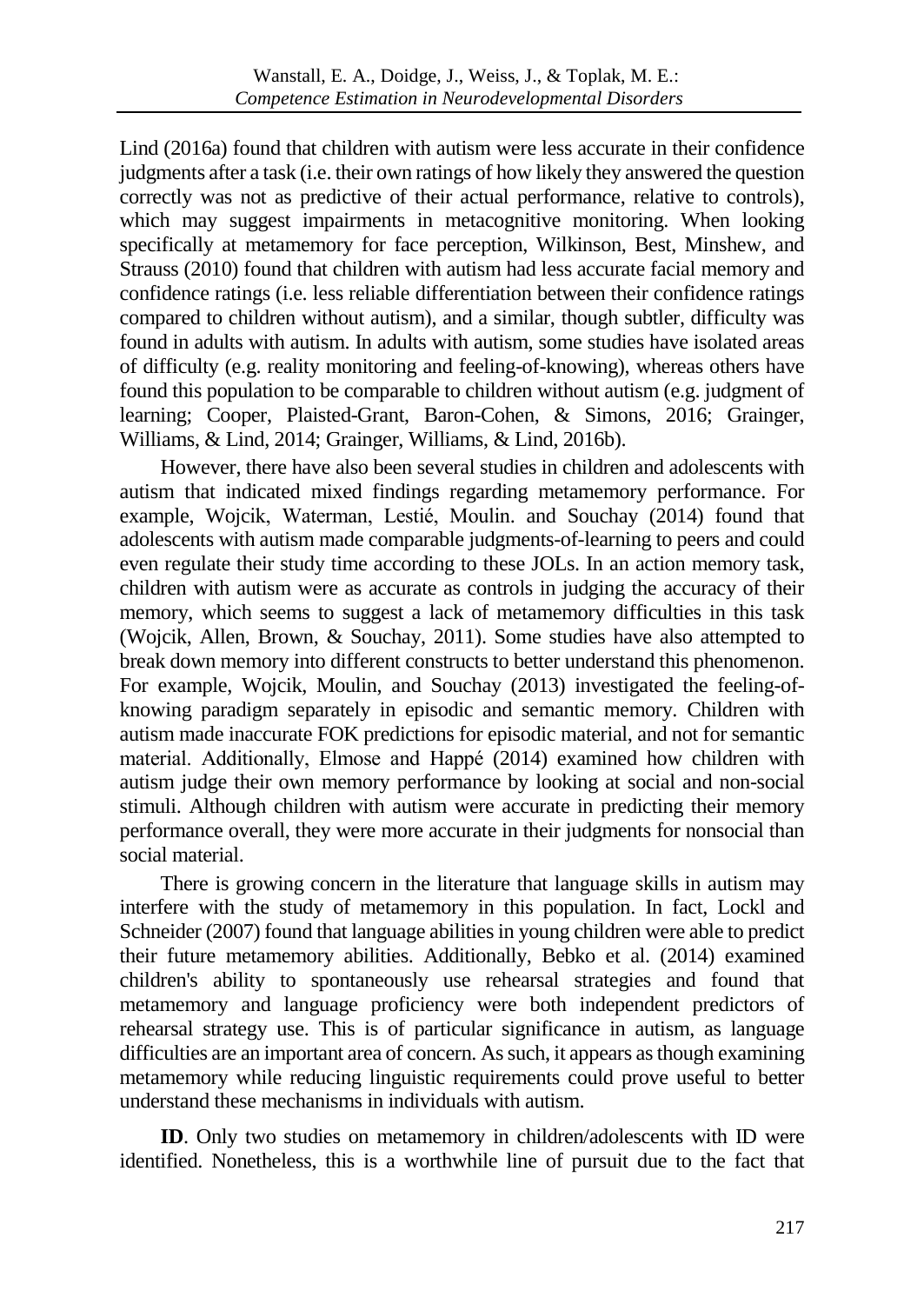although intelligence and metacognitive skills are related, they may develop partly independently as well (Veenman, Wilhelm, & Beishuizen, 2004). The preliminary evidence suggests that metamemory may be less well developed in individuals with ID than peers without ID. Lukose (1987) identified that when task characteristics were manipulated to increase the metamemory demands (e.g. create a less organized task), adolescents with ID performed more poorly on memory tasks. Farrant et al. (1999) also found that children with ID had impaired recall readiness when compared to their typically developing peers. It appears as though individuals with ID may lack the metamemory knowledge necessary to apply these skills effectively. In fact, after a metamemory training program for children with ID, they had increased their metamemory knowledge and were able to apply these skills more effectively when prompted (Pérez & Garcia, 2002).

**LD**. In children and adults with LD, it has been shown that memory systems such as short-term memory and working memory are implicated in their academic performance (Swanson, 1994). Additionally, metacognitive abilities are crucial in skills such as reading and writing for children with LD (Wong, 1991). As such, metamemory may be of particular interest in this population (Gaultney, 1998; Harris, Graham, & Freeman, 1988). This review identified one study examining metamemory in children and adolescents with LD. Geary, Klosterman, and Adrales (1990) reported that Grade 4 children with LD performed significantly worse overall than TD children on a metamemory battery, and specifically had a worse performance on the Organized List and Study Time for Paired Associates tasks.

#### **Meta-Reasoning Paradigms**

Meta-reasoning is an aspect of metacognition that specifically refers to the cognitive processes that monitor our progress on reasoning and problem-solving activities, and regulates the time and effort needed to accurately complete these tasks (Ackerman & Thompson, 2017). The field of research defined by meta-reasoning is about trying to understand the underlying metacognitive processes of more complicated tasks, such as reasoning and decision-making. Meta-level processes are relevant for the study of reasoning and decision-making, as these processes help to regulate goal setting, strategy selection, and monitoring one's progress on a given cognitive activity (Bjork, Dunlosky, & Kornell, 2013). Despite these clear implications of meta-level processes for reasoning, there is limited work that has been done in the field of meta-reasoning (Ackerman & Thompson, 2015), including both typically and atypically developing samples.

Many parallels can be drawn between the study of meta-reasoning and metamemory. As such, many of the paradigms developed in metamemory can serve as a basis for our understanding of meta-reasoning. Before or during a reasoning task, judgment of solvability (JOS; i.e. judge whether the task is solvable at all or that they have the requisite knowledge to solve the task) can be assessed. During a reasoning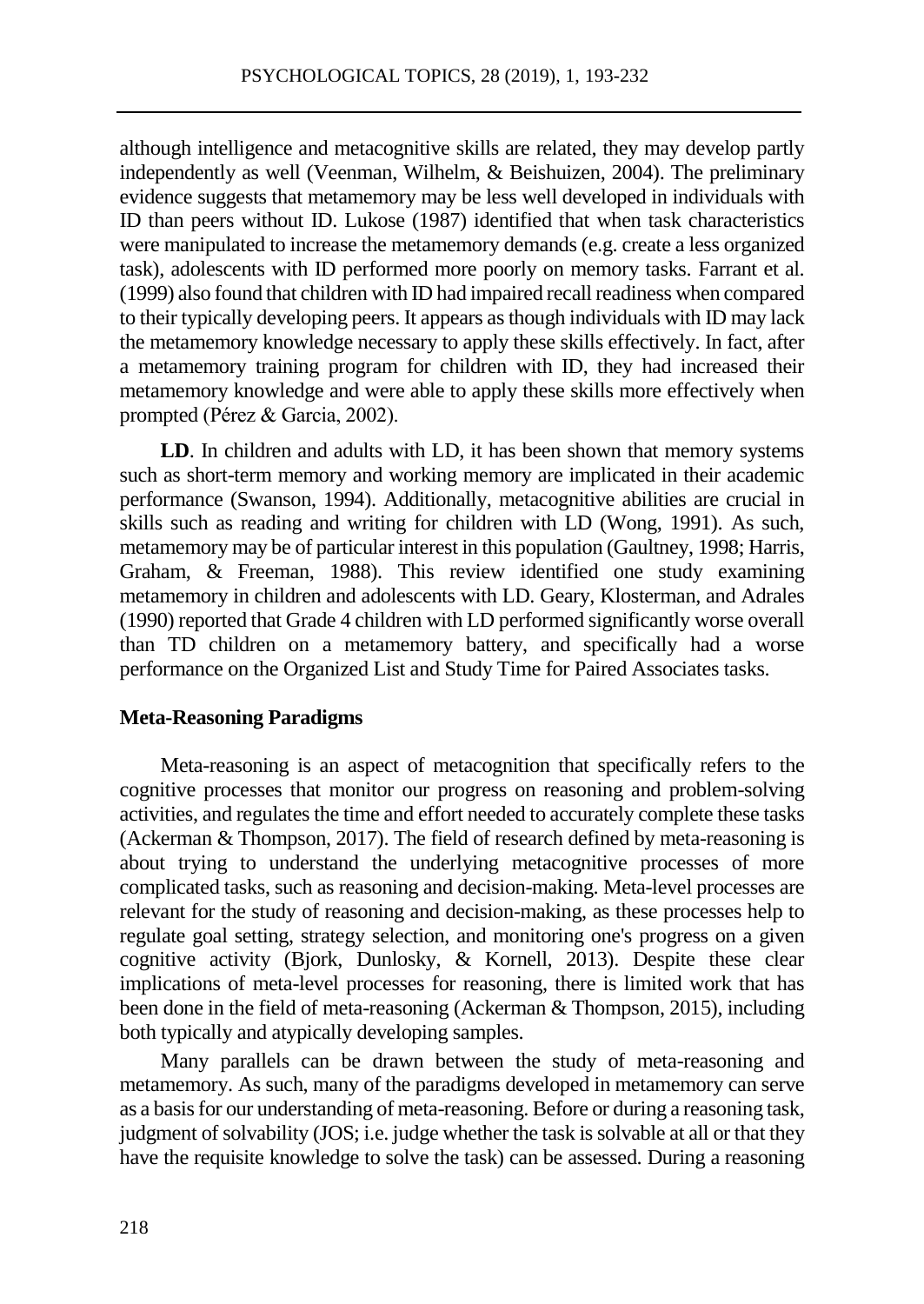task, feeling of rightness (FOR; i.e. monitoring the production of a quick intuitive answer to analyze it more deeply and potentially produce a new answer), warmth ratings (i.e. how "warm" someone is getting as a measurement of how close they are to obtaining a solution), intermediate confidence ratings (i.e. judgment of how confident they are of their problem solving throughout the solving process), and dynamic predicting of knowing (dPOK; i.e. intermediate judgments of one's probability of knowing) can be assessed. After a reasoning task, final judgment of confidence (FJC; i.e. one's confidence in the final answer, after the reasoning of problem-solving is complete) can be assessed (Ackerman & Thompson, 2015).

Despite the field of meta-reasoning being in its infancy, there are indications that this topic may be of importance to individuals with a variety of other cognitive difficulties, such as individuals with neurodevelopmental disorders.

**ADHD**. It is well established that individuals with ADHD tend to score lower than typically developing individuals on executive function tasks (Willcutt, Doyle, Nigg, Faraone, & Pennington, 2005). There have been relatively few studies that have examined meta-reasoning constructs in individuals with ADHD. Mäntylä, Still, Gullberg, and Del Missier (2012) examined decision-making and metacognitive constructs in adults with ADHD. Individuals with ADHD did not perform significantly worse on an over/underconfidence task of decision-making. Additionally, Basile, Toplak, and Andrade (in press) examined emotion recognition and resolution in children with ADHD. Despite no differences in overall accuracy on an emotion recognition task, children with ADHD were consistently more confident in their recognition of emotions compared to the TD group. Children with ADHD also showed lower resolution, indicating that TD children were better at discriminating correct from incorrect responses than children with ADHD. While resolution is a less direct measure of meta-reasoning (which is why we did not include this study in Table 1), these findings suggest differences between ADHD and controls in detecting correct and incorrect responses.

**Autism**. There is some evidence to suggest that individuals with autism may experience difficulties with reasoning abilities, such as syllogistic reasoning, counterfactual reasoning, and false belief understanding (Leevers & Harris, 2000; Peterson & Bowler, 2000). However, much of the emphasis has been placed on theory of mind reasoning, as social functioning is a core diagnostic feature of autism. Theory of mind refers to understanding how other's behaviours are motivated by their internal mental states (Sabbagh, 2004). Some studies have examined how metacognitive abilities contribute to mindreading reasoning. The "one-mechanism theory" proposes that mindreading and metacognition are intertwined abilities, so that impairment in one ability results in impairment in the other (Carruthers, 2009). However, Nichols and Stich (2003) propose that metacognition and mindreading are underpinned by different mechanisms, such that a "monitoring mechanism" is responsible for metacognition and a "mindreading mechanism" is responsible for mindreading. Grainger et al. (2014) identified mind-reading deficits in adults with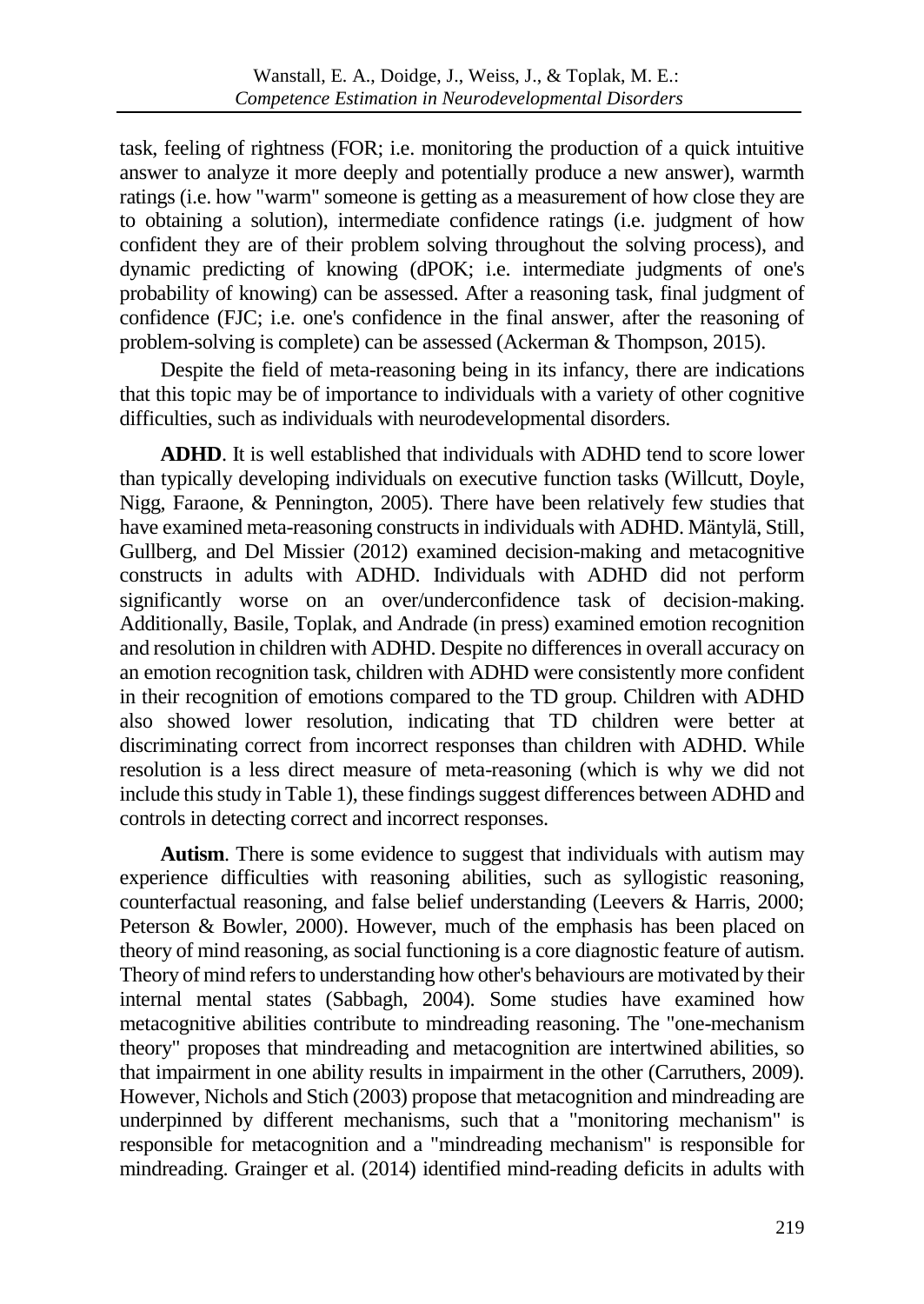autism that were accompanied by significantly less accurate feeling-of-knowing judgments on this mind-reading task than adults without autism.

We did not find any studies on meta-reasoning in ID and LD, which is perhaps not surprising given that this is a relatively new field of study.

#### **Characterizing the Estimation of Competence in Neurodevelopmental Disorders: Summary and Future Directions**

There has been an emerging and growing literature on understanding the estimation of competence in individuals who experience impaired functioning across cognitive, academic and social domains, such as those with neurodevelopmental conditions. The estimation of competence has been identified as a critical domain for ADHD, but this domain has been less central for understanding other neurodevelopmental conditions, including autism, ID and LD. Given this, it is perhaps surprising that there is a literature examining paradigms related to the estimation of competence across all of these conditions, but it also suggests that there is some conceptual work to be done for understanding the relevance and basis across neurodevelopmental conditions. In our review, we found that PIB and metamemory paradigms have received empirical attention across the ADHD, autism, ID and LD special populations, but meta-reasoning (a relatively new domain of study) has only received attention in ADHD. Overall, there are more studies to suggest difficulties in these areas among these neurodevelopmental conditions than studies suggesting comparable performance to typically developing samples, but importantly not all studies consistently report such differences. We highlight the following considerations for advancing research in this area, specifically, consideration of conceptual questions, methodological issues and developmental considerations.

#### **Conceptual Questions**

The opportunity to examine the estimation of competence across a number of neurodevelopmental conditions, as we have done in this paper, provides an important lens for determining whether this is an important domain for understanding each condition. For example, there is some suggestion in models of ADHD and based on findings with the PIB paradigm, that the estimation of competence may be a key difficulty for individuals with ADHD (Barkley, 2015), it also appears to be relevant for autism, LD and ID, despite not being a central diagnostic feature of these conditions. We did not find any literature examining monitoring accuracy in motor or language disorders. In the case of ADHD, poor monitoring is thought to be related to manifestation of self-regulation difficulties in these individuals, which may be mediated by co-occurring problems in internalizing speech (Weyandt & Gudmundsdottir, 2015). For example, Corkum, Humphries, Mullane, and Theriault (2008) reported that children with ADHD produced more task irrelevant speech while solving problem-solving tasks than typically developing controls. Then, during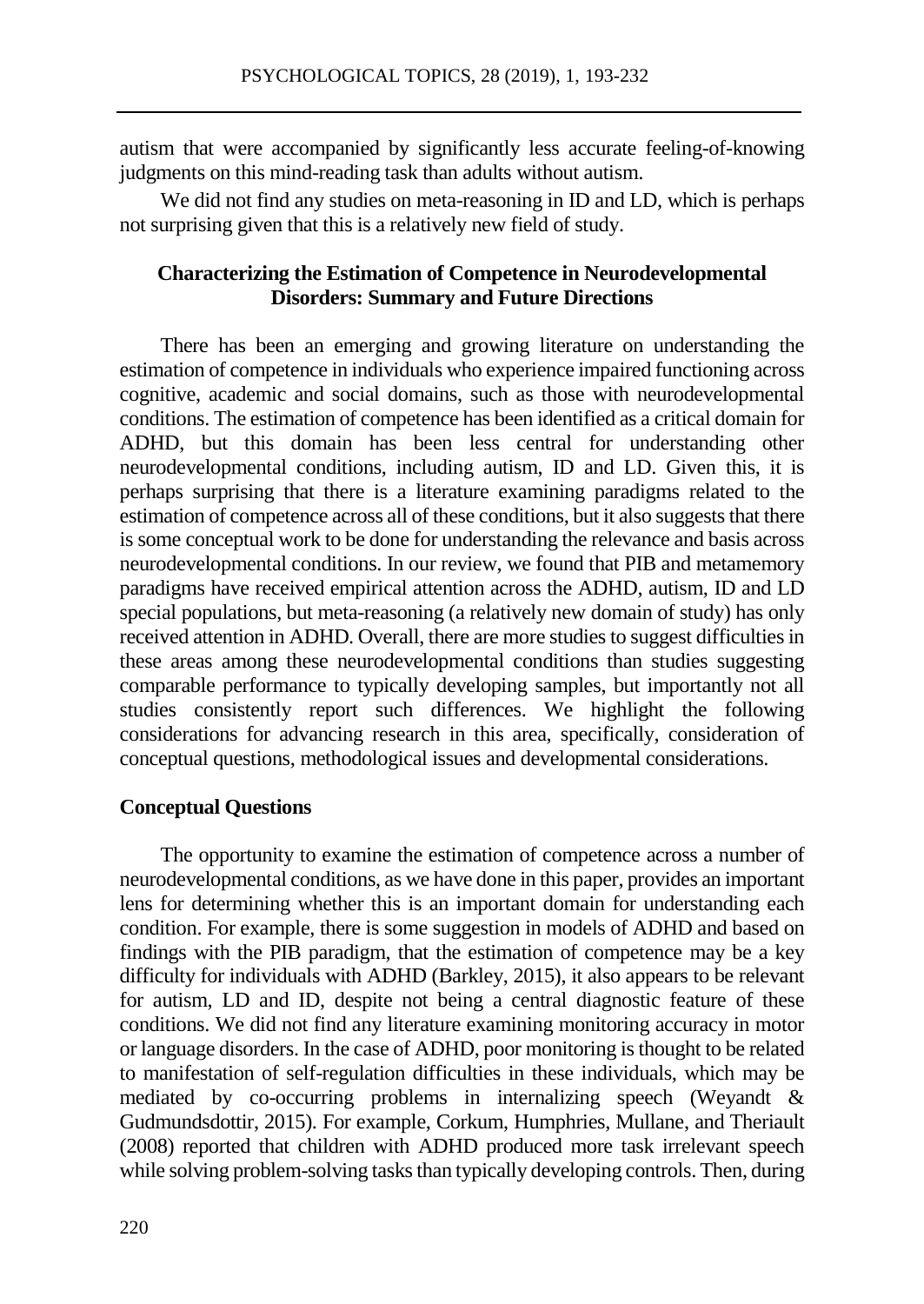inhibition tasks, children with ADHD produced more task relevant speech, but their performance was lower than the typically developing group. Studies such as this one provide some insights into how cognitive monitoring may differ in ADHD relative to controls, for example, with respect to strategy selection and performance. Further work is needed to determine if monitoring accuracy may in fact be a defining feature for the difficulties observed in ADHD. However, even if monitoring difficulties may not be central in models for a given disorder, this does not mean that it is not relevant for study. Studies of clinical samples tend to focus on identifying impairments that may be diagnostic for a given disorder. The estimation of competence may not be defining of these disorders from a diagnostic perspective, but the relative awareness of one's successes and failures in tracking their performance in the environment may be useful for treatment and intervention planning, for example. Perhaps in the case of autism, LD and ID, monitoring difficulties may be correlated with executive function task performance difficulties that have been implicated in these disorders (Pennington, 2002). Many studies have called into question whether difficulties in performance calibration are specific to individuals with a given neurodevelopmental disability, or whether it is associated more generally to a shared underlying neurodevelopmental challenge (Bourchtein et al., 2017). For example, findings from Watabe, Owens, Serrano, & Evans (2018) and Jiang and Johnston (2017) suggest that the positive illusory bias demonstrated by children with ADHD is explained by their low competence in various areas and is not specifically due to their disorder. Miller and Geraci (2011) examined whether poor performers were unaware of their deficits by looking at confidence ratings. These students showed an overconfidence effect (i.e. estimated that they performed better than they did), but they also were less confident in these predictions compared to their typically performing peers, suggesting that poor performers may have some metacognitive insight. In autism, monitoring accuracy of the state of mind of others may be a defining feature of this disorder, related to theory of mind models. Conceptual models about how and why monitoring accuracy is relevant for each of these disorders will be important to explore in future studies (Dimaggio & Lysaker, 2010).

# **Methodological Questions**

It was perhaps bold of us to include PIB in the same paper as metamemory and meta-reasoning paradigms, as the conceptual basis for these different paradigms are entirely different. They originate from different literatures, involve entirely different methods and may even lead to different interpretations of the findings. The PIB paradigm has been studied in clinical research, and to a metacognitive researcher, the idea that self-monitoring measured relative to an informant report would be regarded as conceptually measuring something entirely different, where actual performance is the reference point for metacognitive judgment. However, the discrepancy between informants in the clinical literature and discrepancy between judgments and performance are generally interpreted as estimation in competence difficulties across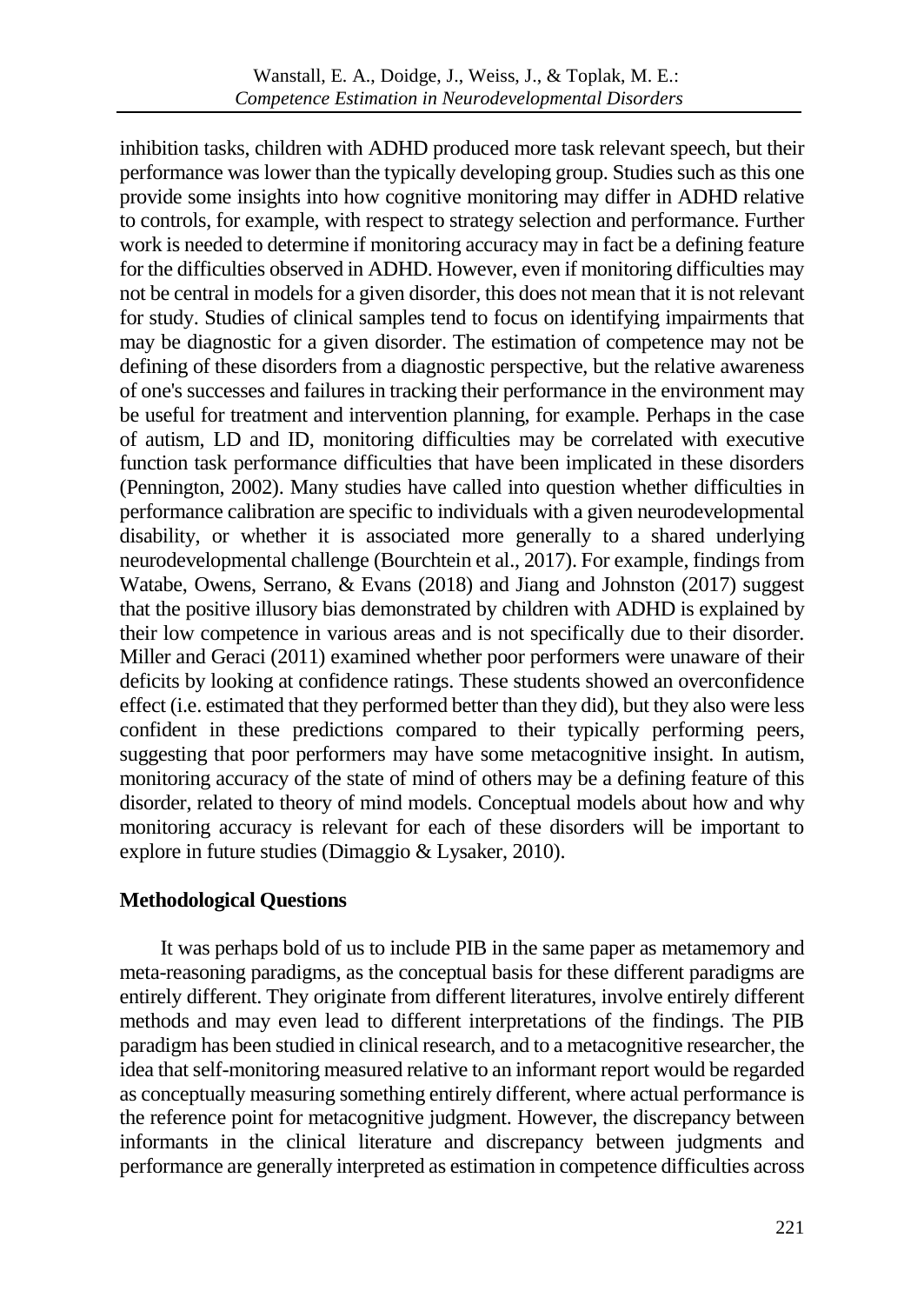these studies. One important consideration in clinical research studies is that there is a focus on identifying difficulties and impairments (APA, 2013), and that often becomes the starting point for identifying relevant paradigms to assess performance and behavior in these special populations. In the case of children with ADHD, parents and teachers are regarded important informants for identifying the impairments of children with ADHD, and the question then posed by PIB paradigms is whether children with ADHD also recognize the difficulties reported by their parents and teachers. Alternatively, metacognitive researchers reference point is how subjective judgments of performance are related to actual performance. It is important to note that both traditions offer important insights for understanding monitoring accuracy across these special populations, but that systematic study and careful consideration must be given to ensure that these paradigms are selected for appropriate reasons.

One other point that is important about methodology is the reliance on subjective judgment in both the PIB and metacognition literatures. In the ADHD literature, the PIB findings highlight the discrepancy between informants, which may contribute to the general clinical practice of a lack of reliance on self-report of symptoms and difficulties in ADHD, at least for children and youth under 17 years of age (APA, 2013). To move forward in this field, we must trust that self-report and subjective judgments are telling us something useful about monitoring accuracy in ADHD, not simply to justify the lack of validity of self-report or subjective judgment. Perhaps the integration of metacognitive theories and paradigms can help to advance work in the field of ADHD. It is unclear whether the reliability and validity of subjective judgment or self-report poses similar challenges in the other neurodevelopmental conditions, including autism, LD and ID.

#### **Developmental Considerations**

The studies included in this review included all levels of development, from childhood to adults. Any conclusions based on these studies must take into account the cognitive development and the implications for monitoring accuracy. For example, there has been some convergence in the accuracy of metacognitive judgments in children suggesting significant improvement around 8 to 9 years of age (Koriat & Ackerman, 2010; Koriat & Shitzer-Reichert, 2002; Roebers & Howie, 2003; von der Linden & Roebers, 2006). Given the different paradigms and different periods of development, this further limits the potential conclusions we can draw about the estimation of competence across the neurodevelopmental conditions, but should be taken into account in future studies.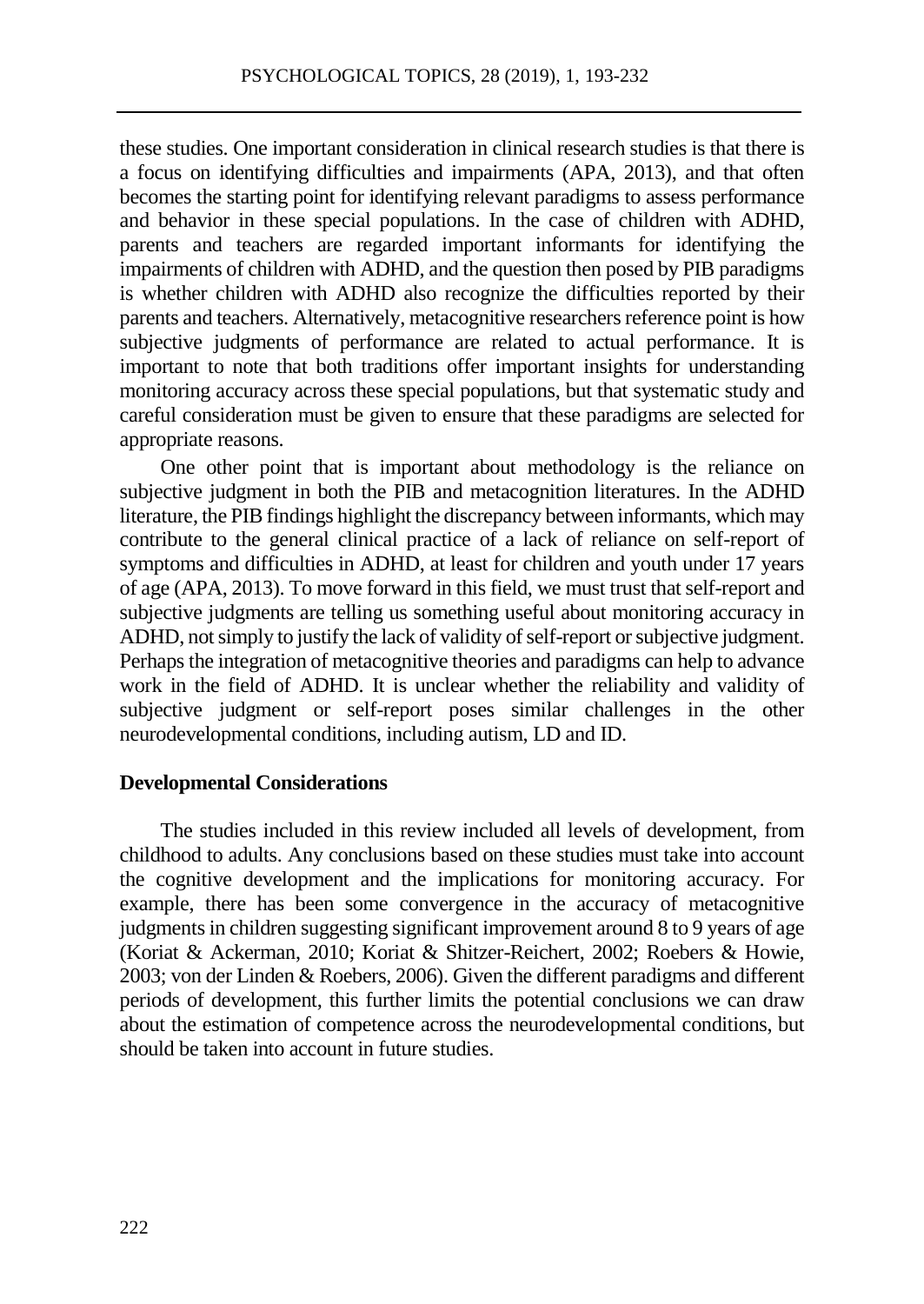#### **Conclusions**

Paradigms related to the estimation of competence and monitoring accuracy offer methods to help us measure how well we track our performance across different domains, including cognitive performance to social information processing. Bridging across the clinical research and metacognitive research traditions, we identified PIB, metamemory and meta-reasoning as the most commonly studied paradigms for assessing monitoring accuracy in neurodevelopmental conditions. Overall, studies from PIB paradigms suggest that individuals with ADHD, autism, LD and ID tend to display a positive bias in their performance relative to other informants. In metamemory paradigms, individuals with ADHD, autism, ID and LD tend to show more discrepancy between their subjective judgments and memory performance relative to comparison controls, but these findings have not always been consistently found. Meta-reasoning has been less well-studied, but preliminary studies suggest differences in ADHD and autism samples. In order to advance work in these areas, consideration must be given to conceptual models, methodological issues (paradigm selection and interpretation of self-report and subjective judgment) and developmental considerations. To our knowledge, a review of this literature on the estimation of competence in neurodevelopmental disorders has not been undertaken, and we hope that this paper provides a reference point for the research done to date and consideration of relevant issues to advance this work.

#### **References**

- Ackerman, R., & Thompson, V. A. (2015). Meta-reasoning: What can we learn from metamemory? In A. Feeney & V. A. Thompson (Eds.), *Current issues in thinking and reasoning: Reasoning as memory* (pp. 164-182). New York, NY: Psychology Press.
- Ackerman, R., & Thompson, V. A. (2017). Meta-reasoning: Monitoring and control of thinking and reasoning. *Trends in Cognitive Sciences, 21*(8), 607-17.
- Alicke, M. D., & Govorum, O. (2005). The better-than-average effect. In M. D. Alicke, D. A. Dunning, & J. J. Krueger (Eds.), *The self in social judgment* (pp. 85-106). New York, NY: Psychology.
- Alvarez, V., & Adelman, H. S. (1986). Overstatements of self-evaluations by students with psychoeducational problems. *Journal of Learning Disabilities, 19*(9), 567-571.
- American Psychiatric Association. (2013). *Diagnostic and statistical manual of mental*  disorders (5<sup>th</sup> ed.). Arlington, VA: American Psychiatric Publishing.
- Antshel, K. M., & Nastasi, R. (2008). Metamemory development in preschool children with ADHD. *Journal of Applied Developmental Psychology, 29*(5), 403-411.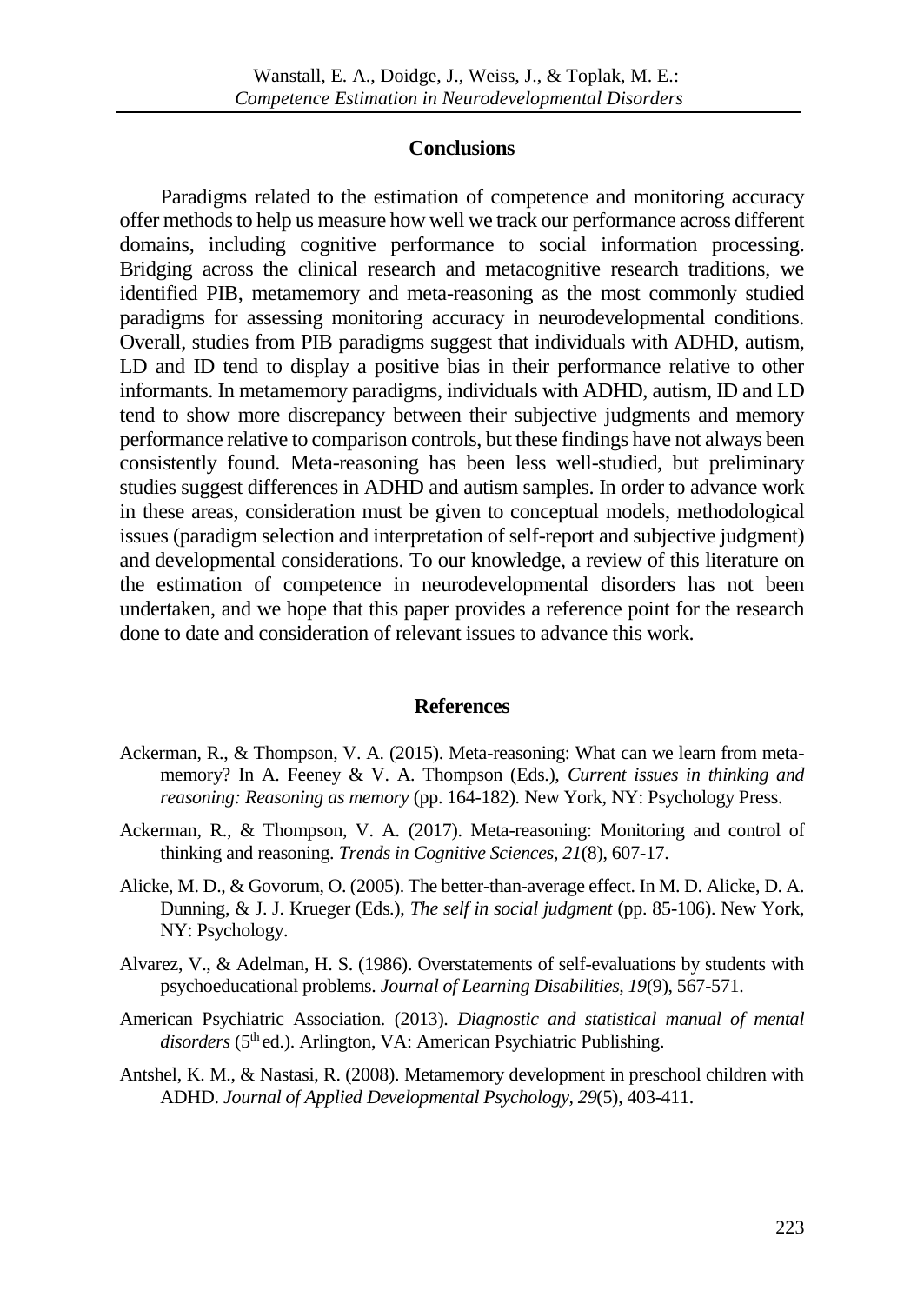- Baird, G. L., Scott, W. D., Dearing, E., & Hamill, S. K. (2009). Cognitive self-regulation in youth with and without learning disabilities: Academic self-efficacy, theories of intelligence, learning vs. performance goal preferences, and effort attributions. *Journal of Social and Clinical Psychology, 28*(7), 881-908.
- Barkley, R. A. (2015). *Attention-Deficit Hyperactivity Disorder: A handbook for diagnosis and treatment. 4th Edition.* New York: Guilford.
- Baron-Cohen, S. (2000). Theory of mind and Autism: A review. *International Review of Research in Mental Retardation, 23*, 169-184.
- Basile, A., Toplak, M. E., & Andrade, B. (in press). Using metacognitive methods to examine emotion recognition in children with ADHD. *Journal of Attention Disorders*.
- Bear, G. G., & Minke, K. M. (1996). Positive bias in maintenance of self-worth among children with LD. *Learning Disability Quarterly, 19*(1), 23-32.
- Bebko, J. M., McMorris, C. A., Metcalfe, A., Ricciuti, C., & Goldstein, G. (2014). Language proficiency and metacognition as predictors of spontaneous rehearsal in children. *Canadian Journal of Experimental Psychology, 68*, 46-58.
- Bebko, J. M., Rhee, T., McMorris, C. A., & Ncube, B. L. (2015). Spontaneous strategy use in children with Autism: The roles of metamemory and language skills. *Frontiers in Psychology, 4*(6), 182.
- Bjork, R. A., Dunlosky, J., & Kornell, N. (2013). Self-regulated learning: Beliefs, techniques, and illusions. *Annual Review in Psychology, 64*, 417-444.
- Boucher, J. (2003). Language development in Autism. *International Congress Series, 1254*, 247-253.
- Bourchtein, E., Langberg, J. M., Owens, J. S., Evans, S. W., & Perera, R. A. (2017). Is the positive illusory bias common in young adolescents with ADHD? A fresh look at prevalence and stability using latent profile and transition analyses. *Journal of Abnormal Child Psychology*, *45*(6), 1063-1075.
- Bourchtein, E., Owens, J. S., Dawson, A. E., Evans, S. W., Langberg, J. M., Flory, K., & Lorch, E. P. (2018). Is the positive bias an ADHD phenomenon? Re-examining the positive bias and its correlates in a heterogeneous sample of children. *Journal of Abnormal Child Psychology*, *46*(7), 1395-1408.
- Boyle, C. A., Boulet, S., Schieve, L. A., Cohen, R. A., Blumberg, S. J., Yeargin-Allsopp, M., ⋯ Kogan, M. D. (2011). Trends in the prevalence of developmental disabilities in US children, 1997-2008. *Pediatrics*, *127*, 1034-1042.
- Carruthers, P. (2009). How we know our own minds: The relationship between mindreading and metacognition. *Behavioral and Brain Sciences, 32*, 121-128.
- Castel, A. D., Lee, S. S., Humphreys, K. L., & Moore, A. N. (2011). Memory capacity, selective control, and value-directed remembering in children with and without Attention-Deficit/Hyperactivity Disorder (ADHD). *Neuropsychology, 25*(1), 15-24.
- Cavanaugh, J. C., & Borkowski, J. G. (1980). Searching for metamemory-memory connections: A developmental study. *Developmental Psychology, 16*(5), 441-453.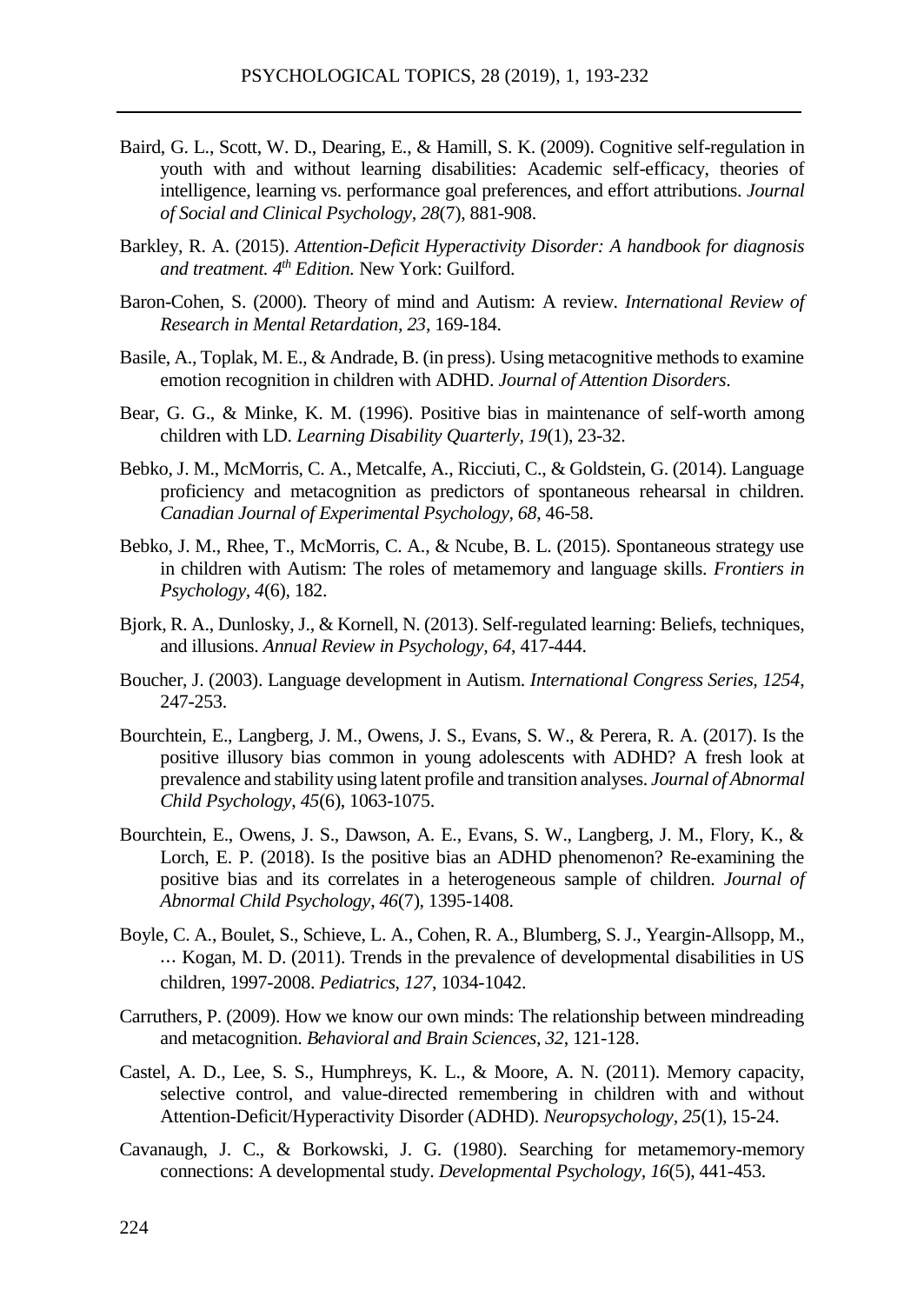- Chan, T., & Martinussen, R. (2016). Positive illusions? The accuracy of academic selfappraisals in adolescents with ADHD. *Journal of Pediatric Psychology*, *41*(7), 799-809.
- Cherkaoui, M., & Gilbert, S. J. (2017). Strategic use of reminders in an 'intention offloading' task: Do individuals with Autism spectrum conditions compensate for memory difficulties? *Neuropsychologia, 97*, 140-151.
- Cooper, R. A., Plaisted-Grant, K. C., Baron-Cohen, S., & Simons, J. S. (2016). Reality monitoring and metamemory in adults with Autism spectrum conditions. *Journal of Autism and Developmental Disorders, 46*, 2186-2198.
- Corkum, P., Humphries, K., Mullane, J. C., & Theriault, F. (2008). Private speech in children with ADHD and their typically developing peers during problem-solving and inhibition tasks. *Contemporary Educational Psychology*, *33*(1), 97-115.
- Cornoldi, C., Barbieri, A., Gaiani, C., & Zocchi, S. (1999). Strategic memory deficits in attention deficit disorder with hyperactivity participants: The role of executive processes. *Developmental Neuropsychology, 15*(1), 53-71.
- Coutinho, S. (2008). Self-efficacy, metacognition, and performance. *North American Journal of Psychology, 10*(1), 165-172.
- Desoete, A., & Roeyers, H. (2006). Metacognitive macroevaluations in mathematical problem solving. *Learning and Instruction, 16*(1), 12-25.
- Dimaggio, G., & Lysaker, P. H. (2010). *Metacognition and severe adult mental disorders*: *From research to treatment*. London: Routledge.
- Dunlosky, J., & Metcalfe, J. (2009). *Metacognition: A textbook of cognition, educational, life span, and applied psychology*. Thousand Oaks, CA: Sage.
- Eden, K., & Randle-Phillips, C. (2017). Exploration of body perception and body dissatisfaction in young adults with intellectual disability. *Research in Developmental Disabilities, 71*, 88-97.
- Eisenberg, D., & Schneider, H. (2007). Perceptions of academic skills of children diagnosed with ADHD. *Journal of Attention Disorders*, *10*(4), 390-397.
- Elmose, M., & Happé, F. (2014). Being aware of own performance: How accurately do children with autism judge own memory performance? *Autism Research, 7*(6), 712-719.
- Emeh, C. C., & Mikami, A. Y. (2014). The influence of parent behaviors on positive illusory bias in children with ADHD. *Journal of Attention Disorders, 18*(5), 456-465.
- Emeh, C. C., Mikami, A. Y., & Teachman, B. A. (2018). Explicit and implicit positive illusory bias in children with ADHD. *Journal of Attention Disorders, 22*(10), 994-1001.
- Evangelista, N. M., Owens, J. S., Golden, C. M., & Pelham, W. E. (2008). The positive illusory bias: Do inflated self-perceptions in children with ADHD generalize to perceptions of others? *Journal of Abnormal Child Psychology*, *36*(5), 779-791.
- Farrant, A., Blades, M., & Boucher, J. (1999). Recall readiness in children with autism. *Journal of Autism and Developmental Disorders, 29*(5), 359-366.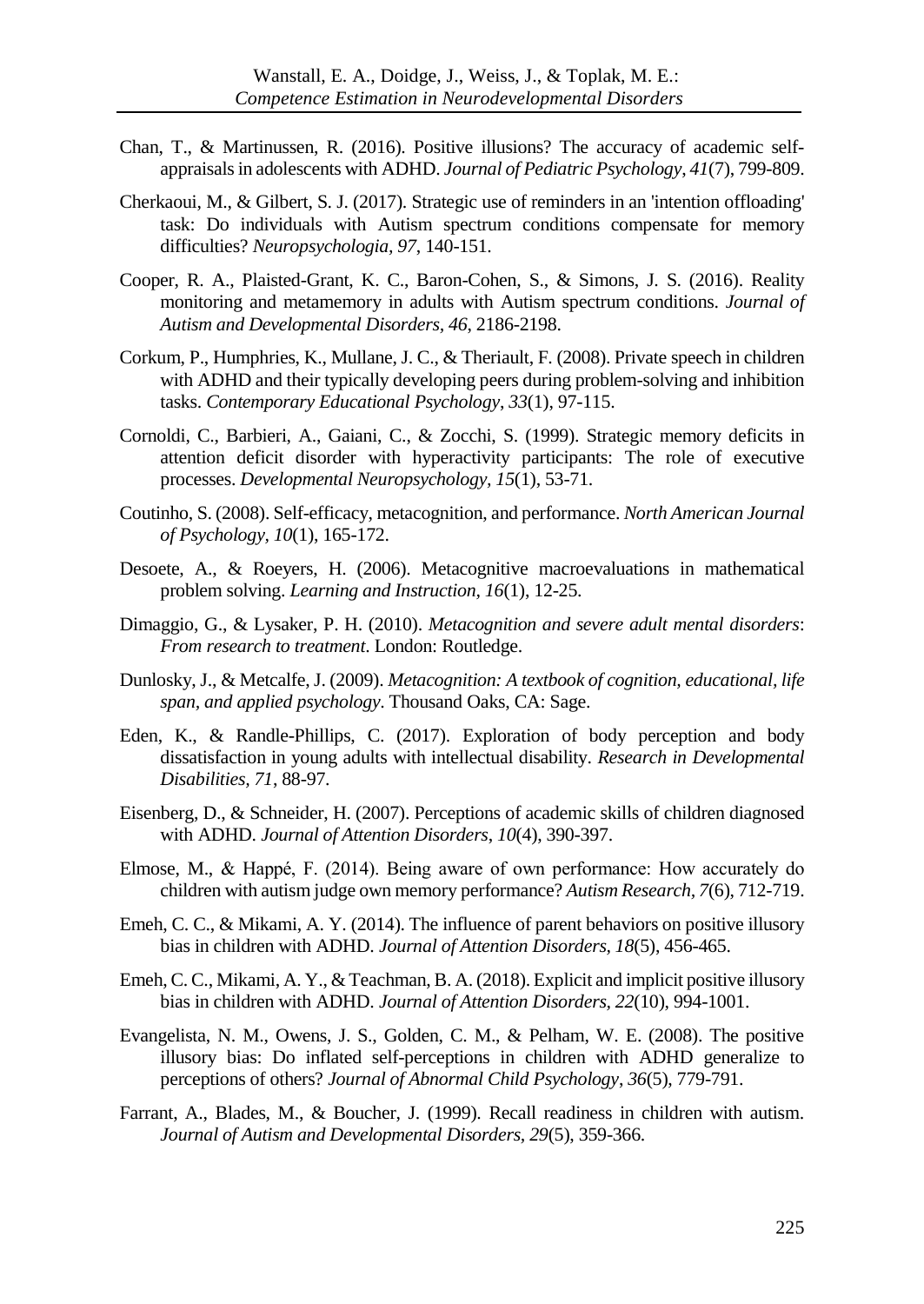- Farrant, A., Boucher, J., & Blades, M. (1999). Metamemory in children with autism. *Child Development, 70*(1), 107-131.
- Flavell, J. H. (1979). Metacognition and cognitive monitoring: A new area of cognitivedevelopmental inquiry. *American Psychologist, 34*(10), 906-911.
- Fritz, K., Howie, P., & Kleitman, S. (2010). "How do I remember when I got my dog?": The structure and development of children's metamemory. *Metacognition and Learning, 5*(2), 207-228.
- Fefer, S. A., McQuade, J. D., Virga, C., Johnson, A., Gordon, K., Santiago-Rosario, M., ⋯ Porter, J. (2018). Mother's observations of biased self-perceptions in children with ADHD. *Journal of Child and Family Studies*, *27,* 1-15.
- Fliers, E. A., de Hoog, M. L., Franke, B., Faraone, S. V., Rommelse, N. N., Buitelaar, J. K., & Nijhuis-van der Sanden, M. W. (2010). Actual motor performance and self-perceived motor competence in children with ADHD compared to healthy siblings and peers. *Journal of Developmental and Behavioral Pediatrics*, *31*(1), 35.
- Gaultney, J. F. (1998). Utilization deficiencies among children with learning disabilities. *Learning and Individual Differences, 10*(1), 13-28.
- Geary, D. C., Klosterman, I. H., & Adrales, K. (1990). Metamemory and academic achievement: Testing the validity of a group-administered metamemory battery. *The Journal of Genetic Psychology*, *151*(4), 439-450.
- Gerdes, A. C., Hoza, B., & Pelham, W. E. (2003). Attention-deficit/hyperactivity disordered boys' relationships with their mothers and fathers: Child, mother, and father perceptions. *Development and Psychopathology*, *15*(2), 363-382.
- Grainger, C., Williams, D. M., & Lind, S. E. (2014). Metacognition, metamemory, and mindreading in high-functioning adults with autism. *Journal of Abnormal Psychology, 123*(3), 650-659.
- Grainger, C., Williams, D. M., & Lind, S. E. (2016a). Metacognitive monitoring and control processes in children with autism: Diminished judgment of confidence accuracy. *Consciousness and Cognition, 42*, 65-74.
- Grainger, C., Williams, D. M., & Lind, S. E. (2016b). Judgment of learning accuracy in highfunctioning adolescents and adults with Autisms. *Journal of Autism and Developmental Disorders, 46*, 3570-3582.
- Harris, K. R., Graham, S., & Freeman, S. (1988). Effects of strategy training on metamemory among learning disabled students. *Exceptional Children, 54*(4), 332-338.
- Harter, S. (1981). A model of mastery motivation in children: Individual differences and developmental change. In W. A. Collins (Ed.), *Aspects of the development of competence* (pp. 215-255). Hillsdale, NJ: Erlbaum.
- Heath, N. L. (1995). Distortion and deficit: Self-perceived versus actual academic competence in depressed and nondepressed children with and without learning disabilities. *Learning Disabilities Research & Practice, 10*(1), 2-10.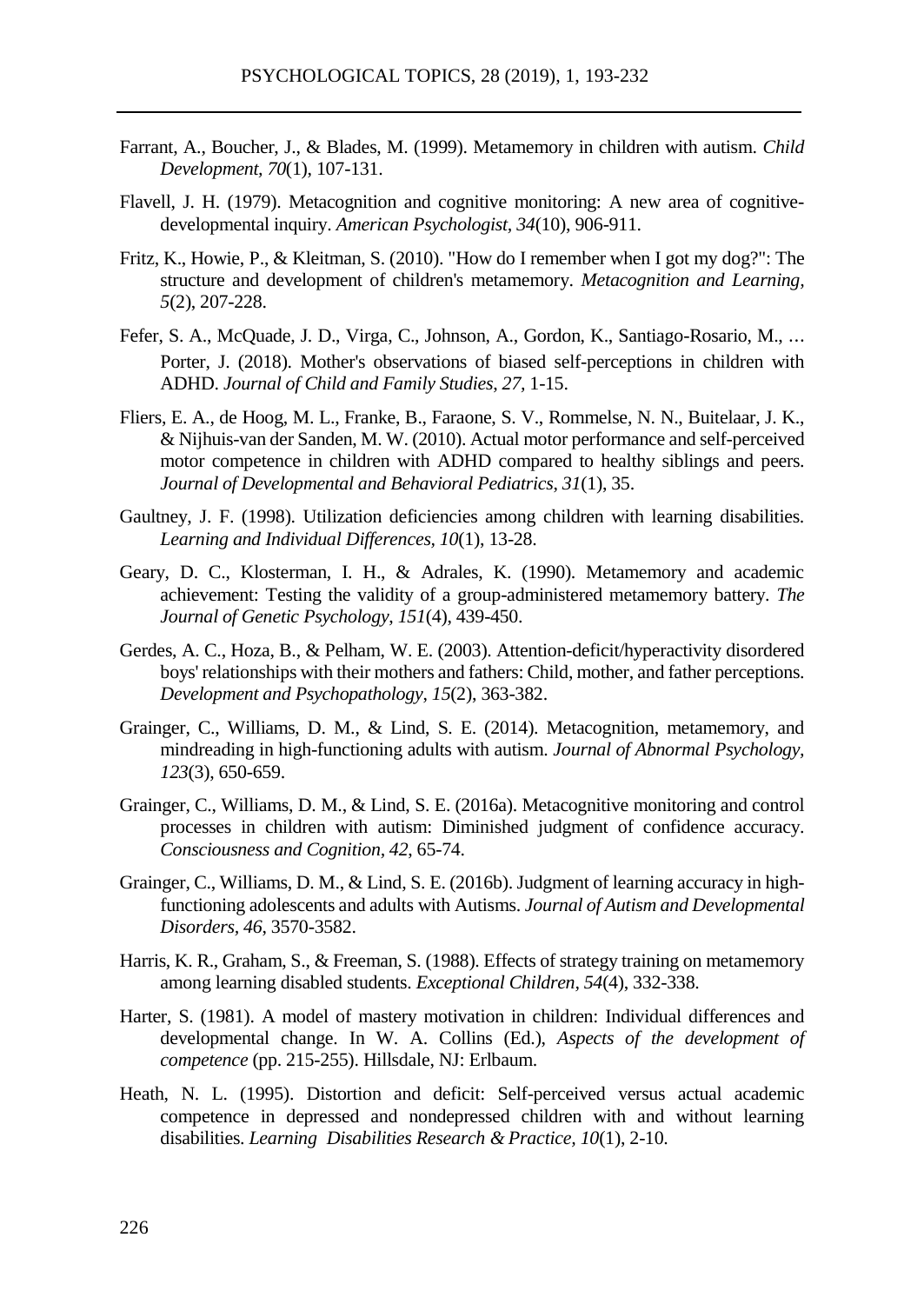- Heath, N. L., & Glen, T. (2005). Positive illusory bias and the self-protective hypothesis in children with learning disabilities. *Journal of Clinical Child and Adolescent Psychology, 34*(2), 272-281.
- Heath, N., Roberts, E., & Toste, J. R. (2013). Perceptions of academic performance: Positive illusions in adolescents with and without learning disabilities. *Journal of Learning Disabilities*, *46*(5), 402-412.
- Helseth, S. A., Bruce, B. S., & Waschbusch, D. A. (2016). Overestimation of physical abilities among boys with and without ADHD. *Journal of Attention Disorders, 20*(2), 163-167.
- Holland Joyner, M., & Kurtz-Costes, B. (1998). Metamemory development. In N. Cowan (Ed.), *The development of memory in childhood* (pp. 275-300). New York, NY: Psychology Press.
- Hoza, B., Gerdes, A. C., Hinshaw, S. P., Arnold, L. E., Pelham, W. E., Molina, B. S., Abikoff, H. B., Epstein, J. N., Greenhill, L. L., Hechtman, L., Odbert, C., Swanson, J. M., & Wigal, T. (2004). Self-perceptions of competence in children with ADHD and comparison children. *Journal of Consulting and Clinical Psychology, 72*, 382-391.
- Hoza, B., Murray-Close, D., Arnold, L. E., Hinshaw, S. P., Hechtman, L., & The MTA Cooperative Group (2010). Time-dependent changes in positively biased selfperceptions of children with ADHD: A developmental psychopathology. *Development and Psychopathology, 22*, 375-390.
- Hoza, B., Pelham Jr., W. E., Dobbs, J., Owens, J. S., & Pillow, D. R. (2002). Do boys with attention-deficit/hyperactivity disorder have positive self-illusory self-concepts? *Journal of Abnormal Psychology, 111*, 268-278.
- Hoza, B., Vaughn, A., Waschbusch, D. A., Murray-Close, D., & McCabe, G. (2012). Can children with ADHD be motivated to reduce bias in self-reports of competence? *Journal of Consulting and Clinical Psychology*, *80*(2), 245-254.
- Hoza, B., Waschbusch, D. A., Pelham, W. E., Molina, B. S., & Milich, R. (2000). Attention‐ deficit/hyperactivity disordered and control boys' responses to social success and failure. *Child Development*, *71*(2), 432-446.
- Jia, M., Jiang, Y., & Mikami, A. Y. (2016). Positively biased self-perceptions in children with ADHD: Unique predictor of future maladjustment. *Journal of Abnormal Child Psychology*, *44*(3), 575-586.
- Jiang, Y., & Johnston, C. (2017). Controlled social interaction tasks to measure selfperceptions: No evidence of positive illusions in boys with ADHD. *Journal of Abnormal Child Psychology, 45*, 1051-1062.
- Johnson, S. A., Filliter, J. H., & Murphy, R. R. (2009). Discrepancies between self- and parent-perceptions of autistic traits and empathy in high functioning children and adolescents on the Autism spectrum. *Journal of Autism and Developmental Disorders, 39*(12), 1706-1714.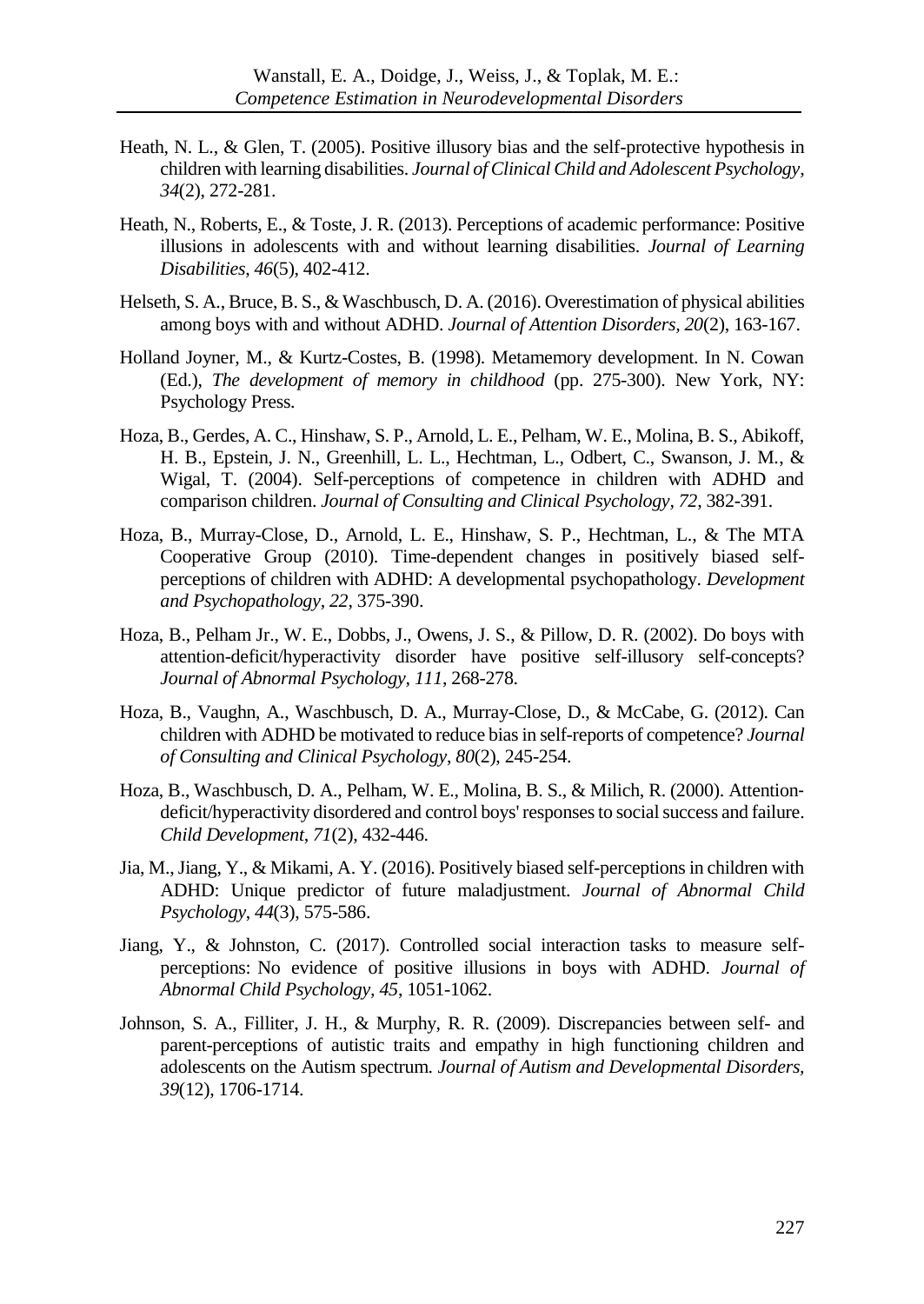- Kanne, S. M., Abbacchi, A. M., & Constantino, J. N. (2009). Multi-informant ratings of psychiatric symptom severity in children with Autisms: The importance of environmental context. *Journal of Autism and Developmental Disorders, 39*(6), 856- 864.
- Knott, F., Dunlop, A.-W., & Mackay, T. (2006). Living with autism. *Autism, 10*(6), 609-617.
- Knouse, L. E., Anastopoulos, A. D., & Dunlosky, J. (2012). Isolating metamemory deficits in the self-regulated learning of adults with ADHD. *Journal of Attention Disorders, 16*(8), 650-660.
- Knouse, L. E., Bagwell, C. L., Barkley, R. A., & Murphy, K. R. (2005). Accuracy of selfevaluation in adults with ADHD: Evidence from a driving study. *Journal of Attention Disorders*, *8*(4), 221-234.
- Knouse, L. E., Paradise, M. J., & Dunlosky, J. (2006). Does ADHD in adults affect the relative accuracy of metamemory judgments? *Journal of Attention Disorders, 10*(2), 160-170.
- Koning, C., & Magill-Evans, J. (2001). Social and language skills in adolescent boys with Asperger syndrome. *Autism, 5*(1), 23-36.
- Koriat, A., & Ackerman, R. (2010). Choice latency as a cue for children's subjective confidence in the correctness of their answers. *Developmental Science, 13*(3), 441-453.
- Koriat, A., & Shitzer-Reichert, R. (2002). Metacognitive judgments and their accuracy. In: P. Chambres, M. Izaute, & P. J. Marescaux (Eds.), *Metacognition* (pp. 1-17). Springer, Boston, MA.
- Langberg, J. M., Epstein, J. N., Girio-Herrera, E., Becker, S. P., Vaughn, A. J., & Altaye, M. (2011). Materials organization, planning, and homework completion in middle-school students with ADHD: Impact on academic performance. *School Mental Health*, *3*(2), 93-101.
- Leevers, H. J., & Harris, P. L. (2000). Conterfactual syllogistic reasoning in normal 4-yearolds, children with learning disabilities, and children with Autism. *Journal of Experimental Child Psychology, 76*, 64-87.
- Lerner, M. D., Calhoun, C. D., Mikami, A. Y., & De Los Reyes, A. (2012). Understanding parent-child social informant discrepancy in youth with high functioning Autism spectrum disorders. *Journal of Autism and Developmental Disorders, 42*(12), 2680- 2692.
- Linnea, K., Hoza, B., Tomb, M., & Kaiser, N. (2012). Does a positive bias relate to social behavior in children with ADHD? *Behavior Therapy, 43*, 862-875.
- Lockl, K., & Schneider, W. (2007). Knowledge about the mind: Links between theory of mind and later metamemory. *Child Development, 78*(1), 148-67.
- Lukose, S. (1987). Knowledge and behavior relationships in the memory ability of retarded and nonretarded students. *Journal of Experimental Child Psychology, 43*(1), 13-24.
- Mäntylä, T., Still, J., Gullberg, S., & Del Missier, F. (2012). Decision making in adults with ADHD*. Journal of Attention Disorders, 16*(2), 164-173.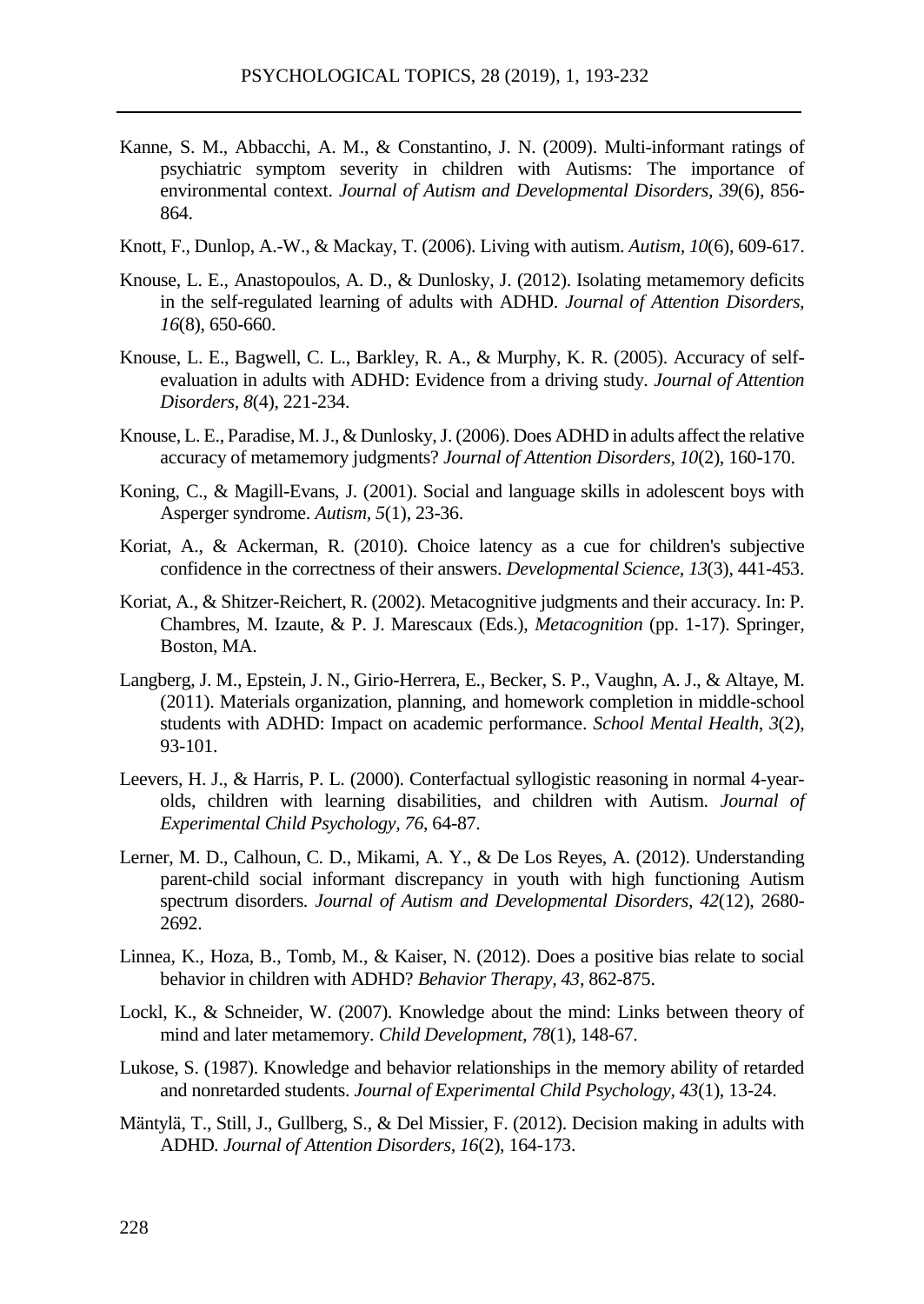- McQuade, J. D., Mendoza, S. A., Larsen, K. L., & Breaux, R. P. (2017). The nature of social positive illusory bias: Reflection of social impairment, self-protective motivation, or poor executive functioning?. *Journal of Abnormal Child Psychology*, *45*(2), 289-300.
- McVilly, K. R., Burton-Smith, R. M., & Davidson, J. A. (2000). Concurrence between subject and proxy ratings of quality of life for people with and without intellectual disabilities. *Journal of Intellectual & Developmental Disability, 25*(1), 19-39.
- Mikami, A. Y., Calhoun, C. D., & Abikoff, H. B. (2010). Positive illusory bias and response to behavioral treatment among children with attention-deficit/hyperactivity disorder. *Journal of Clinical Child & Adolescent Psychology*, *39*(3), 373-385.
- Miller, T. M., & Geraci, L. (2011). Unskilled but aware: Reinterpreting overconfidence in low-performing students. *Journal of Experimental Psychology: Learning, Memory, and Cognition, 37*(2), 502-506.
- Mitchell, K. J. (2015). Foreward. In K. J. Mitchell (Ed.), *The genetics of neurodevelopmental disorders* (pp. ix). Hoboken, NJ: John Wiley & Sons.
- Murray-Close, D., Hoza, B., Hinshaw, S. P., Arnold, L. E., Swanson, J., Jensen, P. S., ⋯ Wells, K. (2010). Developmental processes in peer problems of children with attentiondeficit/hyperactivity disorder in The Multimodal Treatment Study of Children With ADHD: Developmental cascades and vicious cycles. *Development and Psychopathology*, *22*(4), 785-802.
- Nelson, T. O., & Narens, L. (1990). Metamemory: A theoretical framework and new findings. In G. Bower (Ed.), *Psychology of learning and motivation: Advances in research and theory* (pp. 125-173). Academic Press.
- Nichols, S., & Stich, S. (2003). *Mindreading: An integrated account of pretence, selfawareness, and understanding other minds*. Oxford, UK: Oxford University Press.
- Ohan, J. L., & Johnston, C. (2011). Positive illusions of social competence in girls with and without ADHD. *Journal of Abnormal Child Psychology*, *39*(4), 527-539.
- Owens, J. S., Goldfine, M. E., Evangelista, N. M., Hoza, B., & Kaiser, N. M. (2007). A critical review of self-perceptions and the positive illusory bias in children with ADHD. *Clinical Child and Family Psychology Review, 10*(4), 335-51.
- Owens, J. S., & Hoza, B. (2003). The role of inattention and hyperactivity/impulsivity in the positive illusory bias. *Journal of Consulting and Clinical Psychology*, *71*(4), 680-691.
- Pennington, B. F. (2002). *The development of psychopathology: Nature and nurture.*  Guilford: New York.
- Pérez, L. M., & Garcia, E. G. (2002). Programme for the improvement of metamemory in people with medium and mild mental retardation*. Psychology in Spain, 6*(1), 96-101.
- Peterson, D. M., & Bowler, D. M. (2000). Counterfactual reasoning and false belief understanding in children with Autism. *Autism*, *4*(4), 391-405.
- Pieschl, S. (2009). Metacognitive calibration an extended conceptualization and potential applications. *Metacognition and Learning, 4*(1), 3-31.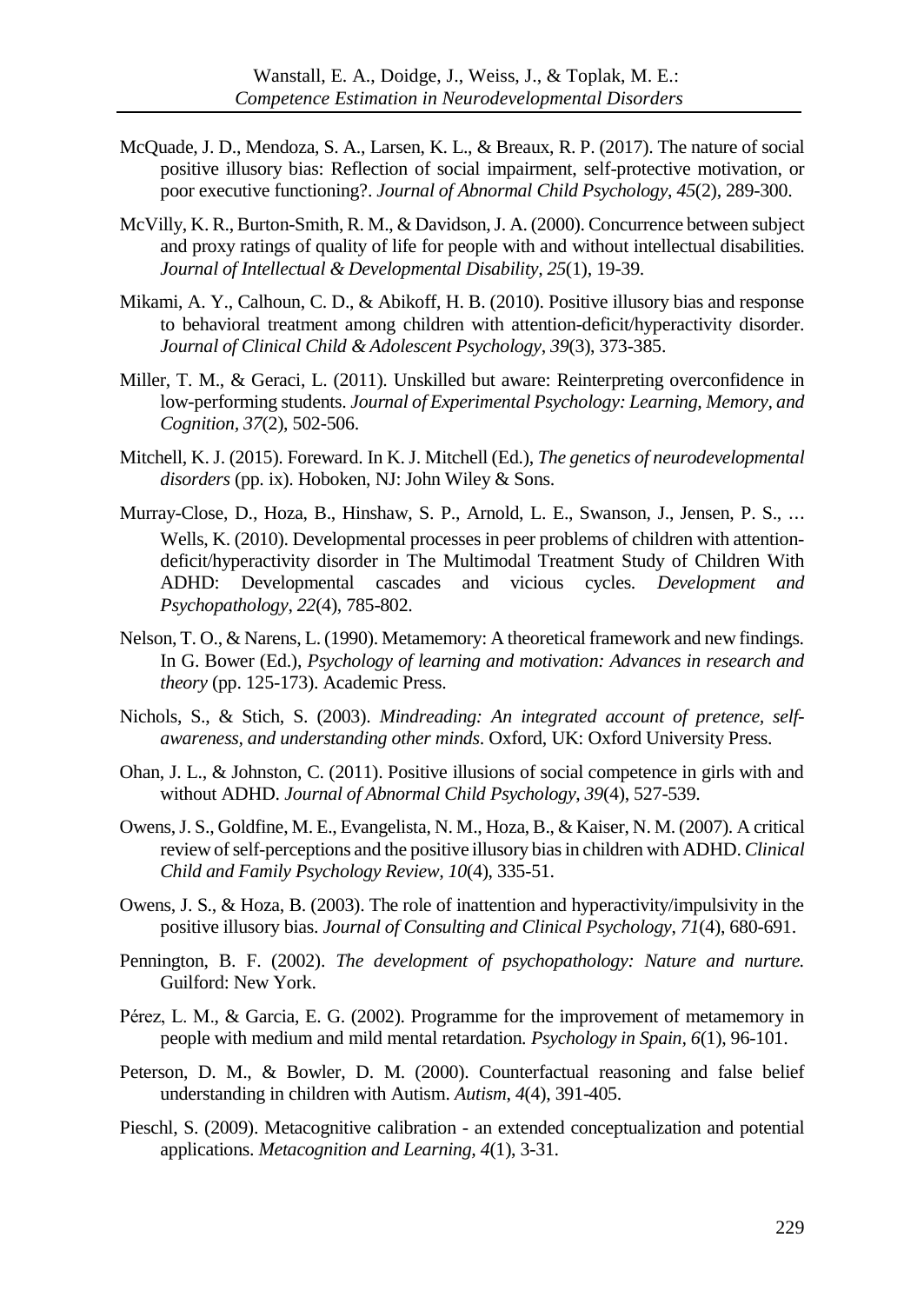- Prevatt, F., Proctor, B., Best, L., Baker, L., Van Walker, J., & Taylor, N. W. (2012). The positive illusory bias: Does it explain self-evaluations in college students with ADHD?. *Journal of Attention Disorders*, *16*(3), 235-243.
- Priel, B., & Leshem, T. (1990). Self-perceptions of first- and second-grade children with learning disabilities. *Journal of Learning Disabilities, 23*(10), 637-642.
- Rizzo, P., Steinhausen, H. C., & Drechsler, R. (2010). Self-perception of self-regulatory skills in children with attention-deficit/hyperactivity disorder aged 8-10 years. *ADHD Attention Deficit and Hyperactivity Disorders*, *2*(4), 171-183.
- Roebers, C. M., & Howie, P. (2003). Confidence judgments in event recall: Developmental progression in the impact of question format. *Journal of Experimental Child Psychology*, *85*(4), 352-371.
- Sabbagh, M. A. (2004). Understanding orbitofrontal contributions to theory-of-mind reasoning: Implications for Autism. *Brain and Cognition, 55*(1), 209-219.
- Salaun, L., Reynes, E., & Berthouze-Aranda, S. E. (2013). Adapted physical activity programme and self-perception in obese adolescents with intellectual disability: Between morphological awareness and positive illusory bias. *Journal of Applied Research in Intellectual Disabilities, 27*(2), 112-124.
- Schneider, W., Visé, M., Lockl, K., & Nelson, T. O. (2000). Developmental trends in children's memory monitoring: Evidence from a judgment-of-learning task. *Cognitive Development, 15*, 115-134.
- Shiels, K., & Hawk Jr., L. W. (2010). Self-regulation in ADHD: The role of error processing. *Clinical Psychology Review, 30*(8), 951-961.
- Steward, K. A., Tan, A., Delgaty, L., Gonzales, M. M., & Bunner, M. (2017). Self-awareness of executive functioning deficits in adolescents with ADHD. *Journal of Attention Disorders*, *21*(4), 316-322.
- Stone, C. A., & May, A. L. (2002). The accuracy of academic self-evaluations in adolescents with learning disabilities. *Journal of Learning Disabilities, 35*(4), 370-383.
- Stringer, R. W., & Heath, N. (2008). Academic self-perception and its relationship to academic performance. *Canadian Journal of Education, 31*(2), 327-345.
- Swanson, H. L. (1994). Short-term memory and working memory: Do both contribute to our understanding of academic achievement in children and adults with learning disabilities? *Journal of Learning Disabilities, 27*(1), 34-50.
- Swanson, E. N., Owens, E. B., & Hinshaw, S. P. (2012). Is the positive illusory bias illusory? Examining discrepant self-perceptions of competence in girls with ADHD. *Journal of Abnormal Child Psychology*, *40*(6), 987-998.
- Taylor, S. E., & Brown, J. D. (1988). Illusions and well-being: A social psychological perspective on mental health. *Psychological Bulletin, 103*, 193-210.
- Veenman, M. J. V., Wilhelm, P., & Beishuizen, J. J. (2004). The relation between intellectual and metacognitive skills from a developmental perspective. *Learning and Instruction, 14*(1), 89-109.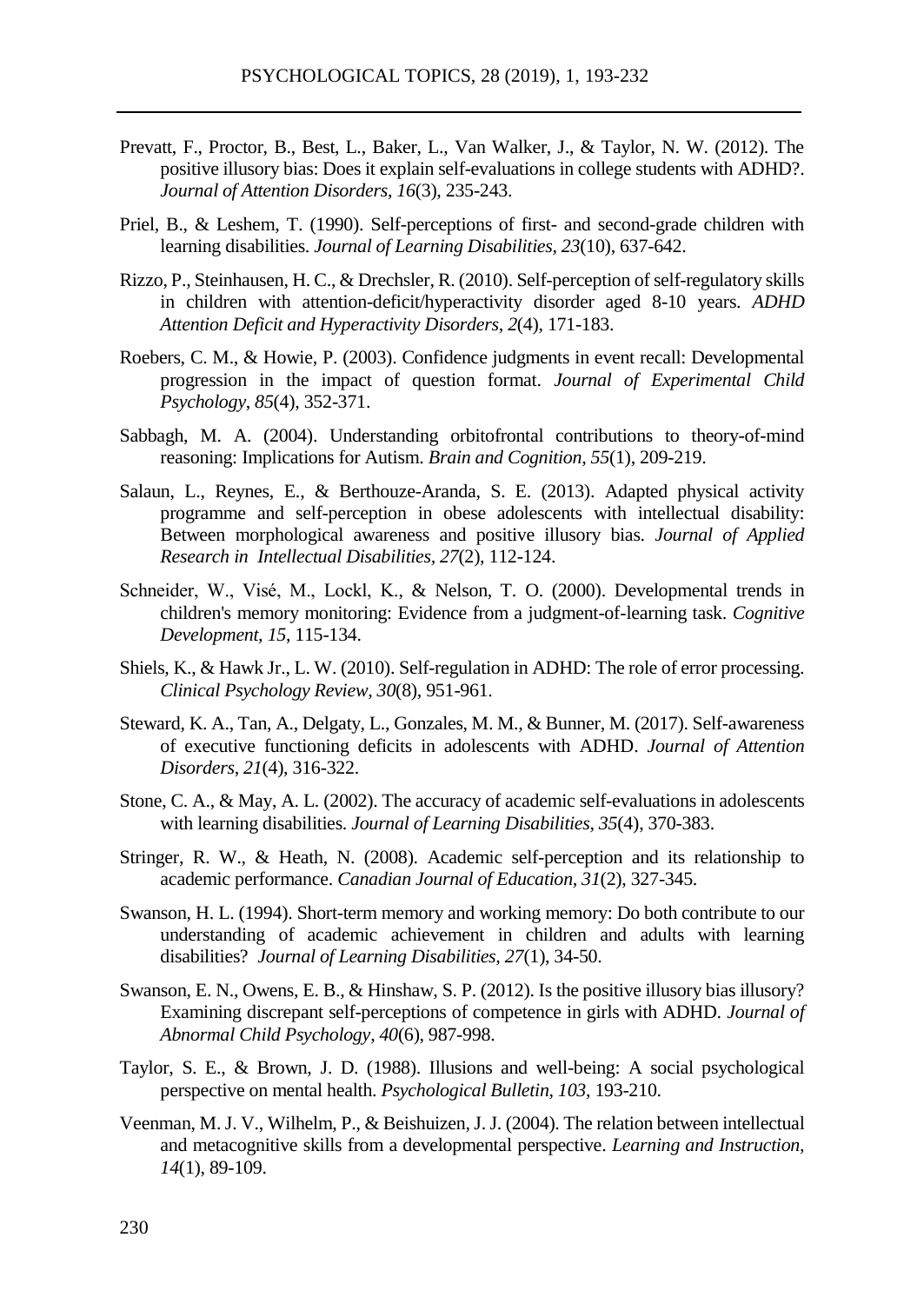- Vickerstaff, S., Heriot, S., Wong, M., Lopes, A., & Dossetor, D. (2007). Intellectual ability, self-perceived social competence, and depressive symptomatology in children with high-functioning Autisms. *Journal of Autism and Developmental Disorders, 37*(9), 1647-1664.
- Voelker, S. L., Carter, R. A., Sprague, D. J., Gdowski, C. L., & Lachar, D. (1989). Developmental trends in memory and metamemory in children with attention deficit disorder. *Journal of Pediatric Psychology, 14*, 75-88.
- Volz-Sidiropoulou, E., Boecker, M., & Gauggel, S. (2016). The positive illusory bias in children and adolescents with ADHD: Further evidence. *Journal of Attention Disorders*, *20*(2), 178-186.
- von der Linden, N., & Roebers, C. M. (2006). Developmental changes in uncertainty monitoring during an event recall task. *Metacognition and Learning*, *1*(3), 213-228.
- Watabe, Y., Owens, J. S., Serrano, V., & Evans, S. W. (2018). Is positive bias in children with attention deficit hyperactivity disorder a function of low competence or disorder status? *Journal of Emotional and Behavioral Disorders, 26*(2), 79-92.
- Weafer, J., Camarillo, D., Fillmore, M. T., Milich, R., & Marczinski, C. A. (2008). Simulated driving performance of adults with ADHD: Comparisons with alcohol intoxication. *Experimental and Clinical Psychopharmacology*, *16*(3), 251.
- Weinstein, N. D. (1980). Unrealistic optimism about future life events. *Journal of Personality and Social Psychology*, *39*(5), 806-820.
- Weinstein, N. D. (1982). Unrealistic optimism about susceptibility to health problems. *Journal of Behavioral Medicine*, *5*(4), 441-460.
- Weyandt, L. L., & Gudmundsdottir, B. G. (2015). Developmental and neuropsychological deficits in children with ADHD. In R. A. Barkley (Ed.), *Attention Deficit Hyperactivity Disorder: A handbook for diagnosis and treatment* (4<sup>th</sup> Edition, pp. 116-139). Guilford: New York*.*
- Whitley, J., Heath, N., & Finn, C. (2008). The role of attention-deficit hyperactivity disorder in the self-perceptions of children with emotional and behavioural difficulties. *McGill Journal of Education/Revue des sciences de l'éducation de McGill*, *43*(1), 65-80.
- Willcutt, E. G., Doyle, A. E., Nigg, J. T., Faraone, S. V., & Pennington, B. F. (2005). Validity of executive function theory of attention-deficit/hyperactivity disorder: A meta-analytic review. *Biological Psychiatry, 57*(11), 1336-1346.
- Wilkinson, D. A., Best, C. A., Minshew, N. J., & Strauss, M. S. (2010). Memory awareness for faces in individuals with Autism. *Journal of Autism and Developmental Disorders, 40*, 1371-1377.
- Wiener, J., Malone, M., Varma, A., Markel, C., Biondic, D., Tannock, R., & Humphries, T. (2012). Children's perceptions of their ADHD symptoms: Positive illusions, attributions, and stigma. *Canadian Journal of School Psychology*, *27*(3), 217-242.
- Wojcik, D. Z., Allen, R. J., Brown, C., & Souchay, C. (2011). Memory for actions in autism spectrum disorder. *Memory, 19*(6), 549-558.